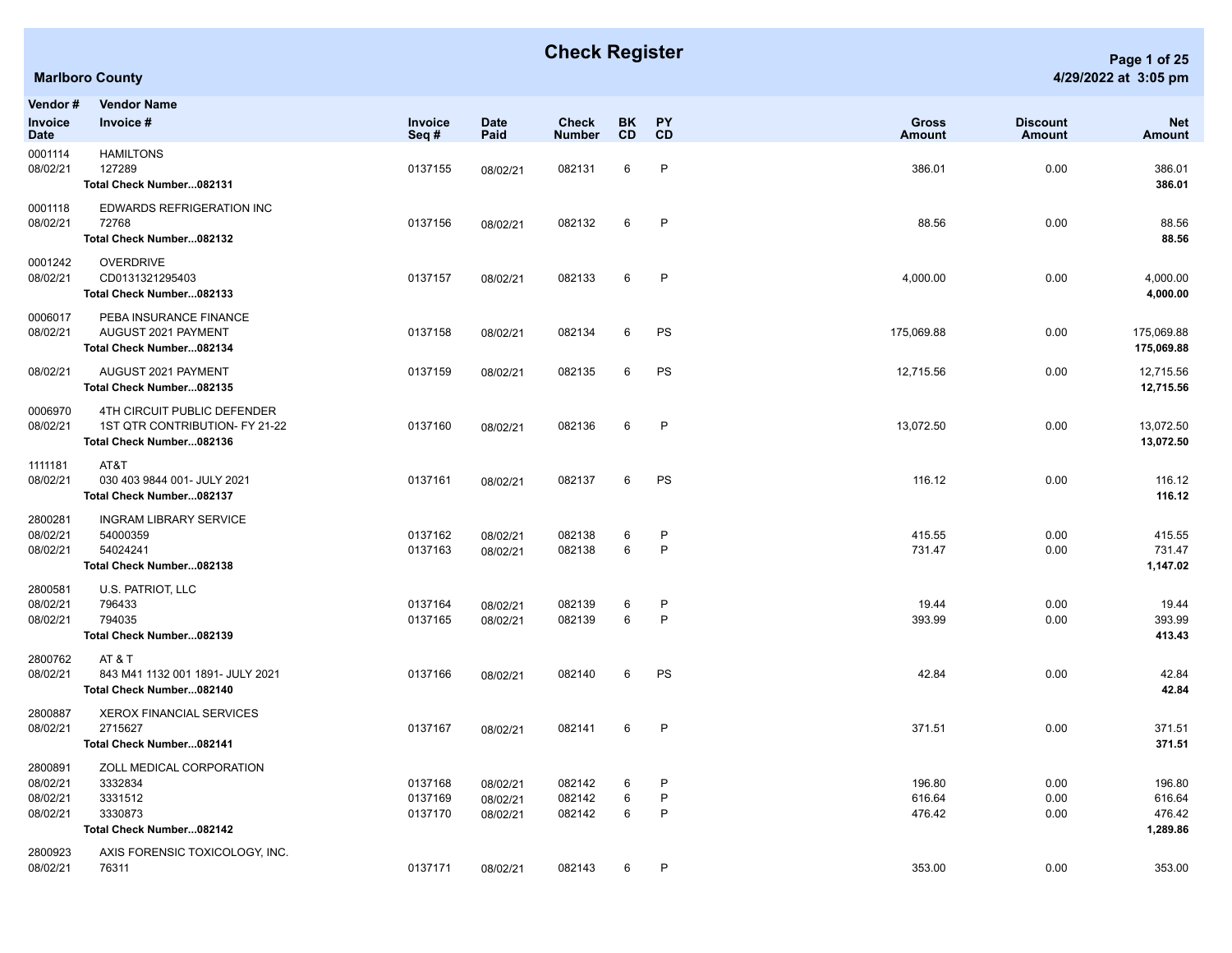|                               | <b>Marlboro County</b>             |                 |                     |                               |                 |              |                        |                           | <b>Check Register</b>       |
|-------------------------------|------------------------------------|-----------------|---------------------|-------------------------------|-----------------|--------------|------------------------|---------------------------|-----------------------------|
| Vendor#                       | <b>Vendor Name</b>                 |                 |                     |                               |                 |              |                        |                           |                             |
| <b>Invoice</b><br><b>Date</b> | Invoice #                          | Invoice<br>Seq# | <b>Date</b><br>Paid | <b>Check</b><br><b>Number</b> | BK<br><b>CD</b> | PY<br>CD     | <b>Gross</b><br>Amount | <b>Discount</b><br>Amount | <b>Net</b><br><b>Amount</b> |
|                               | Total Check Number082143           |                 |                     |                               |                 |              |                        |                           | 353.00                      |
| 2801193                       | MIA DAVID WEAVER                   |                 |                     |                               |                 |              |                        |                           |                             |
| 08/02/21                      | REIMB. CLE DUES                    | 0137172         | 08/02/21            | 082144                        | 6               | P            | 53.00                  | 0.00                      | 53.00                       |
|                               | Total Check Number082144           |                 |                     |                               |                 |              |                        |                           | 53.00                       |
| 2801281                       | <b>BOUND TREE MEDICAL, LLC</b>     |                 |                     |                               |                 |              |                        |                           |                             |
| 08/02/21                      | 84135798                           | 0137173         | 08/02/21            | 082145                        | 6               | P            | 1,282.72               | 0.00                      | 1,282.72                    |
| 08/02/21                      | 84122438                           | 0137174         | 08/02/21            | 082145                        | 6               | P            | 1,512.97               | 0.00                      | 1,512.97                    |
| 08/02/21                      | 84122437                           | 0137175         | 08/02/21            | 082145                        | 6               | P            | 855.15                 | 0.00                      | 855.15                      |
| 08/02/21                      | 84135797                           | 0137176         | 08/02/21            | 082145                        | 6               | P            | 165.75                 | 0.00                      | 165.75                      |
| 08/02/21                      | 84130606                           | 0137177         | 08/02/21            | 082145                        | 6               | P            | 181.72                 | 0.00                      | 181.72                      |
|                               | Total Check Number082145           |                 |                     |                               |                 |              |                        |                           | 3,998.31                    |
| 2801285                       | <b>HENRY SCHEIN</b>                |                 |                     |                               |                 |              |                        |                           |                             |
| 08/02/21                      | 95801622                           | 0137178         | 08/02/21            | 082146                        | 6               | P            | 1,483.47               | 0.00                      | 1,483.47                    |
|                               | Total Check Number082146           |                 |                     |                               |                 |              |                        |                           | 1,483.47                    |
| 2801303                       | LINDE GAS & EQUIPMENT INC.         |                 |                     |                               |                 |              |                        |                           |                             |
| 08/02/21                      | 64833761                           | 0137179         | 08/02/21            | 082147                        | 6               | P            | 86.90                  | 0.00                      | 86.90                       |
| 08/02/21                      | 64905493                           | 0137180         | 08/02/21            | 082147                        | 6               | P            | 328.29                 | 0.00                      | 328.29                      |
| 08/02/21                      | 65023708                           | 0137181         | 08/02/21            | 082147                        | 6               | P            | 67.68                  | 0.00                      | 67.68                       |
|                               | Total Check Number082147           |                 |                     |                               |                 |              |                        |                           | 482.87                      |
| 2801527                       | PEE DEE REGIONAL EMERG MED SVC     |                 |                     |                               |                 |              |                        |                           |                             |
| 08/02/21                      | 27707                              | 0137182         | 08/02/21            | 082148                        | 6               | $\mathsf{P}$ | 70.00                  | 0.00                      | 70.00                       |
|                               | Total Check Number082148           |                 |                     |                               |                 |              |                        |                           | 70.00                       |
| 2801588                       | <b>DERRICK LITTLE</b>              |                 |                     |                               |                 |              |                        |                           |                             |
| 08/02/21                      | <b>COUNCIL MTG. 7/13/2021</b>      | 0137183         | 08/02/21            | 082149                        | 6               | P            | 40.00                  | 0.00                      | 40.00                       |
|                               | Total Check Number082149           |                 |                     |                               |                 |              |                        |                           | 40.00                       |
| 0000011                       | TAYLOR TERMITE & PEST CONTROL      |                 |                     |                               |                 |              |                        |                           |                             |
| 08/05/21                      | 10931                              | 0137199         | 08/06/21            | 082150                        | 6               | P            | 285.00                 | 0.00                      | 285.00                      |
| 08/05/21                      | 10930                              | 0137200         | 08/06/21            | 082150                        | 6               | $\mathsf{P}$ | 150.00                 | 0.00                      | 150.00                      |
| 08/05/21                      | 10929                              | 0137201         | 08/06/21            | 082150                        | 6               | $\mathsf{P}$ | 992.00                 | 0.00                      | 992.00                      |
|                               | Total Check Number082150           |                 |                     |                               |                 |              |                        |                           | 1,427.00                    |
| 0000036                       | <b>TODD'S COMPUTER</b>             |                 |                     |                               |                 |              |                        |                           |                             |
| 08/05/21                      | 11656                              | 0137202         | 08/06/21            | 082151                        | 6               | P            | 7,045.50               | 0.00                      | 7,045.50                    |
| 08/05/21                      | 11670                              | 0137203         | 08/06/21            | 082151                        | 6               | $\mathsf{P}$ | 2,508.63               | 0.00                      | 2,508.63                    |
|                               | Total Check Number082151           |                 |                     |                               |                 |              |                        |                           | 9,554.13                    |
| 0000153                       | MARLBORO COUNTY                    |                 |                     |                               |                 |              |                        |                           |                             |
| 08/06/21                      | C FUNDS ALLOCATION FY 21-22        | 0137304         | 08/06/21            | 082152                        | 6               | P            | 2,000.00               | 0.00                      | 2,000.00                    |
|                               | Total Check Number082152           |                 |                     |                               |                 |              |                        |                           | 2,000.00                    |
| 0000297                       | <b>BURROUGHS</b>                   |                 |                     |                               |                 |              |                        |                           |                             |
| 08/06/21                      | MEMORIAL- LAWRENCE SONNY HAGAN III | 0137303         | 08/06/21            | 082153                        | 6               | $\mathsf{P}$ | 100.00                 | 0.00                      | 100.00                      |
|                               | Total Check Number082153           |                 |                     |                               |                 |              |                        |                           | 100.00                      |
| 0000309                       | AT&T MOBILITY                      |                 |                     |                               |                 |              |                        |                           |                             |
| 08/05/21                      | 287302669184-6/17-7/16/21          | 0137204         | 08/06/21            | 082154                        | 6               | PS           | 76.10                  | 0.00                      | 76.10                       |
|                               | Total Check Number082154           |                 |                     |                               |                 |              |                        |                           | 76.10                       |
|                               |                                    |                 |                     |                               |                 |              |                        |                           |                             |

0000436 O'REILLY AUTOMOTIVE, INC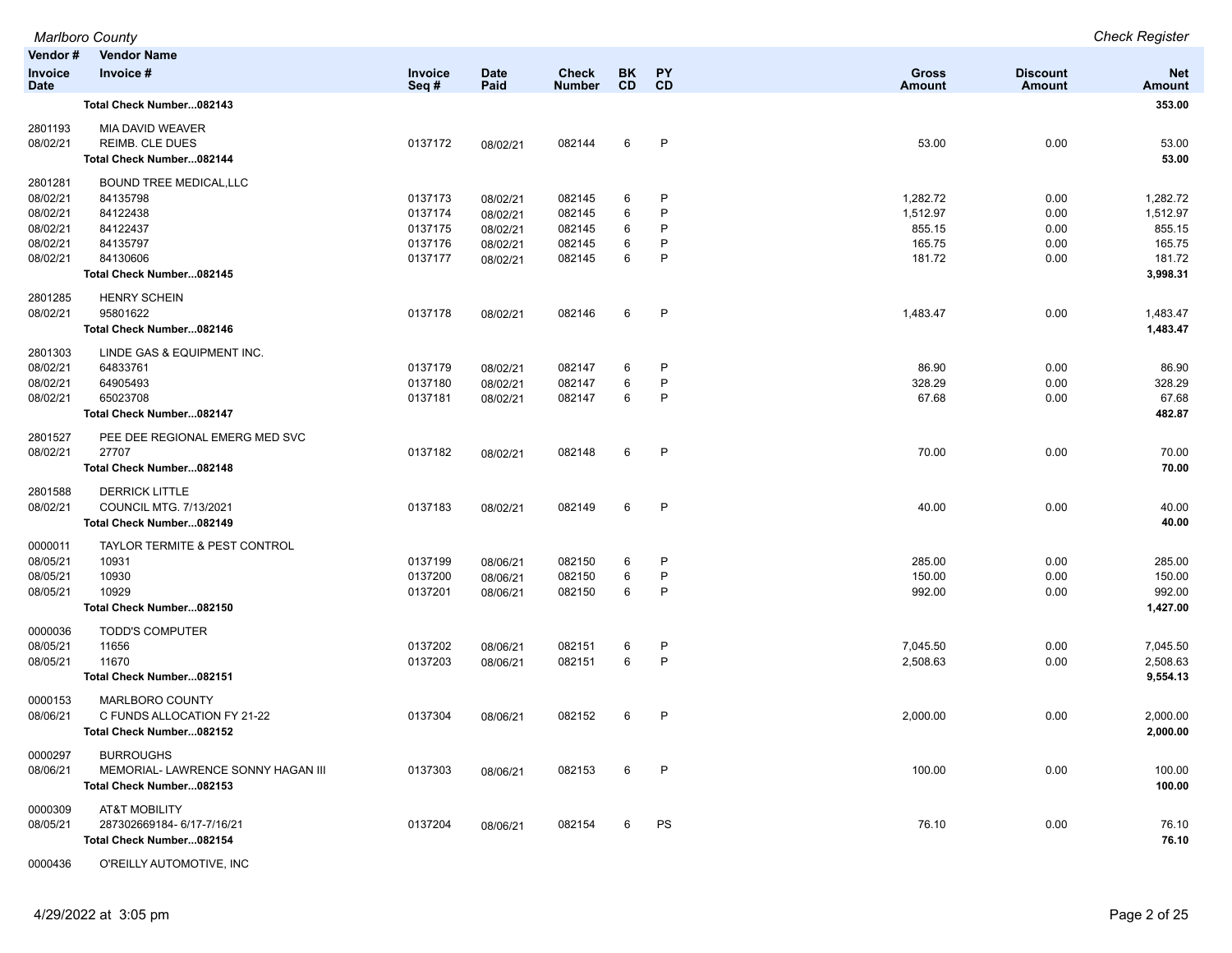|                                             | <b>Marlboro County</b>                                                          |                               |                                  |                               |                 |             |                         |                           | <b>Check Register</b>       |
|---------------------------------------------|---------------------------------------------------------------------------------|-------------------------------|----------------------------------|-------------------------------|-----------------|-------------|-------------------------|---------------------------|-----------------------------|
| Vendor#                                     | <b>Vendor Name</b>                                                              |                               |                                  |                               |                 |             |                         |                           |                             |
| Invoice<br><b>Date</b>                      | Invoice #                                                                       | Invoice<br>Seq#               | <b>Date</b><br>Paid              | <b>Check</b><br><b>Number</b> | BK<br><b>CD</b> | PY<br>CD    | <b>Gross</b><br>Amount  | <b>Discount</b><br>Amount | <b>Net</b><br><b>Amount</b> |
| 08/05/21                                    | 4690-331510<br>Total Check Number082155                                         | 0137205                       | 08/06/21                         | 082155                        | 6               | P           | 55.58                   | 0.00                      | 55.58<br>55.58              |
| 0000539<br>08/05/21                         | <b>SC DHEC</b><br>QK80597-8<br>Total Check Number082156                         | 0137206                       | 08/06/21                         | 082156                        | 6               | P           | 175.00                  | 0.00                      | 175.00<br>175.00            |
| 0000611<br>08/05/21                         | DEPT OF ADMINISTRATION<br>90319748<br>Total Check Number082157                  | 0137207                       | 08/06/21                         | 082157                        | 6               | PS          | 112.00                  | 0.00                      | 112.00<br>112.00            |
| 08/05/21                                    | 90319749<br>Total Check Number082158                                            | 0137208                       | 08/06/21                         | 082158                        | 6               | PS          | 56.00                   | 0.00                      | 56.00<br>56.00              |
| 08/05/21                                    | 90319905<br>Total Check Number082159                                            | 0137209                       | 08/06/21                         | 082159                        | 6               | PS          | 1,257.75                | 0.00                      | 1,257.75<br>1,257.75        |
| 0000776<br>08/05/21                         | <b>SCLEVA</b><br>MEMBERSHIP FY' 21-22- SANDY WILKES<br>Total Check Number082160 | 0137210                       | 08/06/21                         | 082160                        | 6               | P           | 330.00                  | 0.00                      | 330.00<br>330.00            |
| 0000840<br>08/05/21                         | FURR FACILITIES, INC<br>15476<br>Total Check Number082161                       | 0137211                       | 08/06/21                         | 082161                        | 6               | P           | 129.85                  | 0.00                      | 129.85<br>129.85            |
| 0000874<br>08/04/21                         | <b>AFLAC</b><br>JULY 2021 PAYMENT<br>Total Check Number082162                   | 0137192                       | 08/06/21                         | 082162                        | 6               | P           | 1,484.88                | 0.00                      | 1,484.88<br>1,484.88        |
| 0000898<br>08/04/21                         | RARE AIR, INC.<br>AUGUST 2021 PAYMENT<br>Total Check Number082163               | 0137184                       | 08/06/21                         | 082163                        | 6               | P           | 1,250.00                | 0.00                      | 1,250.00<br>1,250.00        |
| 0000956<br>08/05/21                         | <b>BLACK'S TIRE SERVICE</b><br>16 0028227<br>Total Check Number082164           | 0137212                       | 08/06/21                         | 082164                        | 6               | P           | 736.92                  | 0.00                      | 736.92<br>736.92            |
| 0001005<br>08/05/21                         | PRESTON MOORE OIL CO., INC.<br>96596<br>Total Check Number082165                | 0137213                       | 08/06/21                         | 082165                        | 6               | P           | 2,182.37                | 0.00                      | 2,182.37<br>2,182.37        |
| 0001008<br>08/05/21<br>08/05/21             | HERALD OFFICE SUPPLY INC<br>920653-0<br>M119474<br>Total Check Number082166     | 0137214<br>0137215            | 08/06/21<br>08/06/21             | 082166<br>082166              | 6<br>6          | P<br>P      | 12.51<br>294.16         | 0.00<br>0.00              | 12.51<br>294.16<br>306.67   |
| 0001110<br>08/05/21                         | <b>VERIZON WIRELESS</b><br>9884417396- JULY 2021<br>Total Check Number082167    | 0137216                       | 08/06/21                         | 082167                        | 6               | PS          | 2,755.49                | 0.00                      | 2,755.49<br>2,755.49        |
| 08/05/21                                    | 9884417397- JULY 2021<br>Total Check Number082168                               | 0137217                       | 08/06/21                         | 082168                        | 6               | PS          | 787.36                  | 0.00                      | 787.36<br>787.36            |
| 0001114<br>08/05/21<br>08/05/21<br>08/05/21 | <b>HAMILTONS</b><br>127310<br>127288<br>127274                                  | 0137218<br>0137219<br>0137220 | 08/06/21<br>08/06/21<br>08/06/21 | 082169<br>082169<br>082169    | 6<br>6<br>6     | P<br>P<br>P | 38.87<br>80.99<br>14.03 | 0.00<br>0.00<br>0.00      | 38.87<br>80.99<br>14.03     |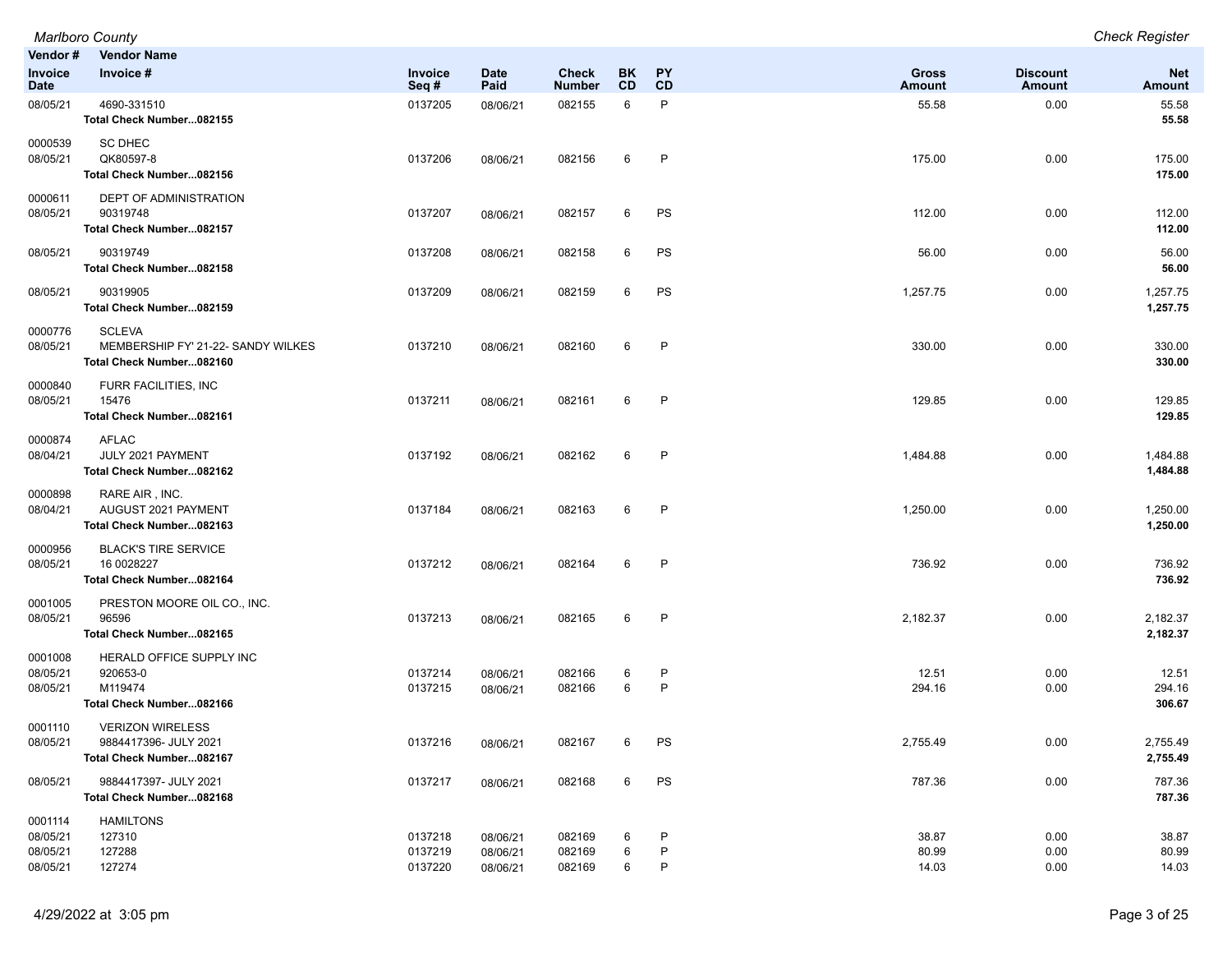| Vendor#                                                  | Vendor Name                                                                                    |                                                     |                                                          |                                                |                       |                        |                                               |                                      |                                               |
|----------------------------------------------------------|------------------------------------------------------------------------------------------------|-----------------------------------------------------|----------------------------------------------------------|------------------------------------------------|-----------------------|------------------------|-----------------------------------------------|--------------------------------------|-----------------------------------------------|
| Invoice<br><b>Date</b>                                   | Invoice #                                                                                      | Invoice<br>Seq#                                     | <b>Date</b><br>Paid                                      | <b>Check</b><br><b>Number</b>                  | BK<br>CD              | <b>PY</b><br>CD        | <b>Gross</b><br>Amount                        | <b>Discount</b><br>Amount            | <b>Net</b><br><b>Amount</b>                   |
| 08/05/21<br>08/05/21<br>08/05/21<br>08/05/21<br>08/05/21 | 127286<br>127272<br>127306<br>127305<br>127317                                                 | 0137221<br>0137222<br>0137223<br>0137224<br>0137225 | 08/06/21<br>08/06/21<br>08/06/21<br>08/06/21<br>08/06/21 | 082169<br>082169<br>082169<br>082169<br>082169 | 6<br>6<br>6<br>6<br>6 | P<br>P<br>P<br>P<br>P  | 153.34<br>19.98<br>199.36<br>323.97<br>106.89 | 0.00<br>0.00<br>0.00<br>0.00<br>0.00 | 153.34<br>19.98<br>199.36<br>323.97<br>106.89 |
|                                                          | Total Check Number082169                                                                       |                                                     |                                                          |                                                |                       |                        |                                               |                                      | 937.43                                        |
| 0001118<br>08/05/21<br>08/05/21<br>08/05/21              | EDWARDS REFRIGERATION INC<br>74897<br>72854<br>73767<br>Total Check Number082170               | 0137226<br>0137227<br>0137228                       | 08/06/21<br>08/06/21<br>08/06/21                         | 082170<br>082170<br>082170                     | 6<br>6<br>6           | P<br>P<br>P            | 222.40<br>95.00<br>63.36                      | 0.00<br>0.00<br>0.00                 | 222.40<br>95.00<br>63.36<br>380.76            |
| 0001119<br>08/05/21                                      | MECO, INC.<br>245103<br>Total Check Number082171                                               | 0137229                                             | 08/06/21                                                 | 082171                                         | 6                     | $\mathsf{P}$           | 635.00                                        | 0.00                                 | 635.00<br>635.00                              |
| 0001123<br>08/06/21                                      | STATE FISCAL ACCT. AUTHORITY<br>1233810<br>Total Check Number082172                            | 0137305                                             | 08/06/21                                                 | 082172                                         | 6                     | PS                     | 294,746.83                                    | 0.00                                 | 294,746.83<br>294,746.83                      |
| 08/06/21                                                 | 1233791<br>Total Check Number082173                                                            | 0137306                                             | 08/06/21                                                 | 082173                                         | 6                     | PS                     | 491.11                                        | 0.00                                 | 491.11<br>491.11                              |
| 0001127<br>08/05/21                                      | ADVANCE AUTO COMMERCIAL<br>5200119334230<br>Total Check Number082174                           | 0137230                                             | 08/06/21                                                 | 082174                                         | 6                     | P                      | 13.33                                         | 0.00                                 | 13.33<br>13.33                                |
| 0001134<br>08/05/21                                      | BENNETTSVILLE HARDWARE<br>MARLBORO COUNTY- JULY 2021<br>Total Check Number082175               | 0137231                                             | 08/06/21                                                 | 082175                                         | 6                     | P                      | 1,209.49                                      | 0.00                                 | 1,209.49<br>1,209.49                          |
| 0001184<br>08/06/21                                      | <b>WALMART COMMUNITY CARD</b><br>1636696468-ADMIN<br>Total Check Number082176                  | 0137307                                             | 08/06/21                                                 | 082176                                         | 6                     | P                      | 221.18                                        | 0.00                                 | 221.18<br>221.18                              |
| 0001190<br>08/05/21                                      | PALMETTO PROFESSIONAL SERVICES<br>20126<br>Total Check Number082177                            | 0137232                                             | 08/06/21                                                 | 082177                                         | 6                     | P                      | 731.85                                        | 0.00                                 | 731.85<br>731.85                              |
| 0001249<br>08/04/21                                      | ALLSTATE BENEFITS<br>JULY 2021 PAYMENT<br>Total Check Number082178                             | 0137193                                             | 08/06/21                                                 | 082178                                         | 6                     | $\mathsf{P}$           | 1,723.06                                      | 0.00                                 | 1,723.06<br>1,723.06                          |
| 0001296<br>08/05/21                                      | C M I<br>16285<br>Total Check Number082179                                                     | 0137233                                             | 08/06/21                                                 | 082179                                         | 6                     | P                      | 2,586.00                                      | 0.00                                 | 2,586.00<br>2,586.00                          |
| 0001324<br>08/05/21                                      | WTH TECHNOLOGY, INC.<br>26920<br>Total Check Number082180                                      | 0137234                                             | 08/06/21                                                 | 082180                                         | 6                     | P                      | 810.00                                        | 0.00                                 | 810.00<br>810.00                              |
| 0002015<br>08/05/21<br>08/05/21<br>08/05/21              | <b>WALLACE WATER COMPANY</b><br>1172070- JULY 2021<br>1063062- JULY 2021<br>1111020- JULY 2021 | 0137235<br>0137236<br>0137237                       | 08/06/21<br>08/06/21<br>08/06/21                         | 082181<br>082181<br>082181                     | 6<br>6<br>6           | P<br>$\mathsf{P}$<br>P | 37.95<br>37.95<br>37.95                       | 0.00<br>0.00<br>0.00                 | 37.95<br>37.95<br>37.95                       |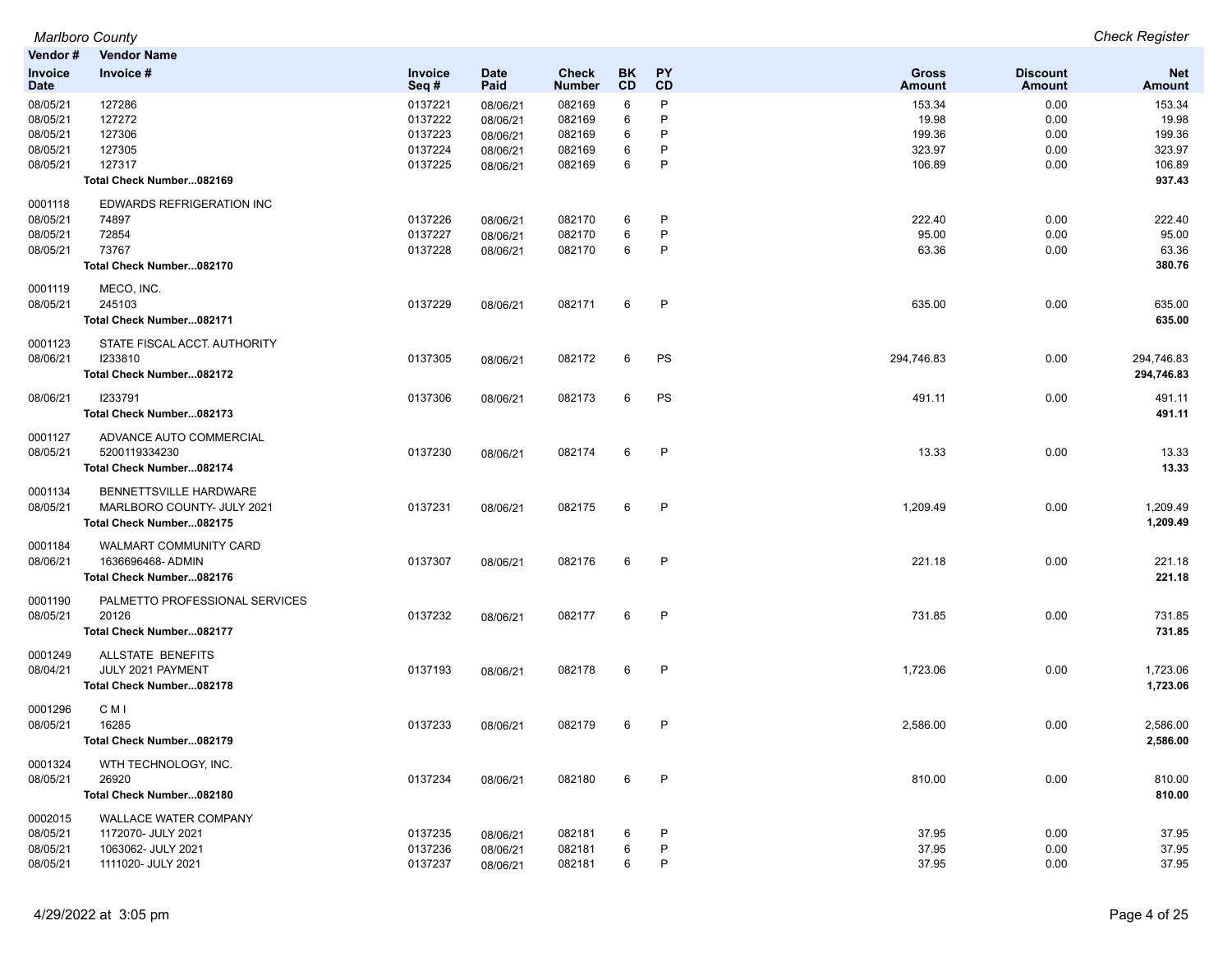| Vendor#                | <b>Vendor Name</b>                                     |                    |                      |                        |          |              |                        |                                  |                      |
|------------------------|--------------------------------------------------------|--------------------|----------------------|------------------------|----------|--------------|------------------------|----------------------------------|----------------------|
| Invoice<br><b>Date</b> | Invoice #                                              | Invoice<br>Seq#    | <b>Date</b><br>Paid  | Check<br><b>Number</b> | BK<br>CD | PY<br>CD     | <b>Gross</b><br>Amount | <b>Discount</b><br><b>Amount</b> | <b>Net</b><br>Amount |
| 08/05/21<br>08/05/21   | 1181010- JULY 2021<br>6000890- JULY 2021               | 0137238<br>0137239 | 08/06/21<br>08/06/21 | 082181<br>082181       | 6<br>6   | P<br>P       | 37.95<br>37.95         | 0.00<br>0.00                     | 37.95<br>37.95       |
|                        | Total Check Number082181                               |                    |                      |                        |          |              |                        |                                  | 189.75               |
| 0002107<br>08/04/21    | BLENHEIM VOL, FIRE DEPT<br>AUGUST 2021 PAYMENT         | 0137185            | 08/06/21             | 082182                 | 6        | $\mathsf{P}$ | 6,166.67               | 0.00                             | 6,166.67             |
|                        | Total Check Number082182                               |                    |                      |                        |          |              |                        |                                  | 6,166.67             |
| 0002165<br>08/04/21    | CLIO RURAL FIRE DEPARTMENT<br>AUGUST 2021 PAYMENT      | 0137186            |                      |                        | 6        | P            |                        | 0.00                             |                      |
|                        | Total Check Number082183                               |                    | 08/06/21             | 082183                 |          |              | 6,000.00               |                                  | 6,000.00<br>6,000.00 |
| 0002166                | <b>TOWN OF MCCOLL</b>                                  |                    |                      |                        |          |              |                        |                                  |                      |
| 08/04/21               | AUGUST 2021 PAYMENT<br>Total Check Number082184        | 0137187            | 08/06/21             | 082184                 | 6        | $\mathsf{P}$ | 4,166.67               | 0.00                             | 4,166.67<br>4,166.67 |
| 0002167                | <b>WALLACE RURAL FIRE DEPT</b>                         |                    |                      |                        |          |              |                        |                                  |                      |
| 08/04/21               | AUGUST 2021 PAYMENT<br>Total Check Number082185        | 0137188            | 08/06/21             | 082185                 | 6        | P            | 6,000.00               | 0.00                             | 6,000.00<br>6,000.00 |
| 0002168                | BRIGHTSVILLE RURAL FIRE DEPT                           |                    |                      |                        |          |              |                        |                                  |                      |
| 08/04/21               | AUGUST 2021 PAYMENT<br>Total Check Number082186        | 0137189            | 08/06/21             | 082186                 | 6        | P            | 5,166.67               | 0.00                             | 5,166.67<br>5,166.67 |
| 0002209                | SOUTHERN ENVIRONMENTAL<br>24774                        |                    |                      |                        |          | $\mathsf{P}$ |                        |                                  |                      |
| 08/05/21               | Total Check Number082187                               | 0137240            | 08/06/21             | 082187                 | 6        |              | 1,451.00               | 0.00                             | 1,451.00<br>1,451.00 |
| 0002251                | DEPARTMENT OF JUVENILE JUSTICE                         |                    |                      |                        |          |              |                        |                                  |                      |
| 08/05/21               | 2000470883                                             | 0137241            | 08/06/21             | 082188                 | 6        | P<br>P       | 150.00                 | 0.00                             | 150.00               |
| 08/05/21<br>08/05/21   | 2000485279<br>2000512334                               | 0137242<br>0137243 | 08/06/21             | 082188<br>082188       | 6<br>6   | P            | 325.00<br>850.00       | 0.00<br>0.00                     | 325.00<br>850.00     |
| 08/05/21               | 2000512334                                             | 0138299            | 08/06/21             | 082188                 | 6        | P            | $-850.00$              | 0.00                             | $-850.00$            |
| 08/05/21               | 2000485279                                             | 0138300            | 08/06/21<br>08/06/21 | 082188                 | 6        | P            | $-325.00$              | 0.00                             | $-325.00$            |
| 08/05/21               | 2000470883                                             | 0138301            |                      | 082188                 | 6        | P            | $-150.00$              | 0.00                             | $-150.00$            |
|                        | Total Check Number082188                               |                    | 08/06/21             |                        |          |              |                        |                                  | 0.00                 |
| 0002456<br>08/05/21    | FORENSIC PATHOLOGY CONSULTANTS<br>3548                 | 0137244            |                      | 082189                 | 6        | $\mathsf{P}$ | 3,750.00               | 0.00                             | 3,750.00             |
|                        | Total Check Number082189                               |                    | 08/06/21             |                        |          |              |                        |                                  | 3,750.00             |
| 0002601<br>08/05/21    | MD SOLUTIONS, INC<br>0044986                           | 0137245            |                      | 082190                 | 6        | P            | 180.00                 | 0.00                             | 180.00               |
|                        | Total Check Number082190                               |                    | 08/06/21             |                        |          |              |                        |                                  | 180.00               |
| 0002635<br>08/04/21    | MARL. CIVIC CENTER FOUNDATION<br>AUGUST 2021 PAYMENT   | 0137191            |                      | 082191                 | 6        | P            | 1,250.00               | 0.00                             | 1,250.00             |
|                        | Total Check Number082191                               |                    | 08/06/21             |                        |          |              |                        |                                  | 1,250.00             |
| 0002700<br>08/05/21    | BENNETTSVILLE ELECTRIC & WATER<br>DETENTION- JULY 2021 | 0137246            |                      | 082192                 | 6        | $\mathsf{P}$ | 5,231.36               | 0.00                             |                      |
| 08/05/21               | ECONOMIC DEVELOPMENT- JULY 2021                        | 0137247            | 08/06/21             | 082192                 | 6        | P            | 751.68                 | 0.00                             | 5,231.36<br>751.68   |
| 08/05/21               | LIBRARY- JULY 2021                                     | 0137248            | 08/06/21<br>08/06/21 | 082192                 | 6        | P            | 3,089.99               | 0.00                             | 3,089.99             |
| 08/05/21               | MUSEUM- JULY 2021                                      | 0137249            | 08/06/21             | 082192                 | 6        | P            | 604.56                 | 0.00                             | 604.56               |
| 08/05/21               | P. BLDGS- JULY 2021                                    | 0137250            | 08/06/21             | 082192                 | 6        | P            | 16,875.06              | 0.00                             | 16,875.06            |
| 08/05/21               | P. WORKS- JULY 2021                                    | 0137251            | 08/06/21             | 082192                 | 6        | P            | 303.70                 | 0.00                             | 303.70               |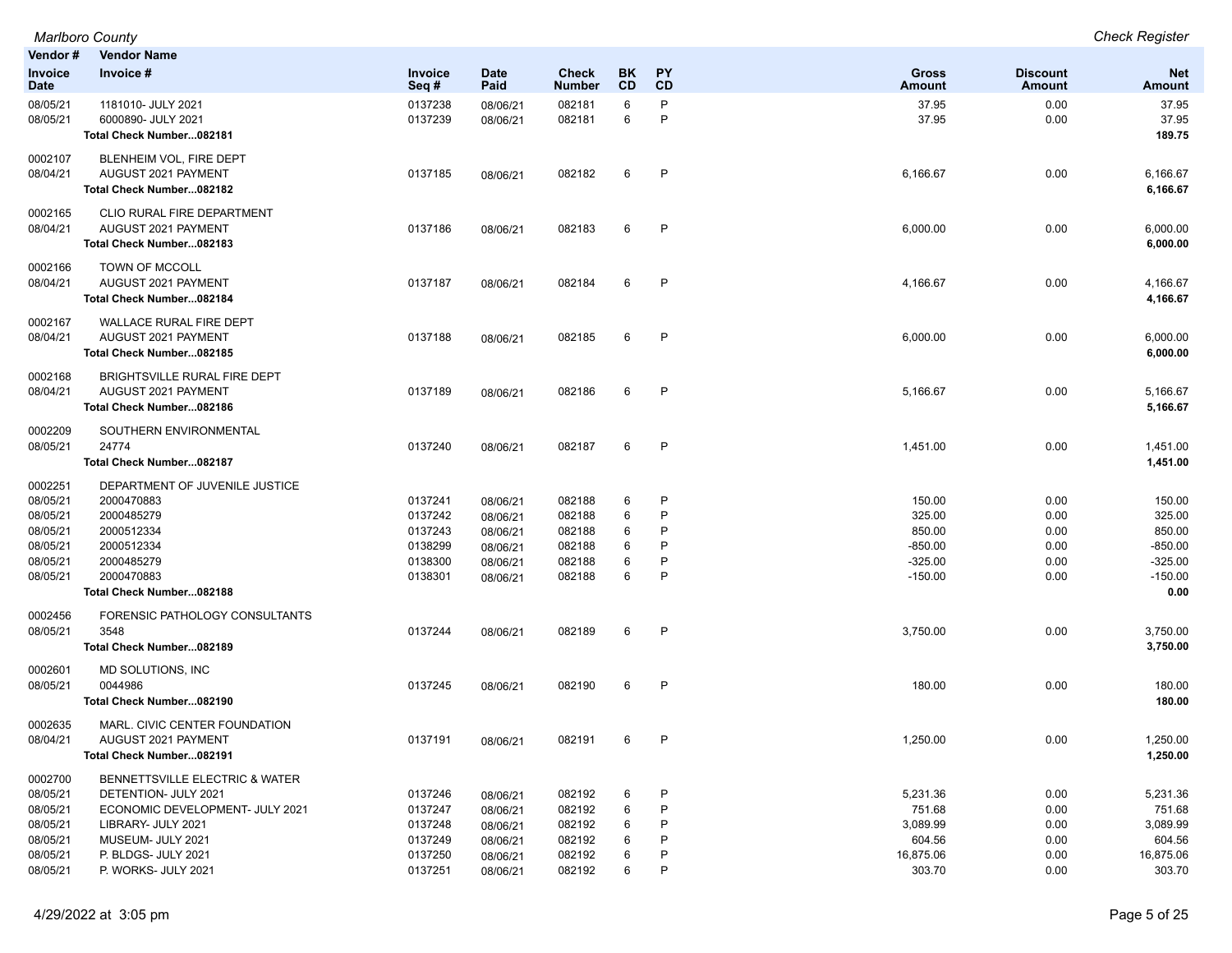| Vendor#                | <b>Vendor Name</b>             |                 |                     |                               |                 |                        |                               |                                  |                      |
|------------------------|--------------------------------|-----------------|---------------------|-------------------------------|-----------------|------------------------|-------------------------------|----------------------------------|----------------------|
| Invoice<br><b>Date</b> | Invoice #                      | Invoice<br>Seq# | <b>Date</b><br>Paid | <b>Check</b><br><b>Number</b> | BK<br><b>CD</b> | <b>PY</b><br><b>CD</b> | <b>Gross</b><br><b>Amount</b> | <b>Discount</b><br><b>Amount</b> | <b>Net</b><br>Amount |
| 08/05/21               | RECREATION- JULY 2021          | 0137252         | 08/06/21            | 082192                        | 6               | P                      | 371.79                        | 0.00                             | 371.79               |
| 08/05/21               | SHERIFF/MAGISTRATE- JULY 2021  | 0137253         | 08/06/21            | 082192                        | 6               | P                      | 1,646.02                      | 0.00                             | 1,646.02             |
| 08/05/21               | VOTER REG.- JULY 2021          | 0137254         | 08/06/21            | 082192                        | 6               | P                      | 252.33                        | 0.00                             | 252.33               |
|                        | Total Check Number082192       |                 |                     |                               |                 |                        |                               |                                  | 29,126.49            |
| 0004000                | STATE CREDIT UNION             |                 |                     |                               |                 |                        |                               |                                  |                      |
| 08/04/21               | PR ENDING 7/31/2021            | 0137195         | 08/06/21            | 082193                        | 6               | P                      | 400.00                        | 0.00                             | 400.00               |
|                        | Total Check Number082193       |                 |                     |                               |                 |                        |                               |                                  | 400.00               |
| 0005983                | MARLBORO WATER COMPANY         |                 |                     |                               |                 |                        |                               |                                  |                      |
| 08/05/21               | ACCT 1165- JULY 2021           | 0137255         | 08/06/21            | 082194                        | 6               | P                      | 21.50                         | 0.00                             | 21.50                |
| 08/05/21               | ACCT 816- JULY 2021            | 0137256         | 08/06/21            | 082194                        | 6               | P                      | 21.50                         | 0.00                             | 21.50                |
| 08/05/21               | ACCT 587- JULY 2021            | 0137257         | 08/06/21            | 082194                        | 6               | P                      | 21.50                         | 0.00                             | 21.50                |
| 08/05/21               | ACCT 1401- JULY 2021           | 0137258         | 08/06/21            | 082194                        | 6               | P                      | 21.50                         | 0.00                             | 21.50                |
|                        | Total Check Number082194       |                 |                     |                               |                 |                        |                               |                                  | 86.00                |
| 0007576                | <b>MCRAE'S SERVICE CENTER</b>  |                 |                     |                               |                 |                        |                               |                                  |                      |
| 08/05/21               | 0015302 7/2/21                 | 0137259         | 08/06/21            | 082195                        | 6               | P                      | 66.00                         | 0.00                             | 66.00                |
| 08/05/21               | 0015248 7/12/21                | 0137260         | 08/06/21            | 082195                        | 6               | P                      | 45.00                         | 0.00                             | 45.00                |
| 08/05/21               | 0015260 7/19/21                | 0137261         | 08/06/21            | 082195                        | 6               | P                      | 90.00                         | 0.00                             | 90.00                |
| 08/05/21               | 0015234 7/22/21                | 0137262         | 08/06/21            | 082195                        | 6               | P                      | 110.00                        | 0.00                             | 110.00               |
|                        | Total Check Number082195       |                 |                     |                               |                 |                        |                               |                                  | 311.00               |
| 0007946                | INNOVATION CREDIT SOLUTIONS    |                 |                     |                               |                 |                        |                               |                                  |                      |
| 08/05/21               | 202108224                      | 0137263         | 08/06/21            | 082196                        | 6               | P                      | 49.00                         | 0.00                             | 49.00                |
|                        | Total Check Number082196       |                 |                     |                               |                 |                        |                               |                                  | 49.00                |
| 0008000                | AT&T                           |                 |                     |                               |                 |                        |                               |                                  |                      |
| 08/05/21               | 843 479 5600 333- JULY 2021    | 0137264         | 08/06/21            | 082197                        | 6               | P                      | 10,859.33                     | 0.00                             | 10,859.33            |
|                        | Total Check Number082197       |                 |                     |                               |                 |                        |                               |                                  | 10,859.33            |
| 0008769                | SC RETIREMENT SYS CAPITOL STAT |                 |                     |                               |                 |                        |                               |                                  |                      |
| 08/04/21               | D CARABO PR END 7/31/2021      | 0137196         | 08/06/21            | 082198                        | 6               | P                      | 287.83                        | 0.00                             | 287.83               |
| 08/04/21               | R TRYON PR END 7/31/2021       | 0137197         | 08/06/21            | 082198                        | 6               | P                      | 98.58                         | 0.00                             | 98.58                |
|                        | Total Check Number082198       |                 |                     |                               |                 |                        |                               |                                  | 386.41               |
| 0008878                | AT&T                           |                 |                     |                               |                 |                        |                               |                                  |                      |
| 08/05/21               | 124870729- JULY 2021           | 0137266         | 08/06/21            | 082199                        | 6               | P                      | 64.20                         | 0.00                             | 64.20                |
|                        | Total Check Number082199       |                 |                     |                               |                 |                        |                               |                                  | 64.20                |
| 08/05/21               | 298446031- JULY 2021           | 0137265         | 08/06/21            | 082200                        | 6               | PS                     | 53.50                         | 0.00                             | 53.50                |
|                        | Total Check Number082200       |                 |                     |                               |                 |                        |                               |                                  | 53.50                |
| 08/05/21               | 148528409- JULY 2021           | 0137267         | 08/06/21            | 082201                        | 6               | PS                     | 98.83                         | 0.00                             | 98.83                |
|                        | Total Check Number082201       |                 |                     |                               |                 |                        |                               |                                  | 98.83                |
| 0009440                | <b>GRAINGER</b>                |                 |                     |                               |                 |                        |                               |                                  |                      |
| 08/05/21               | 9005426995                     | 0137268         | 08/06/21            | 082202                        | 6               | P                      | 136.57                        | 0.00                             | 136.57               |
|                        | Total Check Number082202       |                 |                     |                               |                 |                        |                               |                                  | 136.57               |
| 0016392                | MARLBORO COUNTY HUMANE SOCIETY |                 |                     |                               |                 |                        |                               |                                  |                      |
| 08/04/21               | AUGUST 2021 PAYMENT            | 0137190         | 08/06/21            | 082203                        | 6               | P                      | 9,500.00                      | 0.00                             | 9,500.00             |
|                        | Total Check Number082203       |                 |                     |                               |                 |                        |                               |                                  | 9,500.00             |
| 2800207                | DANA SAFETY SUPPLY, INC.       |                 |                     |                               |                 |                        |                               |                                  |                      |
| 08/05/21               | 736461                         | 0137269         | 08/06/21            | 082204                        | 6               | P                      | 1,276.39                      | 0.00                             | 1,276.39             |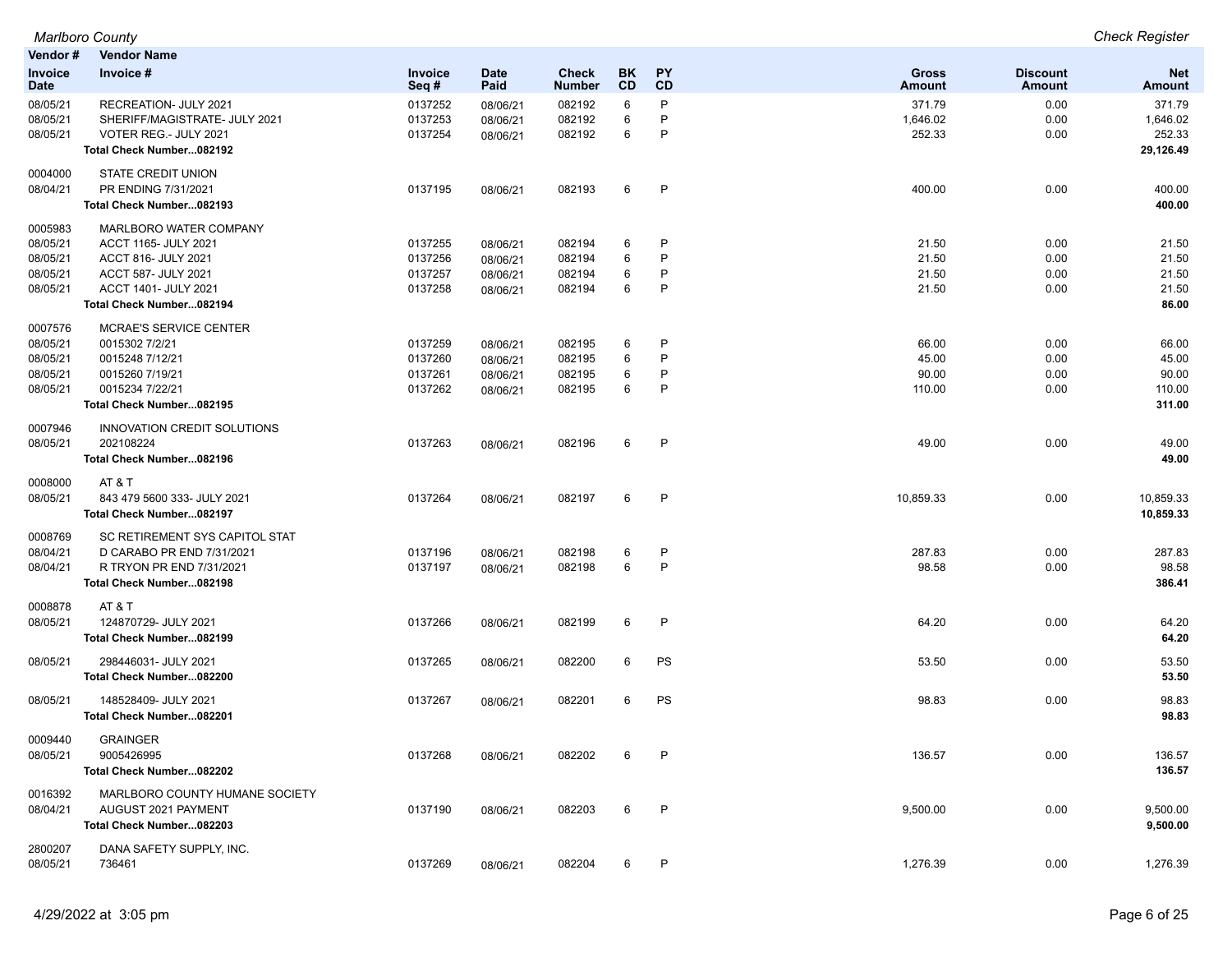|                                             | Marlboro County                                                                                         |                               |                                  |                               |                        |                        |                                  |                           | <b>Check Register</b>                        |
|---------------------------------------------|---------------------------------------------------------------------------------------------------------|-------------------------------|----------------------------------|-------------------------------|------------------------|------------------------|----------------------------------|---------------------------|----------------------------------------------|
| Vendor#                                     | <b>Vendor Name</b>                                                                                      |                               |                                  |                               |                        |                        |                                  |                           |                                              |
| Invoice<br><b>Date</b>                      | Invoice #                                                                                               | Invoice<br>Seq#               | <b>Date</b><br>Paid              | <b>Check</b><br><b>Number</b> | <b>BK</b><br><b>CD</b> | PY<br><b>CD</b>        | <b>Gross</b><br><b>Amount</b>    | <b>Discount</b><br>Amount | <b>Net</b><br><b>Amount</b>                  |
|                                             | Total Check Number082204                                                                                |                               |                                  |                               |                        |                        |                                  |                           | 1,276.39                                     |
| 2800273<br>08/04/21                         | COLONIAL SUPPLEMENTAL INSURANC<br>JULY 2021 PAYMENT<br>Total Check Number082205                         | 0137194                       | 08/06/21                         | 082205                        | 6                      | P                      | 2,050.60                         | 0.00                      | 2,050.60<br>2,050.60                         |
| 2800581<br>08/05/21<br>08/05/21             | U.S. PATRIOT, LLC<br>807127<br>804029<br>Total Check Number082206                                       | 0137270<br>0137271            | 08/06/21<br>08/06/21             | 082206<br>082206              | 6<br>6                 | P<br>$\mathsf{P}$      | 45.84<br>55.08                   | 0.00<br>0.00              | 45.84<br>55.08<br>100.92                     |
| 2800762<br>08/05/21                         | AT & T<br>843 M74 6746 001 1891- JULY 202<br>Total Check Number082207                                   | 0137272                       | 08/06/21                         | 082207                        | 6                      | PS                     | 320.11                           | 0.00                      | 320.11<br>320.11                             |
| 08/05/21                                    | 843 M40 9148 258 1890- JULY 2021<br>Total Check Number082208                                            | 0137273                       | 08/06/21                         | 082208                        | 6                      | PS                     | 6,408.89                         | 0.00                      | 6,408.89<br>6,408.89                         |
| 08/05/21                                    | 843 M40 5279 001 1899- JULY 2021<br>Total Check Number082209                                            | 0137274                       | 08/06/21                         | 082209                        | 6                      | PS                     | 190.00                           | 0.00                      | 190.00<br>190.00                             |
| 08/05/21                                    | 843 M41 1518 001 1893 - JULY 2021<br>Total Check Number082210                                           | 0137275                       | 08/06/21                         | 082210                        | 6                      | PS                     | 112.38                           | 0.00                      | 112.38<br>112.38                             |
| 2800818<br>08/05/21                         | <b>MCDUFFIE &amp; SON</b><br>P.O. 82206- P. WORKS<br>Total Check Number082211                           | 0137276                       | 08/06/21                         | 082211                        | 6                      | P                      | 250.00                           | 0.00                      | 250.00<br>250.00                             |
| 2800923<br>08/05/21                         | AXIS FORENSIC TOXICOLOGY, INC.<br>76409<br>Total Check Number082212                                     | 0137277                       | 08/06/21                         | 082212                        | 6                      | $\mathsf{P}$           | 353.00                           | 0.00                      | 353.00<br>353.00                             |
| 2800986<br>08/06/21<br>08/06/21<br>08/06/21 | SUMMIT FOOD SERVICES LLC<br>INV2000118017<br>INV2000117455<br>INV2000116772<br>Total Check Number082213 | 0137278<br>0137279<br>0137280 | 08/06/21<br>08/06/21<br>08/06/21 | 082213<br>082213<br>082213    | 6<br>6<br>6            | P<br>$\mathsf{P}$<br>P | 3,232.74<br>3,196.06<br>3,283.67 | 0.00<br>0.00<br>0.00      | 3,232.74<br>3,196.06<br>3,283.67<br>9,712.47 |
| 2801042<br>08/06/21                         | DUNCAN-PARNELL INC.<br>1075406<br>Total Check Number082214                                              | 0137281                       | 08/06/21                         | 082214                        | 6                      | P                      | 91.80                            | 0.00                      | 91.80<br>91.80                               |
| 2801048<br>08/06/21                         | <b>WRIGHTS AUTO GLASS LLC</b><br>P.O. 82168- SHERIFF<br>Total Check Number082215                        | 0137282                       | 08/06/21                         | 082215                        | 6                      | $\mathsf{P}$           | 791.98                           | 0.00                      | 791.98<br>791.98                             |
| 2801078<br>08/06/21                         | <b>BUNCH'S NURSERY</b><br>100<br>Total Check Number082216                                               | 0137283                       | 08/06/21                         | 082216                        | 6                      | P                      | 129.54                           | 0.00                      | 129.54<br>129.54                             |
| 2801105<br>08/06/21                         | CRAWFORD SPRINKLER COMPANY<br>A21-0743/W25193<br>Total Check Number082217                               | 0137284                       | 08/06/21                         | 082217                        | 6                      | P                      | 680.00                           | 0.00                      | 680.00<br>680.00                             |
| 2801150<br>08/06/21                         | SHRED360<br>3876080121<br>Total Check Number082218                                                      | 0137285                       | 08/06/21                         | 082218                        | 6                      | $\mathsf{P}$           | 69.95                            | 0.00                      | 69.95<br>69.95                               |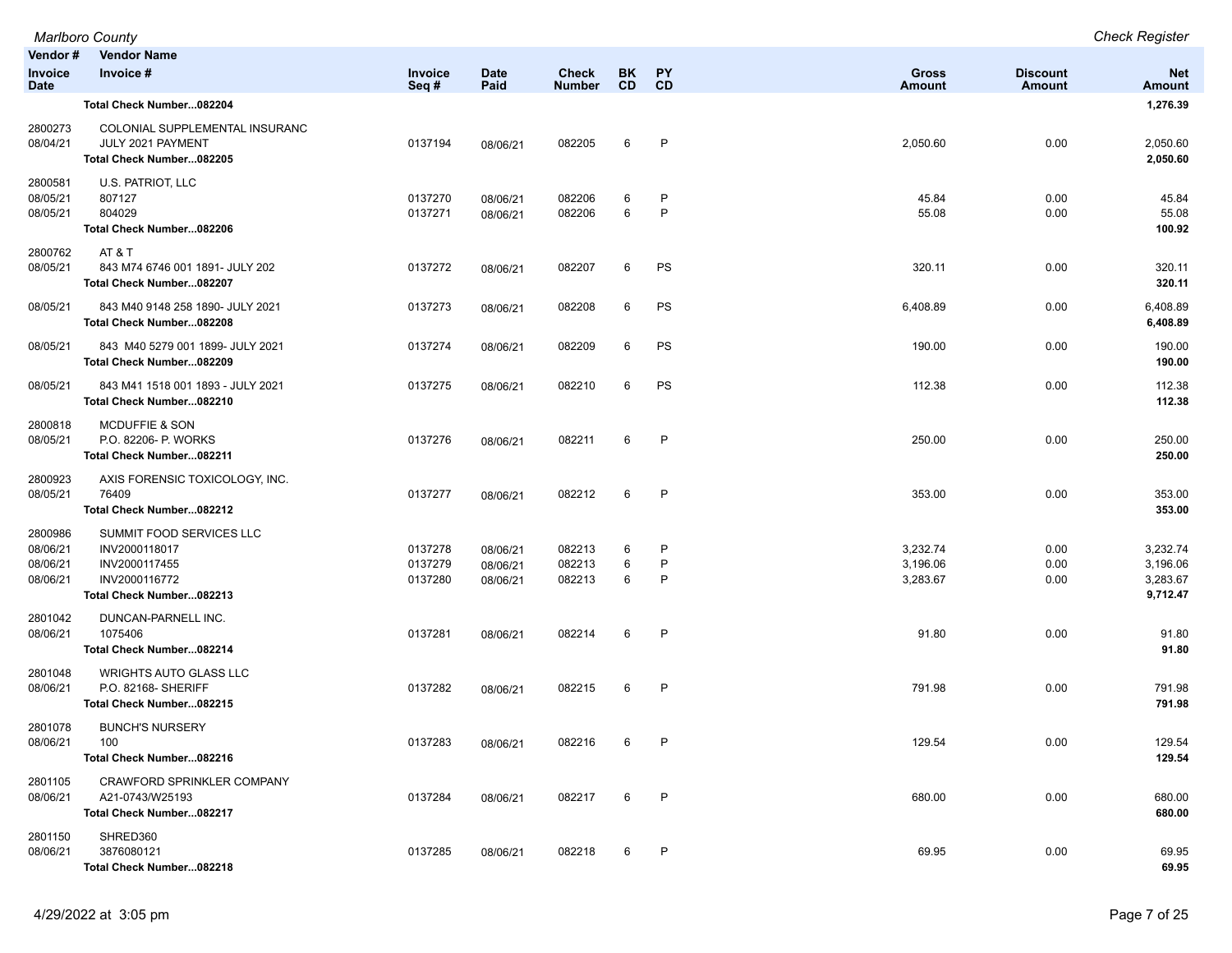|                                             | <b>Marlboro County</b>                                                                        |                               |                                  |                            |             |              |                                   |                      | <b>Check Register</b>                          |
|---------------------------------------------|-----------------------------------------------------------------------------------------------|-------------------------------|----------------------------------|----------------------------|-------------|--------------|-----------------------------------|----------------------|------------------------------------------------|
| Vendor#                                     | <b>Vendor Name</b>                                                                            |                               |                                  |                            |             |              |                                   |                      |                                                |
| Invoice                                     | Invoice #                                                                                     | Invoice                       | Date                             | <b>Check</b>               | BK          | <b>PY</b>    | Gross                             | <b>Discount</b>      | <b>Net</b>                                     |
| <b>Date</b>                                 |                                                                                               | Seq#                          | Paid                             | <b>Number</b>              | CD          | CD           | <b>Amount</b>                     | <b>Amount</b>        | <b>Amount</b>                                  |
| 2801234<br>08/06/21<br>08/06/21             | ADP, LLC<br>584041300<br>584935896<br>Total Check Number082219                                | 0137286<br>0137287            | 08/06/21<br>08/06/21             | 082219<br>082219           | 6<br>6      | P<br>P       | 3,720.32<br>137.46                | 0.00<br>0.00         | 3,720.32<br>137.46<br>3,857.78                 |
|                                             |                                                                                               |                               |                                  |                            |             |              |                                   |                      |                                                |
| 2801250<br>08/04/21                         | <b>ASIFLEX</b><br>ADMIN/MED SPEND PR END 74/31/21<br>Total Check Number082220                 | 0137198                       | 08/06/21                         | 082220                     | 6           | P            | 138.40                            | 0.00                 | 138.40<br>138.40                               |
| 2801261<br>08/06/21<br>08/06/21<br>08/06/21 | TMS INTERNATIONAL, LLC<br>10243579<br>10244534<br>10244056<br>Total Check Number082221        | 0137288<br>0137289<br>0137290 | 08/06/21<br>08/06/21<br>08/06/21 | 082221<br>082221<br>082221 | 6<br>6<br>6 | P<br>P<br>P  | 1,661.59<br>4,758.12<br>10,092.60 | 0.00<br>0.00<br>0.00 | 1,661.59<br>4,758.12<br>10,092.60<br>16,512.31 |
| 2801280<br>08/06/21                         | <b>EMS CHARTS</b><br>INV00091354<br>Total Check Number082222                                  | 0137291                       | 08/06/21                         | 082222                     | 6           | $\mathsf{P}$ | 13,848.25                         | 0.00                 | 13,848.25<br>13,848.25                         |
| 2801281<br>08/06/21                         | <b>BOUND TREE MEDICAL, LLC</b><br>84137551<br>Total Check Number082223                        | 0137292                       | 08/06/21                         | 082223                     | 6           | P            | 1,041.03                          | 0.00                 | 1,041.03<br>1,041.03                           |
| 2801338<br>08/06/21                         | ELECTRONICS SERVICE CO.<br>1016940<br>Total Check Number082224                                | 0137293                       | 08/06/21                         | 082224                     | 6           | P            | 50.04                             | 0.00                 | 50.04<br>50.04                                 |
| 2801341<br>08/06/21                         | MEDIKO P.C.<br>3985<br>Total Check Number082225                                               | 0137294                       | 08/06/21                         | 082225                     | 6           | P            | 12,926.88                         | 0.00                 | 12,926.88<br>12,926.88                         |
| 2801364<br>08/06/21                         | <b>VOIANCE</b><br>1362094<br>Total Check Number082226                                         | 0137295                       | 08/06/21                         | 082226                     | 6           | P            | 25.00                             | 0.00                 | 25.00<br>25.00                                 |
| 2801527<br>08/06/21                         | PEE DEE REGIONAL EMERG MED SVC<br>27740<br>Total Check Number082227                           | 0137296                       | 08/06/21                         | 082227                     | 6           | P            | 49.00                             | 0.00                 | 49.00<br>49.00                                 |
| 2801548<br>08/06/21                         | PUBLIQ, LLC<br>000565059-7563<br>Total Check Number082228                                     | 0137297                       | 08/06/21                         | 082228                     | 6           | PS           | 1,504.18                          | 0.00                 | 1,504.18<br>1,504.18                           |
| 2801550<br>08/06/21<br>08/06/21<br>08/06/21 | UNIFIRST CORPORATION<br>298 2886538<br>298 2884360<br>298 2882127<br>Total Check Number082229 | 0137298<br>0137299<br>0137300 | 08/06/21<br>08/06/21<br>08/06/21 | 082229<br>082229<br>082229 | 6<br>6<br>6 | P<br>P<br>P  | 146.78<br>146.78<br>146.78        | 0.00<br>0.00<br>0.00 | 146.78<br>146.78<br>146.78<br>440.34           |
| 2801590<br>08/06/21                         | GOV. FINANCE OFFICERS ASSOC.<br>0258656<br>Total Check Number082230                           | 0137301                       | 08/06/21                         | 082230                     | 6           | $\mathsf{P}$ | 225.00                            | 0.00                 | 225.00<br>225.00                               |
| 2801591<br>08/06/21                         | THOMAS G. HYATT<br>0964593                                                                    | 0137302                       | 08/06/21                         | 082231                     | 6           | P            | 42.47                             | 0.00                 | 42.47                                          |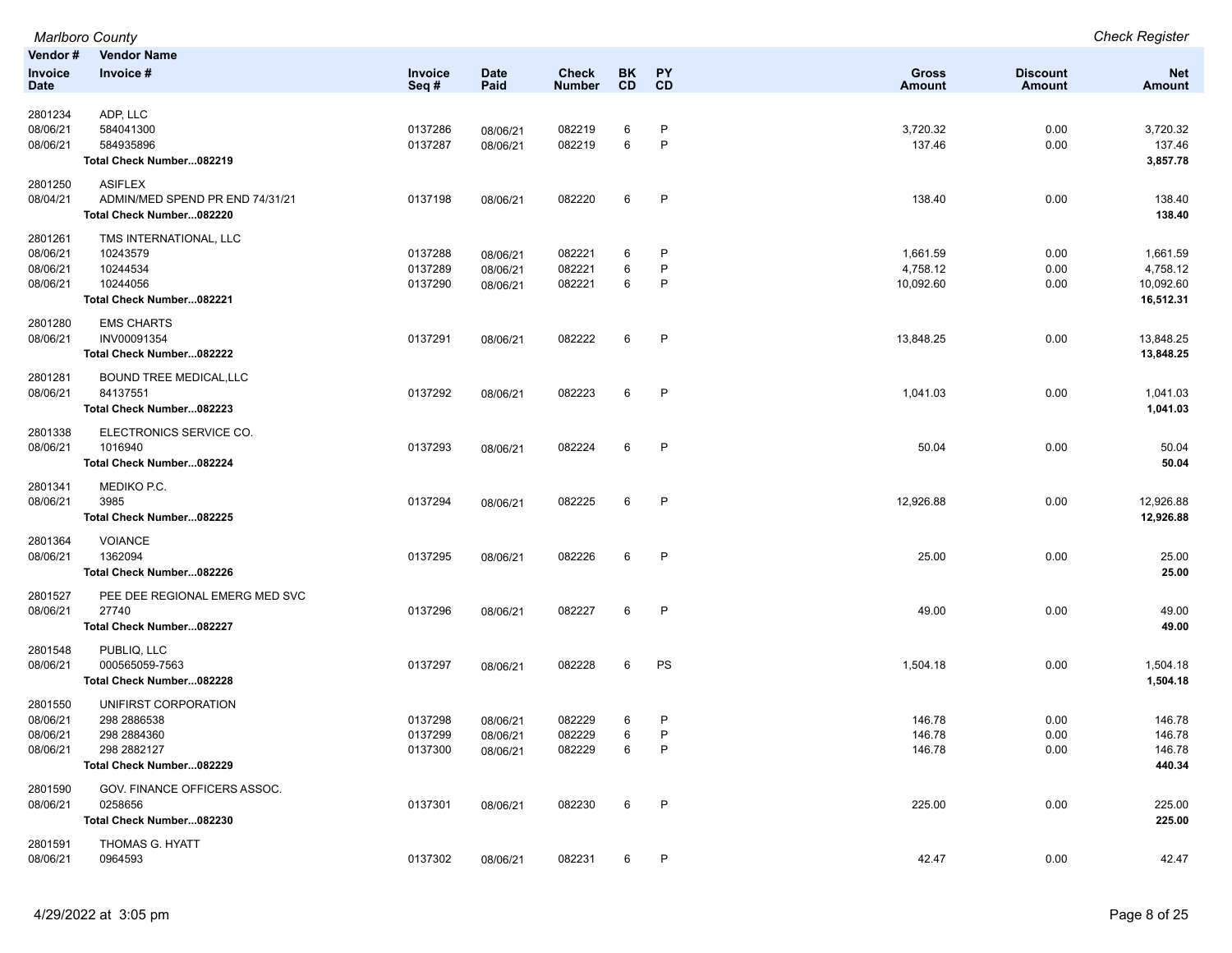|                                             | <b>Marlboro County</b>                                                                            |                               |                                  |                               |                  |                        |                               |                           | <b>Check Register</b>              |
|---------------------------------------------|---------------------------------------------------------------------------------------------------|-------------------------------|----------------------------------|-------------------------------|------------------|------------------------|-------------------------------|---------------------------|------------------------------------|
| Vendor#<br><b>Invoice</b><br><b>Date</b>    | <b>Vendor Name</b><br>Invoice #                                                                   | Invoice<br>Seq#               | <b>Date</b><br>Paid              | <b>Check</b><br><b>Number</b> | BK.<br><b>CD</b> | <b>PY</b><br><b>CD</b> | <b>Gross</b><br><b>Amount</b> | <b>Discount</b><br>Amount | <b>Net</b><br><b>Amount</b>        |
|                                             | Total Check Number082231                                                                          |                               |                                  |                               |                  |                        |                               |                           | 42.47                              |
| 0000745<br>08/06/21                         | <b>JOHN CROWLEY</b><br>BASKETBALL OFFICIAL 7/19/7/29/21<br>Total Check Number082232               | 0137313                       | 08/06/21                         | 082232                        | 6                | P                      | 210.00                        | 0.00                      | 210.00<br>210.00                   |
| 0001230<br>08/06/21                         | JAMES WOODS JOHNSON<br>BASKETBALL OFFICIAL 7/20/2021<br>Total Check Number082233                  | 0137312                       | 08/06/21                         | 082233                        | 6                | $\mathsf{P}$           | 90.00                         | 0.00                      | 90.00<br>90.00                     |
| 0001252<br>08/06/21                         | <b>DEAN TURNER</b><br>BASKETBALL OFFICIAL 7/21/7/29/21<br>Total Check Number082234                | 0137310                       | 08/06/21                         | 082234                        | 6                | $\mathsf{P}$           | 450.00                        | 0.00                      | 450.00<br>450.00                   |
| 0008034<br>08/06/21                         | LAWRENCE ELLERBE JR<br>BASKETBALL OFFICIAL 7/19/7/29/21<br>Total Check Number082235               | 0137311                       | 08/06/21                         | 082235                        | 6                | P                      | 240.00                        | 0.00                      | 240.00<br>240.00                   |
| 2800116<br>08/06/21                         | EDDIE CHAPLIN JR<br>BASKETBALL OFFICIAL 7/22/2021<br>Total Check Number082236                     | 0137309                       | 08/06/21                         | 082236                        | 6                | $\mathsf{P}$           | 30.00                         | 0.00                      | 30.00<br>30.00                     |
| 2800471<br>08/06/21                         | <b>BOBBY JOHNSON</b><br>BASKETBALL OFFICIAL 7/27/7/29/21<br>Total Check Number082237              | 0137315                       | 08/06/21                         | 082237                        | 6                | P                      | 450.00                        | 0.00                      | 450.00<br>450.00                   |
| 2800843<br>08/06/21                         | <b>JEMEL FOX</b><br>BASKETBALL OFFICIAL 7/19/7/29/21<br>Total Check Number082238                  | 0137314                       | 08/06/21                         | 082238                        | 6                | P                      | 630.00                        | 0.00                      | 630.00<br>630.00                   |
| 2801402<br>08/06/21                         | <b>SHANNON ADAMS</b><br>BASKETBALL OFFICIAL 7/27/7/29/21<br>Total Check Number082239              | 0137308                       | 08/06/21                         | 082239                        | 6                | $\mathsf{P}$           | 180.00                        | 0.00                      | 180.00<br>180.00                   |
| 0000009<br>08/12/21<br>08/12/21<br>08/12/21 | MARLBORO HERALD-ADVOCATE<br>MA10-212168<br>MA10-212173<br>MA10-212235<br>Total Check Number082240 | 0137333<br>0137334<br>0137335 | 08/12/21<br>08/12/21<br>08/12/21 | 082240<br>082240<br>082240    | 6<br>6<br>6      | P<br>P<br>P            | 84.00<br>63.00<br>84.00       | 0.00<br>0.00<br>0.00      | 84.00<br>63.00<br>84.00<br>231.00  |
| 0000036<br>08/11/21<br>08/11/21<br>08/11/21 | <b>TODD'S COMPUTER</b><br>11594<br>11630<br>11595<br>Total Check Number082241                     | 0137316<br>0137317<br>0137318 | 08/12/21<br>08/12/21<br>08/12/21 | 082241<br>082241<br>082241    | 6<br>6<br>6      | P<br>P<br>P            | 74.71<br>42.70<br>128.10      | 0.00<br>0.00<br>0.00      | 74.71<br>42.70<br>128.10<br>245.51 |
| 0000338<br>08/11/21                         | PITNEY BOWES<br>3314031338<br>Total Check Number082242                                            | 0137319                       | 08/12/21                         | 082242                        | 6                | PS                     | 209.69                        | 0.00                      | 209.69<br>209.69                   |
| 0000425<br>08/11/21                         | COMMUNICATIONS TECHNOLOGY, LLC<br>16877<br>Total Check Number082243                               | 0137320                       | 08/12/21                         | 082243                        | 6                | $\mathsf{P}$           | 4,695.15                      | 0.00                      | 4,695.15<br>4,695.15               |
| 0000621<br>08/11/21                         | LOWE'S COMPANIES, INC<br>906336                                                                   | 0137321                       | 08/12/21                         | 082244                        | 6                | P                      | 444.19                        | 0.00                      | 444.19                             |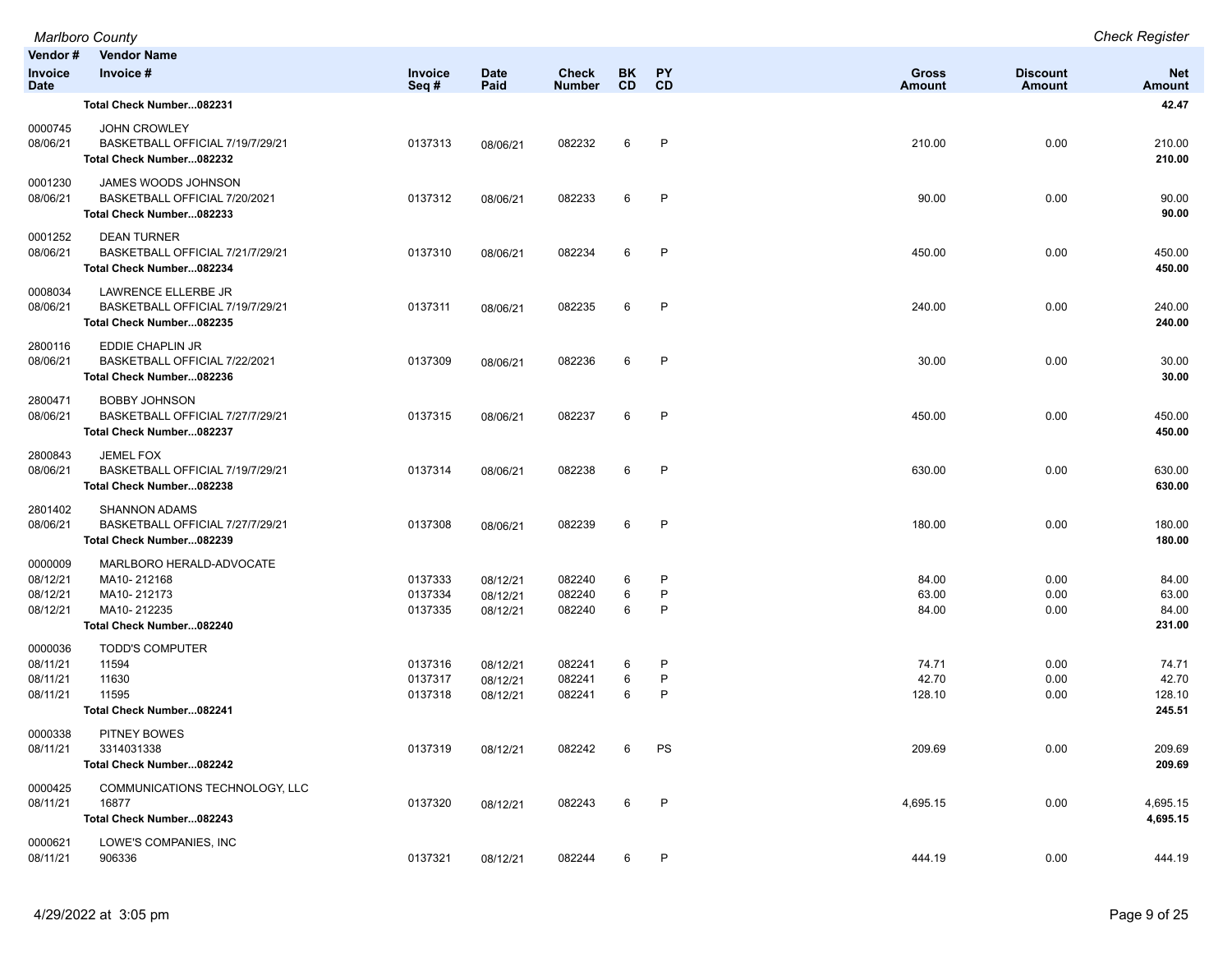| Vendor #       | <b>Vendor Name</b>               |                |             |               |           |              |          |                 |            |
|----------------|----------------------------------|----------------|-------------|---------------|-----------|--------------|----------|-----------------|------------|
| <b>Invoice</b> | Invoice #                        | <b>Invoice</b> | <b>Date</b> | <b>Check</b>  | <b>BK</b> | PΥ           | Gross    | <b>Discount</b> | <b>Net</b> |
| Date           |                                  | Seq#           | Paid        | <b>Number</b> | CD        | CD           | Amount   | <b>Amount</b>   | Amount     |
| 08/11/21       | 906337                           | 0137322        | 08/12/21    | 082244        | 6         | P            | 159.26   | 0.00            | 159.26     |
| 08/11/21       | 907379                           | 0137323        | 08/12/21    | 082244        | 6         | P            | 33.43    | 0.00            | 33.43      |
| 08/11/21       | 907380                           | 0137324        | 08/12/21    | 082244        | 6         | P            | 57.54    | 0.00            | 57.54      |
| 08/11/21       | 904173                           | 0137325        | 08/12/21    | 082244        | 6         | P            | 235.75   | 0.00            | 235.75     |
|                | Total Check Number082244         |                |             |               |           |              |          |                 | 930.17     |
|                |                                  |                |             |               |           |              |          |                 |            |
| 0000678        | AT & T                           |                |             |               |           |              |          |                 |            |
| 08/11/21       | 803 M07 0242 001- AUGUST 2021    | 0137326        | 08/12/21    | 082245        | 6         | PS           | 112.95   | 0.00            | 112.95     |
|                | Total Check Number082245         |                |             |               |           |              |          |                 | 112.95     |
| 0000691        | GALE                             |                |             |               |           |              |          |                 |            |
| 08/11/21       | 74788823                         | 0137327        | 08/12/21    | 082246        | 6         | P            | 122.36   | 0.00            | 122.36     |
| 08/11/21       | 74794673                         | 0137328        | 08/12/21    | 082246        | 6         | P            | 26.99    | 0.00            | 26.99      |
| 08/11/21       | 74795156                         | 0137329        | 08/12/21    | 082246        | 6         | P            | 50.23    | 0.00            | 50.23      |
|                | Total Check Number082246         |                |             |               |           |              |          |                 | 199.58     |
|                |                                  |                |             |               |           |              |          |                 |            |
| 0000841        | CAROLINA SECURITY & FIRE, INC    |                |             |               |           |              |          |                 |            |
| 08/11/21       | 34194                            | 0137330        | 08/12/21    | 082247        | 6         | P            | 39.95    | 0.00            | 39.95      |
|                | Total Check Number082247         |                |             |               |           |              |          |                 | 39.95      |
| 0000921        | <b>MEGGS AUTOMOTIVE</b>          |                |             |               |           |              |          |                 |            |
| 08/12/21       | 9318                             | 0137336        | 08/12/21    | 082248        | 6         | $\mathsf{P}$ | 54.26    | 0.00            | 54.26      |
|                | Total Check Number082248         |                |             |               |           |              |          |                 | 54.26      |
|                |                                  |                |             |               |           |              |          |                 |            |
| 0000931        | <b>NAPA</b>                      |                |             |               |           |              |          |                 |            |
| 08/11/21       | MARLBOR COUNTY- JULY 2021        | 0137331        | 08/12/21    | 082249        | 6         | P            | 1,989.88 | 0.00            | 1,989.88   |
|                | Total Check Number082249         |                |             |               |           |              |          |                 | 1,989.88   |
| 0001008        | HERALD OFFICE SUPPLY INC         |                |             |               |           |              |          |                 |            |
| 08/12/21       | 922797-0                         | 0137337        | 08/12/21    | 082250        | 6         | P            | 159.80   | 0.00            | 159.80     |
| 08/12/21       | 921350-0                         | 0137338        | 08/12/21    | 082250        | 6         | P            | 236.71   | 0.00            | 236.71     |
| 08/12/21       | 921382-0                         | 0137339        | 08/12/21    | 082250        | 6         | P            | 111.55   | 0.00            | 111.55     |
| 08/12/21       | 921358-0                         | 0137340        | 08/12/21    | 082250        | 6         | P            | 138.09   | 0.00            | 138.09     |
| 08/12/21       | 921384-0                         | 0137341        | 08/12/21    | 082250        | 6         | P            | 776.52   | 0.00            | 776.52     |
|                | Total Check Number082250         |                |             |               |           |              |          |                 | 1,422.67   |
|                |                                  |                |             |               |           |              |          |                 |            |
| 0001079        | CAROLINA SIGNS SCREEN PRINTING   |                |             |               |           |              |          |                 |            |
| 08/12/21       | P.O. 82251- RECREATION           | 0137342        | 08/12/21    | 082251        | 6         | $\mathsf{P}$ | 684.72   | 0.00            | 684.72     |
|                | Total Check Number082251         |                |             |               |           |              |          |                 | 684.72     |
| 0001110        | <b>VERIZON WIRELESS</b>          |                |             |               |           |              |          |                 |            |
| 08/12/21       | 9884237045- JULY 2021            | 0137343        | 08/12/21    | 082252        | 6         | PS           | 40.90    | 0.00            | 40.90      |
| 08/12/21       | 9884237045- JULY 2021            | 0138535        | 08/12/21    | 082252        | 6         | $\mathsf{P}$ | $-40.90$ | 0.00            | $-40.90$   |
|                | Total Check Number082252         |                |             |               |           |              |          |                 | 0.00       |
|                |                                  |                |             |               |           |              |          |                 |            |
| 0001118        | <b>EDWARDS REFRIGERATION INC</b> |                |             |               |           |              |          |                 |            |
| 08/12/21       | 74844                            | 0137344        | 08/12/21    | 082253        | 6         | P            | 1,708.40 | 0.00            | 1.708.40   |
| 08/12/21       | 74867                            | 0137345        | 08/12/21    | 082253        | 6         | P            | 555.00   | 0.00            | 555.00     |
|                | Total Check Number082253         |                |             |               |           |              |          |                 | 2,263.40   |
| 0001139        | MARLBORO ELECTRIC COOP., INC.    |                |             |               |           |              |          |                 |            |
| 08/12/21       | 7176002- AUGUST 2021             | 0137346        | 08/12/21    | 082254        | 6         | P            | 52.00    | 0.00            | 52.00      |
| 08/12/21       | 7176003- AUGUST 2021             | 0137347        | 08/12/21    | 082254        | 6         | P            | 481.00   | 0.00            | 481.00     |
| 08/12/21       | 7176004- AUGUST 2021             | 0137348        | 08/12/21    | 082254        | 6         | P            | 62.57    | 0.00            | 62.57      |
| 08/12/21       | 7176005- AUGUST 2021             | 0137349        | 08/12/21    | 082254        | 6         | P            | 43.00    | 0.00            | 43.00      |
|                |                                  |                |             |               |           |              |          |                 |            |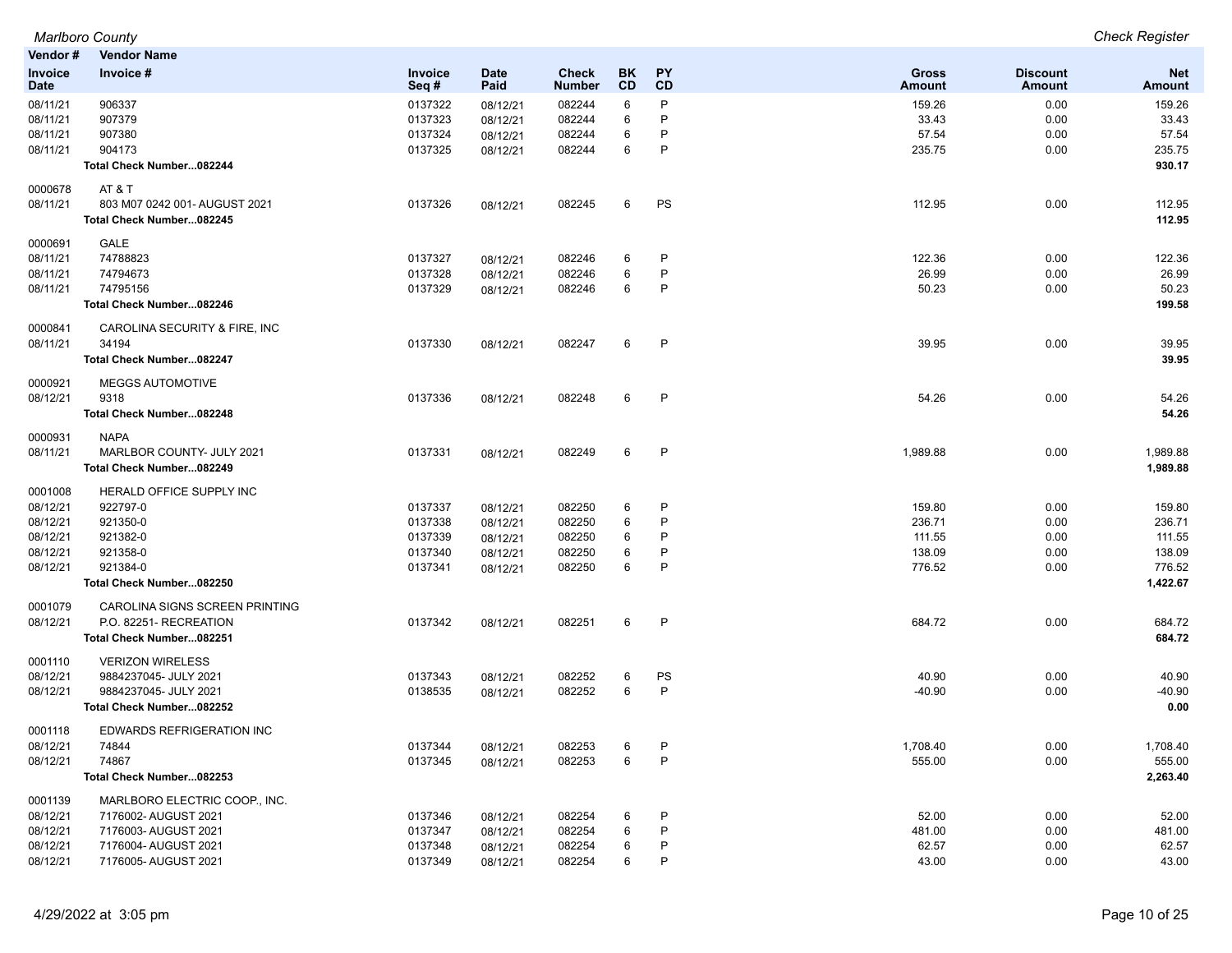| Vendor#                       | <b>Vendor Name</b>                    |                 |                     |                               |          |                 |                        |                                  |                      |
|-------------------------------|---------------------------------------|-----------------|---------------------|-------------------------------|----------|-----------------|------------------------|----------------------------------|----------------------|
| <b>Invoice</b><br><b>Date</b> | Invoice #                             | Invoice<br>Seq# | <b>Date</b><br>Paid | <b>Check</b><br><b>Number</b> | BK<br>CD | <b>PY</b><br>CD | <b>Gross</b><br>Amount | <b>Discount</b><br><b>Amount</b> | <b>Net</b><br>Amount |
| 08/12/21                      | 7176009- AUGUST 2021                  | 0137350         | 08/12/21            | 082254                        | 6        | P               | 78.00                  | 0.00                             | 78.00                |
| 08/12/21                      | 7176012- AUGUST 2021                  | 0137351         | 08/12/21            | 082254                        | 6        | P               | 48.00                  | 0.00                             | 48.00                |
| 08/12/21                      | 7176015- AUGUST 2021                  | 0137352         | 08/12/21            | 082254                        | 6        | P               | 481.00                 | 0.00                             | 481.00               |
| 08/12/21                      | 7176017- AUGUST 2021                  | 0137353         | 08/12/21            | 082254                        | 6        | P               | 105.00                 | 0.00                             | 105.00               |
|                               | Total Check Number082254              |                 |                     |                               |          |                 |                        |                                  | 1,350.57             |
| 0001141                       | DAVIS FURNITURE STORE                 |                 |                     |                               |          |                 |                        |                                  |                      |
| 08/12/21                      | P.O. 82224- EMS                       | 0137355         | 08/12/21            | 082255                        | 6        | $\mathsf{P}$    | 1,215.00               | 0.00                             | 1,215.00             |
|                               | Total Check Number082255              |                 |                     |                               |          |                 |                        |                                  | 1,215.00             |
| 0001157<br>08/12/21           | AIRGAS NATIONAL WELDERS<br>9981535466 |                 |                     |                               |          | P               | 161.84                 |                                  |                      |
|                               |                                       | 0137354         | 08/12/21            | 082256                        | 6        |                 |                        | 0.00                             | 161.84               |
|                               | Total Check Number082256              |                 |                     |                               |          |                 |                        |                                  | 161.84               |
| 0001181                       | <b>WILLIAMS TIRE SERVICES</b>         |                 |                     |                               |          |                 |                        |                                  |                      |
| 08/12/21                      | 115095                                | 0137356         | 08/12/21            | 082257                        | 6        | P               | 15.00                  | 0.00                             | 15.00                |
|                               | Total Check Number082257              |                 |                     |                               |          |                 |                        |                                  | 15.00                |
| 0002854                       | <b>DEMCO INC</b>                      |                 |                     |                               |          |                 |                        |                                  |                      |
| 08/12/21                      | 6983502                               | 0137357         | 08/12/21            | 082258                        | 6        | $\mathsf{P}$    | 161.55                 | 0.00                             | 161.55               |
|                               | Total Check Number082258              |                 |                     |                               |          |                 |                        |                                  | 161.55               |
| 0003954                       | CAUSEY HOMECENTER, INC.               |                 |                     |                               |          |                 |                        |                                  |                      |
| 08/12/21                      | MARLBORO COUNTY - JULY 2021           | 0137358         | 08/12/21            | 082259                        | 6        | P               | 168.96                 | 0.00                             | 168.96               |
|                               | Total Check Number082259              |                 |                     |                               |          |                 |                        |                                  | 168.96               |
| 0004094                       | <b>XEROX CORPORATION</b>              |                 |                     |                               |          |                 |                        |                                  |                      |
| 08/12/21                      | 013964425                             | 0137359         | 08/12/21            | 082260                        | 6        | P               | 203.28                 | 0.00                             | 203.28               |
| 08/12/21                      | 13964447                              | 0137360         | 08/12/21            | 082260                        | 6        | P               | 28.61                  | 0.00                             | 28.61                |
| 08/12/21                      | 013964418                             | 0137361         | 08/12/21            | 082260                        | 6        | P               | 45.36                  | 0.00                             | 45.36                |
| 08/12/21                      | 013964412                             | 0137362         | 08/12/21            | 082260                        | 6        | P               | 25.84                  | 0.00                             | 25.84                |
| 08/12/21                      | 013964411                             | 0137363         | 08/12/21            | 082260                        | 6        | P               | 233.69                 | 0.00                             | 233.69               |
| 08/12/21                      | 013964437                             | 0137364         | 08/12/21            | 082260                        | 6        | P               | 81.52                  | 0.00                             | 81.52                |
|                               | Total Check Number082260              |                 |                     |                               |          |                 |                        |                                  | 618.30               |
| 0009440                       | <b>GRAINGER</b>                       |                 |                     |                               |          |                 |                        |                                  |                      |
| 08/12/21                      | 9012517406                            | 0137365         | 08/12/21            | 082261                        | 6        | P               | 464.00                 | 0.00                             | 464.00               |
|                               | Total Check Number082261              |                 |                     |                               |          |                 |                        |                                  | 464.00               |
| 2800016                       | <b>GEORGIA DETENTION SERVICES</b>     |                 |                     |                               |          |                 |                        |                                  |                      |
| 08/12/21                      | 1584                                  | 0137366         | 08/12/21            | 082262                        | 6        | $\mathsf{P}$    | 12,400.00              | 0.00                             | 12,400.00            |
|                               | Total Check Number082262              |                 |                     |                               |          |                 |                        |                                  | 12,400.00            |
| 0001190                       | PALMETTO PROFESSIONAL SERVICES        |                 |                     |                               |          |                 |                        |                                  |                      |
| 08/12/21                      | 20139                                 | 0137367         | 08/13/21            | 082263                        | 6        | P               | 190.00                 | 0.00                             | 190.00               |
|                               | Total Check Number082263              |                 |                     |                               |          |                 |                        |                                  | 190.00               |
| 2800131                       | <b>EMBASSY SUITES MYRTLE BEACH</b>    |                 |                     |                               |          |                 |                        |                                  |                      |
| 08/12/21                      | CONF. #81932247-LORI MOSES            | 0137368         | 08/13/21            | 082264                        | 6        | PS              | 967.68                 | 0.00                             | 967.68               |
|                               | Total Check Number082264              |                 |                     |                               |          |                 |                        |                                  | 967.68               |
| 08/12/21                      | CONF# 80097047- CHRISTINA THOMPSON    | 0137369         | 08/13/21            | 082265                        | 6        | PS              | 967.68                 | 0.00                             | 967.68               |
|                               | Total Check Number082265              |                 |                     |                               |          |                 |                        |                                  | 967.68               |
| 08/12/21                      | CONF#87960823-PHYLLIS HAGAN           | 0137370         | 08/13/21            | 082266                        | 6        | PS              | 967.68                 | 0.00                             | 967.68               |
|                               | Total Check Number082266              |                 |                     |                               |          |                 |                        |                                  | 967.68               |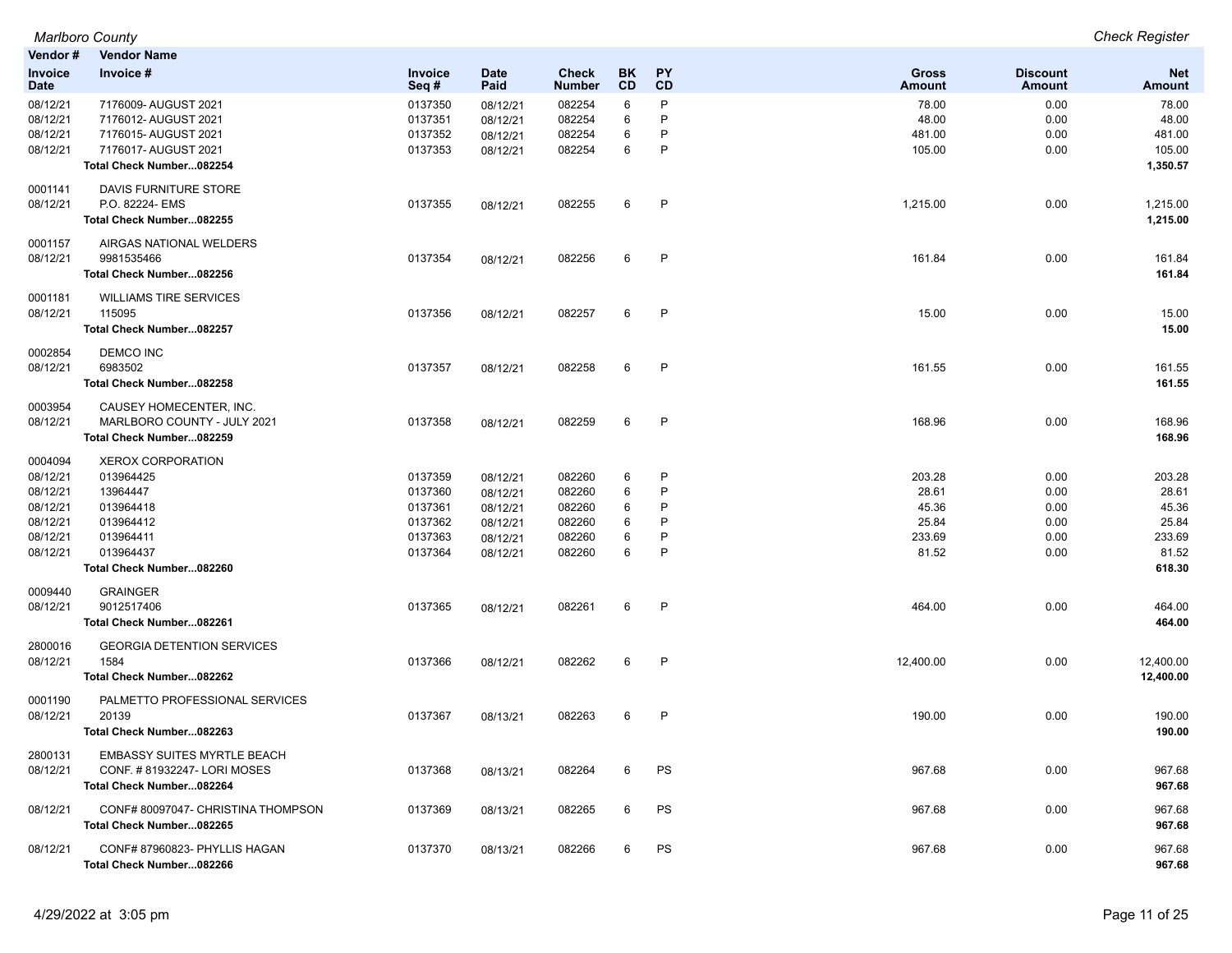*Marlboro County Check Register*

| Vendor #<br><b>Invoice</b><br><b>Date</b>   | <b>Vendor Name</b><br>Invoice #                                                               | Invoice<br>Seq#               | <b>Date</b><br>Paid              | <b>Check</b><br><b>Number</b> | <b>BK</b><br>CD | <b>PY</b><br>CD        | <b>Gross</b><br><b>Amount</b> | <b>Discount</b><br>Amount | <b>Net</b><br><b>Amount</b>       |
|---------------------------------------------|-----------------------------------------------------------------------------------------------|-------------------------------|----------------------------------|-------------------------------|-----------------|------------------------|-------------------------------|---------------------------|-----------------------------------|
| 08/12/21                                    | CONF# 80879479- BRENDA DIXON<br>Total Check Number082267                                      | 0137371                       | 08/13/21                         | 082267                        | 6               | PS                     | 645.12                        | 0.00                      | 645.12<br>645.12                  |
| 08/12/21                                    | CONF# 84025047- JAMES ABRAHAM JR<br>Total Check Number082268                                  | 0137372                       | 08/13/21                         | 082268                        | 6               | PS                     | 645.12                        | 0.00                      | 645.12<br>645.12                  |
| 08/12/21                                    | CONF# 86908503- MARION SMITH<br>Total Check Number082269                                      | 0137373                       | 08/13/21                         | 082269                        | 6               | PS                     | 645.12                        | 0.00                      | 645.12<br>645.12                  |
| 08/12/21                                    | CONF#86121943-WILLIAM B ROGERS<br>Total Check Number082270                                    | 0137374                       | 08/13/21                         | 082270                        | 6               | PS                     | 645.12                        | 0.00                      | 645.12<br>645.12                  |
| 08/12/21                                    | CONF# 87694647- KEITH BREWINGTON<br>Total Check Number082271                                  | 0137375                       | 08/13/21                         | 082271                        | 6               | PS                     | 645.12                        | 0.00                      | 645.12<br>645.12                  |
| 08/12/21                                    | CONF# 84286679- SHARON THOMAS<br>Total Check Number082272                                     | 0137376                       | 08/13/21                         | 082272                        | 6               | PS                     | 645.12                        | 0.00                      | 645.12<br>645.12                  |
| 2800145<br>08/12/21                         | THE LAURINBURG EXCHANGE<br>302574921<br>Total Check Number082273                              | 0137377                       | 08/13/21                         | 082273                        | 6               | $\mathsf{P}$           | 93.25                         | 0.00                      | 93.25<br>93.25                    |
| 2800281<br>08/12/21<br>08/12/21<br>08/12/21 | <b>INGRAM LIBRARY SERVICE</b><br>54024242<br>54061845<br>54107257<br>Total Check Number082274 | 0137378<br>0137379<br>0137380 | 08/13/21<br>08/13/21<br>08/13/21 | 082274<br>082274<br>082274    | 6<br>6<br>6     | P<br>P<br>$\mathsf{P}$ | 29.42<br>46.17<br>38.39       | 0.00<br>0.00<br>0.00      | 29.42<br>46.17<br>38.39<br>113.98 |
| 2800790<br>08/12/21                         | <b>CHARM-TEX</b><br>0257378-IN<br>Total Check Number082275                                    | 0137381                       | 08/13/21                         | 082275                        | 6               | $\mathsf{P}$           | 533.90                        | 0.00                      | 533.90<br>533.90                  |
| 2800891<br>08/12/21                         | ZOLL MEDICAL CORPORATION<br>3339752<br>Total Check Number082276                               | 0137382                       | 08/13/21                         | 082276                        | 6               | $\mathsf{P}$           | 1,065.55                      | 0.00                      | 1,065.55<br>1,065.55              |
| 2800914<br>08/12/21                         | <b>BENNETTSVILLE FORD</b><br>5900581<br>Total Check Number082277                              | 0137383                       | 08/13/21                         | 082277                        | 6               | $\mathsf{P}$           | 429.43                        | 0.00                      | 429.43<br>429.43                  |
| 2800947<br>08/12/21                         | 4 IMPRINT<br>21455332<br>Total Check Number082278                                             | 0137384                       | 08/13/21                         | 082278                        | 6               | $\mathsf{P}$           | 492.42                        | 0.00                      | 492.42<br>492.42                  |
| 2800986<br>08/12/21                         | SUMMIT FOOD SERVICES LLC<br>INV2000118568<br>Total Check Number082279                         | 0137385                       | 08/13/21                         | 082279                        | 6               | $\mathsf{P}$           | 3,254.88                      | 0.00                      | 3,254.88<br>3,254.88              |
| 2801039<br>08/12/21                         | HARRIS, MCLEOD & RUFFNER<br>FILE#8576- JULY 2021<br>Total Check Number082280                  | 0137386                       | 08/13/21                         | 082280                        | 6               | $\mathsf{P}$           | 1,700.00                      | 0.00                      | 1,700.00<br>1,700.00              |
| 2801142<br>08/12/21                         | MANSFIELD OIL COMPANY<br>SQLCD-700202<br>Total Check Number082281                             | 0137387                       | 08/13/21                         | 082281                        | 6               | P                      | 17,409.88                     | 0.00                      | 17,409.88<br>17,409.88            |

2801162 BENJAMIN HENDRIX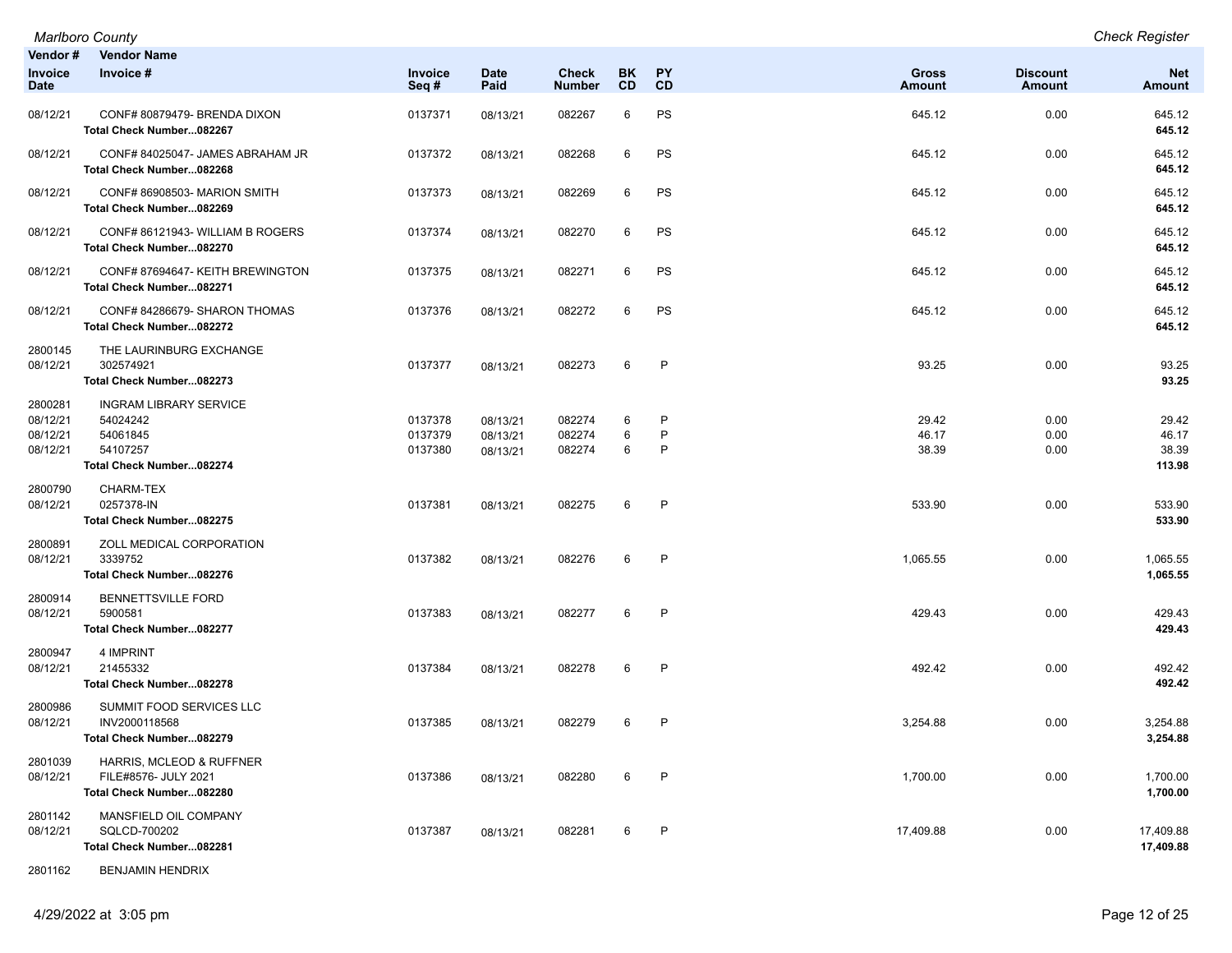|                                 | Marlboro County                                                                           |                    |                      |                        |                  |                        |                        |                                  | <b>Check Register</b>       |
|---------------------------------|-------------------------------------------------------------------------------------------|--------------------|----------------------|------------------------|------------------|------------------------|------------------------|----------------------------------|-----------------------------|
| Vendor #                        | <b>Vendor Name</b>                                                                        |                    |                      |                        |                  |                        |                        |                                  |                             |
| Invoice<br>Date                 | Invoice #                                                                                 | Invoice<br>Seq#    | <b>Date</b><br>Paid  | Check<br><b>Number</b> | BK.<br><b>CD</b> | <b>PY</b><br><b>CD</b> | <b>Gross</b><br>Amount | <b>Discount</b><br><b>Amount</b> | <b>Net</b><br><b>Amount</b> |
| 08/12/21                        | REIMBURSEMENT FOR MEALS<br>Total Check Number082282                                       | 0137388            | 08/13/21             | 082282                 | 6                | P                      | 78.48                  | 0.00                             | 78.48<br>78.48              |
| 2801203<br>08/12/21             | <b>REPUBLIC SERVICES #782</b><br>0782-001057041<br>Total Check Number082283               | 0137389            | 08/13/21             | 082283                 | 6                | P                      | 4,001.71               | 0.00                             | 4,001.71<br>4,001.71        |
| 2801254<br>08/12/21             | INNOVATIVE COURIER SOLUTIONS<br>21114<br>Total Check Number082284                         | 0137390            | 08/13/21             | 082284                 | 6                | P                      | 72.72                  | 0.00                             | 72.72<br>72.72              |
| 2801261<br>08/12/21             | TMS INTERNATIONAL, LLC<br>10245184<br>Total Check Number082285                            | 0137391            | 08/13/21             | 082285                 | 6                | P                      | 4,902.07               | 0.00                             | 4,902.07<br>4,902.07        |
| 2801274<br>08/12/21             | <b>DOUG NEDEROSTEK</b><br>AUGUST 2021 PAYMENT<br>Total Check Number082286                 | 0137392            | 08/13/21             | 082286                 | 6                | P                      | 3,000.00               | 0.00                             | 3,000.00<br>3,000.00        |
| 2801303<br>08/12/21<br>08/12/21 | LINDE GAS & EQUIPMENT INC.<br>64679344<br>64547391<br>Total Check Number082287            | 0137393<br>0137394 | 08/13/21<br>08/13/21 | 082287<br>082287       | 6<br>6           | P<br>P                 | 64.44<br>7.28          | 0.00<br>0.00                     | 64.44<br>7.28<br>71.72      |
| 2801343<br>08/13/21             | <b>EMS MANAGEMENT &amp; CONSULTANTS</b><br>043445<br>Total Check Number082288             | 0137395            | 08/13/21             | 082288                 | 6                | $\mathsf{P}$           | 5,632.78               | 0.00                             | 5,632.78<br>5,632.78        |
| 2801347<br>08/13/21             | <b>ENTERPRISE FM TRUST</b><br>FBN4213016<br>Total Check Number082289                      | 0137396            | 08/13/21             | 082289                 | 6                | P                      | 15,545.46              | 0.00                             | 15,545.46<br>15,545.46      |
| 2801379<br>08/13/21             | <b>EMMA BETHEA</b><br><b>QTRLY P/Z MEETING</b><br>Total Check Number082290                | 0137397            | 08/13/21             | 082290                 | 6                | P                      | 200.00                 | 0.00                             | 200.00<br>200.00            |
| 2801380<br>08/13/21             | ROBERT JOHNSON<br><b>QTRLY P/Z MEETING</b><br>Total Check Number082291                    | 0137398            | 08/13/21             | 082291                 | 6                | P                      | 200.00                 | 0.00                             | 200.00<br>200.00            |
| 2801389<br>08/13/21             | <b>SEGRA</b><br>1984948- AUGUST<br>Total Check Number082292                               | 0137399            | 08/13/21             | 082292                 | 6                | PS                     | 300.00                 | 0.00                             | 300.00<br>300.00            |
| 2801417<br>08/13/21             | <b>WASTE CONNECTIONS</b><br>2709901<br>Total Check Number082293                           | 0137400            | 08/13/21             | 082293                 | 6                | P                      | 99,267.40              | 0.00                             | 99,267.40<br>99,267.40      |
| 2801499<br>08/13/21             | MARLBORO COUNTY MAGISTRATE<br><b>DEPOSIT SLIPS &amp; FEES</b><br>Total Check Number082294 | 0137401            | 08/13/21             | 082294                 | 6                | P                      | 200.00                 | 0.00                             | 200.00<br>200.00            |
| 2801500<br>08/13/21             | PALMETTO LAWN ENFORCEMENT, LLC<br>MCG. 072021<br>Total Check Number082295                 | 0137402            | 08/13/21             | 082295                 | 6                | P                      | 9,860.00               | 0.00                             | 9,860.00<br>9,860.00        |

2801501 CARDMEMBER SERVICE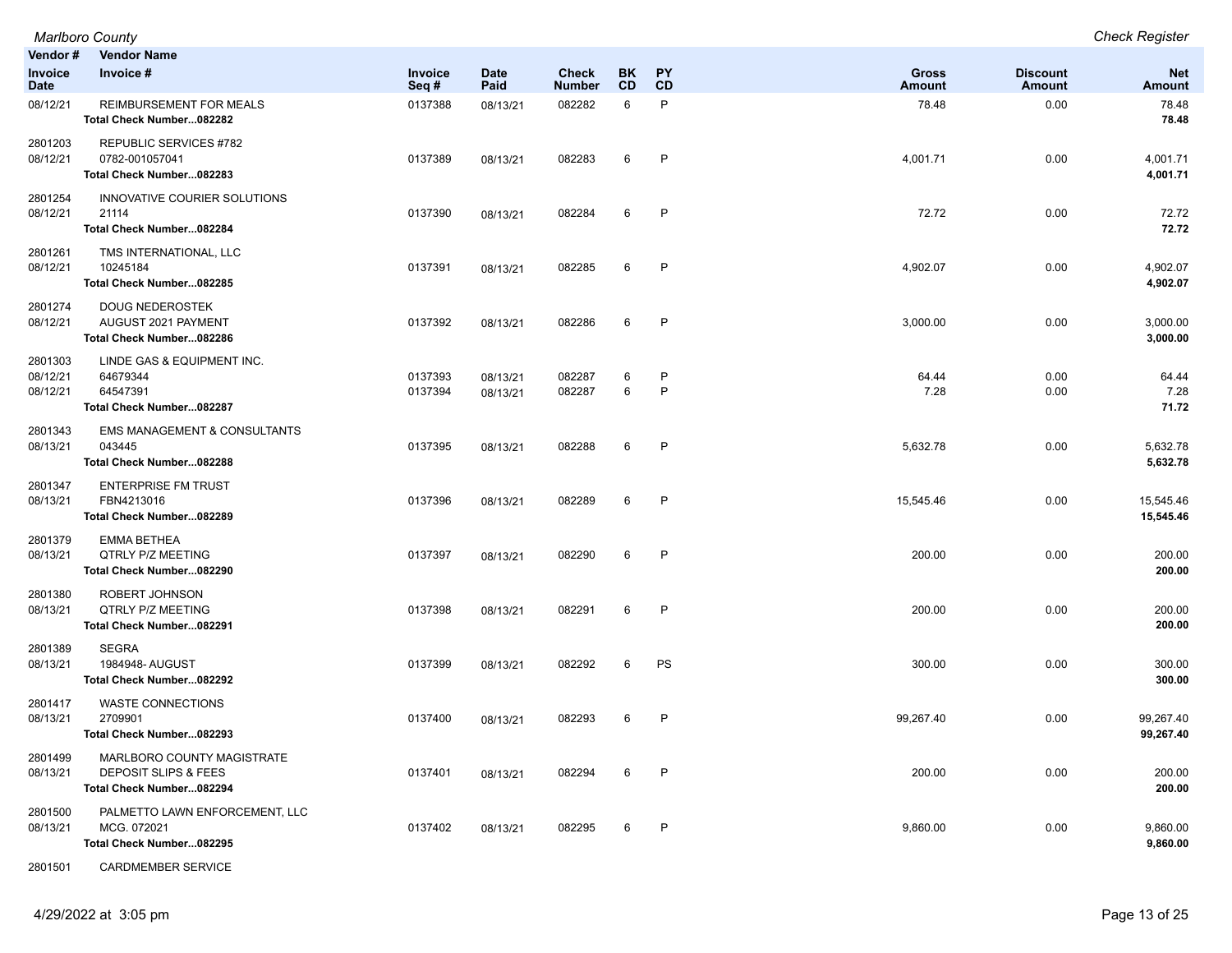| Vendor#                | <b>Vendor Name</b>             |                 |                     |                               |                        |                 |                               |                           |                             |
|------------------------|--------------------------------|-----------------|---------------------|-------------------------------|------------------------|-----------------|-------------------------------|---------------------------|-----------------------------|
| Invoice<br><b>Date</b> | Invoice #                      | Invoice<br>Seq# | <b>Date</b><br>Paid | <b>Check</b><br><b>Number</b> | <b>BK</b><br><b>CD</b> | <b>PY</b><br>CD | <b>Gross</b><br><b>Amount</b> | <b>Discount</b><br>Amount | <b>Net</b><br><b>Amount</b> |
| 08/13/21               | 7/2/21-911                     | 0137403         | 08/13/21            | 082296                        | 6                      | P               | 41.99                         | 0.00                      | 41.99                       |
| 08/13/21               | 7/7/21- COUNCIL                | 0137404         | 08/13/21            | 082296                        | 6                      | P               | 55.64                         | 0.00                      | 55.64                       |
| 08/13/21               | 7/12/21- ECON. DEVELOPMENT     | 0137405         | 08/13/21            | 082296                        | 6                      | P               | 14.99                         | 0.00                      | 14.99                       |
| 08/13/21               | 6/28/21- PERSONNEL/EMS         | 0137406         | 08/13/21            | 082296                        | 6                      | P               | 550.03                        | 0.00                      | 550.03                      |
| 08/13/21               | 7/1/21- PERSONNEL/EMS          | 0137407         | 08/13/21            | 082296                        | 6                      | P               | 324.03                        | 0.00                      | 324.03                      |
| 08/13/21               | 7/6/21- PERSONNEL              | 0137408         | 08/13/21            | 082296                        | 6                      | P               | 14.99                         | 0.00                      | 14.99                       |
| 08/13/21               | 7/7/21- PERSONNEL/EMS          | 0137409         | 08/13/21            | 082296                        | 6                      | P               | 540.65                        | 0.00                      | 540.65                      |
| 08/13/21               | 7/13/21- PERSONNEL/EMS         | 0137410         | 08/13/21            | 082296                        | 6                      | P               | 545.23                        | 0.00                      | 545.23                      |
| 08/13/21               | 7/15/21- NON DEPARTMENTAL      | 0137411         | 08/13/21            | 082296                        | 6                      | P               | 314.40                        | 0.00                      | 314.40                      |
| 08/13/21               | 7/20/21- PERSONNEL/EMS         | 0137412         | 08/13/21            | 082296                        | 6                      | P               | 541.60                        | 0.00                      | 541.60                      |
| 08/13/21               | 7/23/21- RECREATION            | 0137413         | 08/13/21            | 082296                        | $\,6$                  | P               | 1,390.50                      | 0.00                      | 1,390.50                    |
| 08/13/21               | 6/24/21- ADMIN                 | 0137414         | 08/13/21            | 082296                        | 6                      | P               | 16.99                         | 0.00                      | 16.99                       |
| 08/13/21               | 7/3/21- PROBATE                | 0137415         | 08/13/21            | 082296                        | 6                      | P               | 14.99                         | 0.00                      | 14.99                       |
|                        | Total Check Number082296       |                 |                     |                               |                        |                 |                               |                           | 4,366.03                    |
| 08/13/21               | 7/3/21- PROBATE                | 0137416         | 08/13/21            | 082297                        | $\,6$                  | P               | 14.99                         | 0.00                      | 14.99                       |
| 08/13/21               | 7/3/21- COUNCIL                | 0137417         | 08/13/21            | 082297                        | 6                      | P               | 382.80                        | 0.00                      | 382.80                      |
| 08/13/21               | 7/10/21- ADMIN                 | 0137418         | 08/13/21            | 082297                        | 6                      | P               | 32.38                         | 0.00                      | 32.38                       |
| 08/13/21               | 7/9/21- PERSONNEL              | 0137419         | 08/13/21            | 082297                        | 6                      | P               | 80.00                         | 0.00                      | 80.00                       |
| 08/13/21               | 7/13/21- COUNCIL               | 0137420         | 08/13/21            | 082297                        | 6                      | P               | 325.08                        | 0.00                      | 325.08                      |
| 08/13/21               | 7/14/21- COUNCIL               | 0137421         | 08/13/21            | 082297                        | 6                      | P               | 75.60                         | 0.00                      | 75.60                       |
| 08/13/21               | 7/16/21- COUNCIL               | 0137422         | 08/13/21            | 082297                        | $6\phantom{1}$         | P               | 400.00                        | 0.00                      | 400.00                      |
| 08/13/21               | 7/20/21-RECREATION             | 0137423         | 08/13/21            | 082297                        | 6                      | P               | 89.95                         | 0.00                      | 89.95                       |
| 08/13/21               | 7/24/21- ADMIN                 | 0137424         | 08/13/21            | 082297                        | 6                      | P               | 16.99                         | 0.00                      | 16.99                       |
| 08/13/21               | 7/23/21- NON DEPARTMENTAL      | 0137425         | 08/13/21            | 082297                        | 6                      | P               | 57.34                         | 0.00                      | 57.34                       |
|                        | Total Check Number082297       |                 |                     |                               |                        |                 |                               |                           | 1,475.13                    |
|                        |                                |                 |                     |                               |                        |                 |                               |                           |                             |
| 2801523                | WESLEY D. PARK CPA             |                 |                     |                               |                        |                 |                               |                           |                             |
| 08/13/21               | PROF. SERVICES- JULY 2021      | 0137426         | 08/13/21            | 082298                        | 6                      | P               | 5,120.00                      | 0.00                      | 5,120.00                    |
|                        | Total Check Number082298       |                 |                     |                               |                        |                 |                               |                           | 5,120.00                    |
| 2801525                | VEI COMMUNICATIONS INC.        |                 |                     |                               |                        |                 |                               |                           |                             |
| 08/13/21               | 428347                         | 0137427         | 08/13/21            | 082299                        | 6                      | $\mathsf{P}$    | 1,282.53                      | 0.00                      | 1,282.53                    |
|                        | Total Check Number082299       |                 |                     |                               |                        |                 |                               |                           | 1,282.53                    |
| 2801548                | PUBLIQ, LLC                    |                 |                     |                               |                        |                 |                               |                           |                             |
| 08/13/21               | 000565368-7563                 | 0137428         | 08/13/21            | 082300                        | 6                      | PS              | 16.83                         | 0.00                      | 16.83                       |
|                        | Total Check Number082300       |                 |                     |                               |                        |                 |                               |                           | 16.83                       |
| 08/13/21               | 000565367-7563                 | 0137429         |                     | 082301                        | 6                      | PS              | 26.38                         | 0.00                      | 26.38                       |
|                        | Total Check Number082301       |                 | 08/13/21            |                               |                        |                 |                               |                           | 26.38                       |
|                        |                                |                 |                     |                               |                        |                 |                               |                           |                             |
| 08/13/21               | 000567649-7561                 | 0137430         | 08/13/21            | 082302                        | 6                      | PS              | 1,098.22                      | 0.00                      | 1,098.22                    |
|                        | Total Check Number082302       |                 |                     |                               |                        |                 |                               |                           | 1,098.22                    |
| 08/13/21               | 000567650-7562                 | 0137431         | 08/13/21            | 082303                        | 6                      | PS              | 85.00                         | 0.00                      | 85.00                       |
|                        | Total Check Number082303       |                 |                     |                               |                        |                 |                               |                           | 85.00                       |
| 08/13/21               | 000565355-7562                 | 0137432         | 08/13/21            | 082304                        | 6                      | PS              | 1,548.07                      | 0.00                      | 1,548.07                    |
|                        | Total Check Number082304       |                 |                     |                               |                        |                 |                               |                           | 1,548.07                    |
| 2801564                | <b>KAYLAN LILES</b>            |                 |                     |                               |                        |                 |                               |                           |                             |
| 08/13/21               | RECORDING COUNCIL MTG- 8/10/21 | 0137433         | 08/13/21            | 082305                        | 6                      | P               | 50.00                         | 0.00                      | 50.00                       |
|                        | Total Check Number082305       |                 |                     |                               |                        |                 |                               |                           | 50.00                       |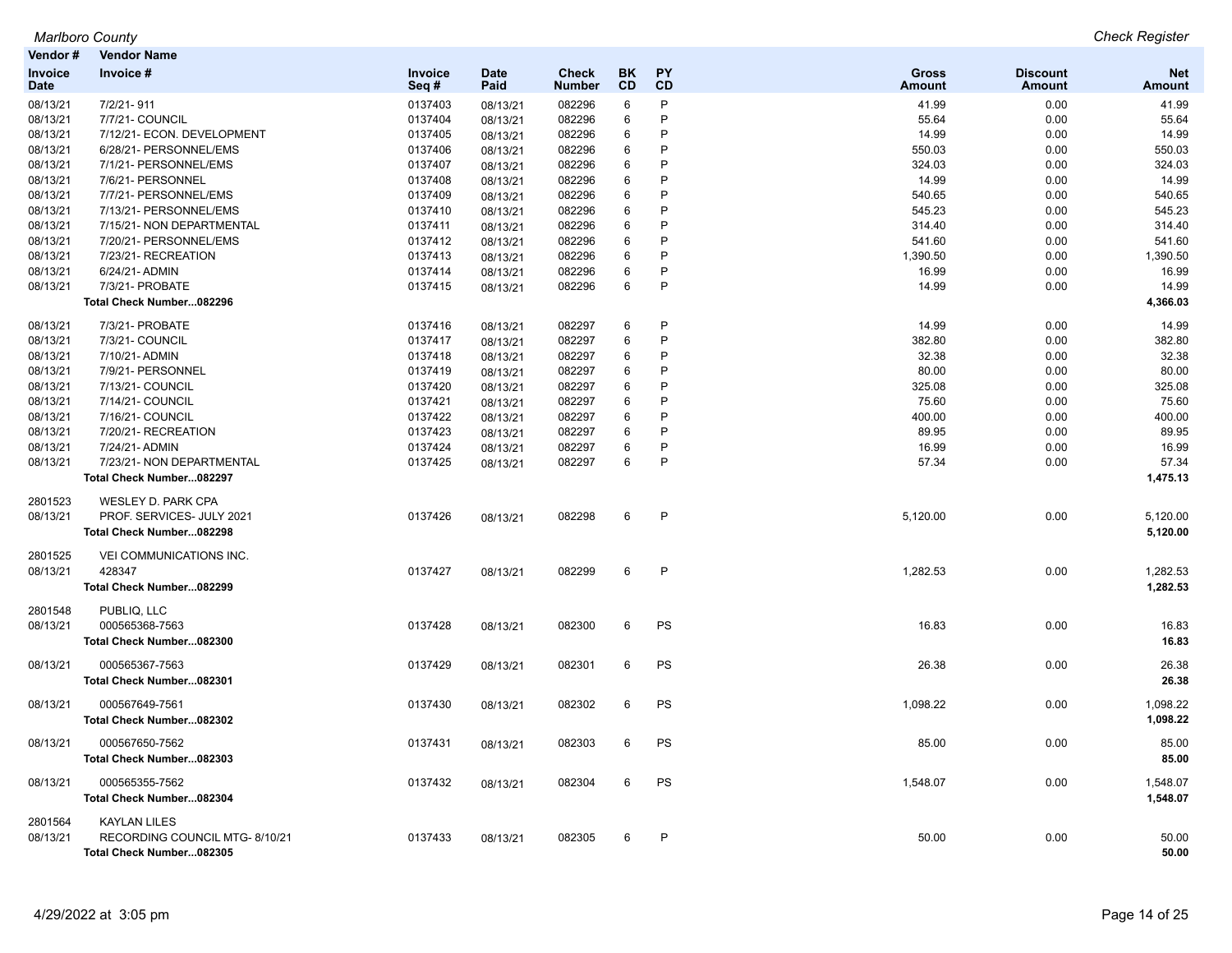| Vendor #                      | <b>Vendor Name</b>                                                                          |                        |                     |                               |                        |                 |                        |                                  |                             |
|-------------------------------|---------------------------------------------------------------------------------------------|------------------------|---------------------|-------------------------------|------------------------|-----------------|------------------------|----------------------------------|-----------------------------|
| <b>Invoice</b><br><b>Date</b> | Invoice #                                                                                   | <b>Invoice</b><br>Seq# | <b>Date</b><br>Paid | <b>Check</b><br><b>Number</b> | <b>BK</b><br><b>CD</b> | <b>PY</b><br>CD | <b>Gross</b><br>Amount | <b>Discount</b><br><b>Amount</b> | <b>Net</b><br><b>Amount</b> |
| 2801580<br>08/13/21           | <b>MARLBORO COUNTY SHERIFF</b><br>REIMB. FOR EVALUATION<br>Total Check Number082306         | 0137434                | 08/13/21            | 082306                        | 6                      | $\mathsf{P}$    | 1,050.00               | 0.00                             | 1,050.00<br>1,050.00        |
| 2801592<br>08/13/21           | <b>TRAVELERS CL REMITTANCE CENTER</b><br>POLICY RENEWAL<br>Total Check Number082307         | 0137436                | 08/13/21            | 082307                        | 6                      | $\mathsf{P}$    | 3,315.00               | 0.00                             | 3,315.00<br>3,315.00        |
| 2801593<br>08/13/21           | IC MYRTLE BEACH OPERATIONS, LLC<br>CONF# 90865411- SANDY WILKES<br>Total Check Number082308 | 0137435                | 08/13/21            | 082308                        | 6                      | $\mathsf{P}$    | 514.68                 | 0.00                             | 514.68<br>514.68            |
| 0000009                       | MARLBORO HERALD-ADVOCATE                                                                    |                        |                     |                               |                        |                 |                        |                                  |                             |
| 08/18/21                      | PJ01-212343                                                                                 | 0137446                | 08/20/21            | 082309                        | 6                      | P               | 60.00                  | 0.00                             | 60.00                       |
| 08/18/21                      | PJ01-212344                                                                                 | 0137447                | 08/20/21            | 082309                        | 6                      | P               | 60.00                  | 0.00                             | 60.00                       |
| 08/18/21                      | PJ01-212345                                                                                 | 0137448                | 08/20/21            | 082309                        | 6                      | P               | 60.00                  | 0.00                             | 60.00                       |
| 08/18/21                      | PJ01-212346                                                                                 | 0137449                | 08/20/21            | 082309                        | 6                      | P               | 60.00                  | 0.00                             | 60.00                       |
| 08/18/21                      | PJ01-212347                                                                                 | 0137450                | 08/20/21            | 082309                        | 6                      | P               | 60.00                  | 0.00                             | 60.00                       |
| 08/18/21                      | PJ01-212348                                                                                 | 0137451                | 08/20/21            | 082309                        | 6                      | P               | 60.00                  | 0.00                             | 60.00                       |
| 08/18/21                      | PJ01-212349                                                                                 | 0137452                | 08/20/21            | 082309                        | 6                      | P               | 60.00                  | 0.00                             | 60.00                       |
| 08/18/21                      | PJ01-212350                                                                                 | 0137453                | 08/20/21            | 082309                        | 6                      | P               | 60.00                  | 0.00                             | 60.00                       |
| 08/18/21                      | PJ01-212351                                                                                 | 0137454                | 08/20/21            | 082309                        | 6                      | P               | 60.00                  | 0.00                             | 60.00                       |
| 08/18/21                      | PJ01-212352                                                                                 | 0137455                | 08/20/21            | 082309                        | 6                      | P               | 60.00                  | 0.00                             | 60.00                       |
| 08/18/21                      | PJ01-212353                                                                                 | 0137456                | 08/20/21            | 082309                        | 6                      | P               | 60.00                  | 0.00                             | 60.00                       |
| 08/18/21                      | PJ01-212354                                                                                 | 0137457                | 08/20/21            | 082309                        | 6                      | P               | 60.00                  | 0.00                             | 60.00                       |
| 08/18/21                      | pj01-212355                                                                                 | 0137458                | 08/20/21            | 082309                        | 6                      | P               | 60.00                  | 0.00                             | 60.00                       |
|                               | Total Check Number082309                                                                    |                        |                     |                               |                        |                 |                        |                                  | 780.00                      |
| 08/18/21                      | pj01-212356                                                                                 | 0137459                | 08/20/21            | 082310                        | 6                      | P               | 60.00                  | 0.00                             | 60.00                       |
| 08/18/21                      | PJ01-212357                                                                                 | 0137460                | 08/20/21            | 082310                        | 6                      | P               | 60.00                  | 0.00                             | 60.00                       |
|                               | Total Check Number082310                                                                    |                        |                     |                               |                        |                 |                        |                                  | 120.00                      |
| 0000036                       | <b>TODD'S COMPUTER</b>                                                                      |                        |                     |                               |                        |                 |                        |                                  |                             |
| 08/18/21                      | 11689                                                                                       | 0137462                | 08/20/21            | 082311                        | 6                      | $\mathsf{P}$    | 384.24                 | 0.00                             | 384.24                      |
| 08/18/21                      | 11636                                                                                       | 0137463                | 08/20/21            | 082311                        | 6                      | P               | 416.33                 | 0.00                             | 416.33                      |
|                               | Total Check Number082311                                                                    |                        |                     |                               |                        |                 |                        |                                  | 800.57                      |
| 0000120                       | S.C.S.C.J.A.                                                                                |                        |                     |                               |                        |                 |                        |                                  |                             |
| 08/18/21                      | REGISTRATION- LACHANZ KELLY-DUDLEY                                                          | 0137464                | 08/20/21            | 082312                        | 6                      | PS              | 150.00                 | 0.00                             | 150.00                      |
|                               | Total Check Number082312                                                                    |                        |                     |                               |                        |                 |                        |                                  | 150.00                      |
| 08/18/21                      | <b>REGISTRATION- LISA HERNDON</b><br>Total Check Number082313                               | 0137465                | 08/20/21            | 082313                        | 6                      | PS              | 150.00                 | 0.00                             | 150.00<br>150.00            |
| 0000309                       | <b>AT&amp;T MOBILITY</b>                                                                    |                        |                     |                               |                        |                 |                        |                                  |                             |
| 08/18/21                      | 287249817981 7/7-8/9/21<br>Total Check Number082314                                         | 0137466                | 08/20/21            | 082314                        | 6                      | <b>PS</b>       | 154.96                 | 0.00                             | 154.96<br>154.96            |
| 08/18/21                      | 287266238845 7/7-8/6/21<br>Total Check Number082315                                         | 0137467                | 08/20/21            | 082315                        | 6                      | PS              | 39.89                  | 0.00                             | 39.89<br>39.89              |
| 0000474                       | AMBER M. GOINGS                                                                             |                        |                     |                               |                        |                 |                        |                                  |                             |
| 08/18/21                      | REIMBURSEMENT- MILEAGE                                                                      | 0137468                | 08/20/21            | 082316                        | 6                      | P               | 106.96                 | 0.00                             | 106.96                      |
|                               | Total Check Number082316                                                                    |                        |                     |                               |                        |                 |                        |                                  | 106.96                      |
|                               |                                                                                             |                        |                     |                               |                        |                 |                        |                                  |                             |

0000662 PITNEY BOWES, INC.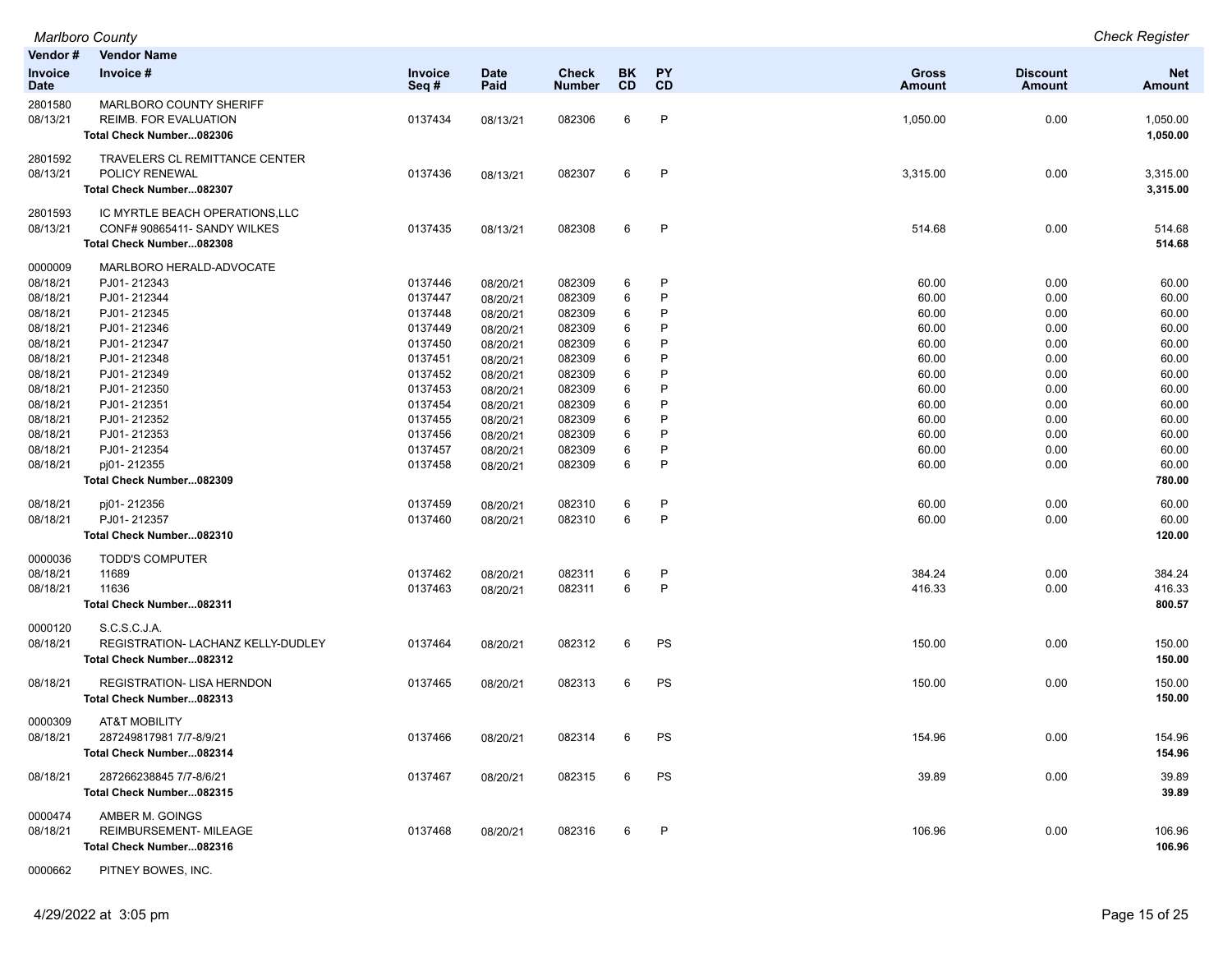**Vendor # Vendor Name Invoice Date Invoice # Invoice Seq # Date Paid Check Number BK CD PY CD Gross Amount Discount Amount Net Amount** 08/18/21 1018748277 0137469 08/20/21 082317 6 P 113.40 0.00 113.40 **Total Check Number...082317 113.40** 0000691 GALE 08/18/21 74811230 0137470 08/20/21 082318 6 P 26.99 26.99 08/18/21 74810614 0137471 08/20/21 082318 6 P 30.39 0.00 30.39 **Total Check Number...082318 57.38** 0000745 JOHN CROWLEY 08/17/21 BASKETBALL OFFICIAL 8/2-8/5/21 0137439 08/20/21 082319 6 P 120.00 0.00 120.00 **Total Check Number...082319 120.00** 0000801 WINDSTREAM 08/18/21 010835334- AUGUST 2021 0137472 08/20/21 082320 6 PS 26.74 26.74 **Total Check Number...082320 26.74** 08/18/21 010835546- AUGUST 2021 0137473 08/20/21 082321 6 PS 18.39 0.00 18.39 **Total Check Number...082321 18.39** 08/18/21 010199253- AUGUST 2021 0137474 08/20/21 082322 6 PS 221.29 0.00 221.29 **Total Check Number...082322 221.29** 0000841 CAROLINA SECURITY & FIRE, INC 08/18/21 0806022 0137481 08/20/21 082323 6 P 1,246.40 0.00 1,246.40 **Total Check Number...082323 1,246.40** 0000852 HYMAN PAPER CO. 08/19/21 273427 0137514 08/20/21 082324 6 P 1,303.16 0.00 1,303.16 **Total Check Number...082324 1,303.16** 0000956 BLACK'S TIRE SERVICE 08/18/21 16 0028426 0137482 08/20/21 082325 6 P 764.62 0.00 764.62 08/18/21 16 0028493 0137483 08/20/21 082325 6 P 1,287.20 0.00 1,287.20 **Total Check Number...082325 2,051.82** 0000957 SHARP ELECTRONICS CORPORATION 08/18/21 9003421356 0137484 08/20/21 082326 6 PS 498.90 498.90 **Total Check Number...082326 498.90** 08/18/21 9003421366 0137485 08/20/21 082327 6 PS 21.60 21.60 **Total Check Number...082327 21.60** 0000971 DAIKIN APPLIED 08/18/21 3314794 0137486 08/20/21 082328 6 P 840.00 840.00 **Total Check Number...082328 840.00** 0001008 HERALD OFFICE SUPPLY INC 08/18/21 921364-0 0137487 08/20/21 082329 6 P 39.90 39.90 08/18/21 921361-0 0137488 08/20/21 082329 6 P 776.52 776.52 08/18/21 922291-0 0137489 08/20/21 082329 6 P 192.15 0.00 192.15 **Total Check Number...082329 1,008.57** 0001110 VERIZON WIRELESS 08/19/21 9885393279- AUGUST 2021 0137490 08/20/21 082330 6 PS 26.98 0.00 26.98 **Total Check Number...082330 26.98**

*Marlboro County Check Register*

0001114 HAMILTONS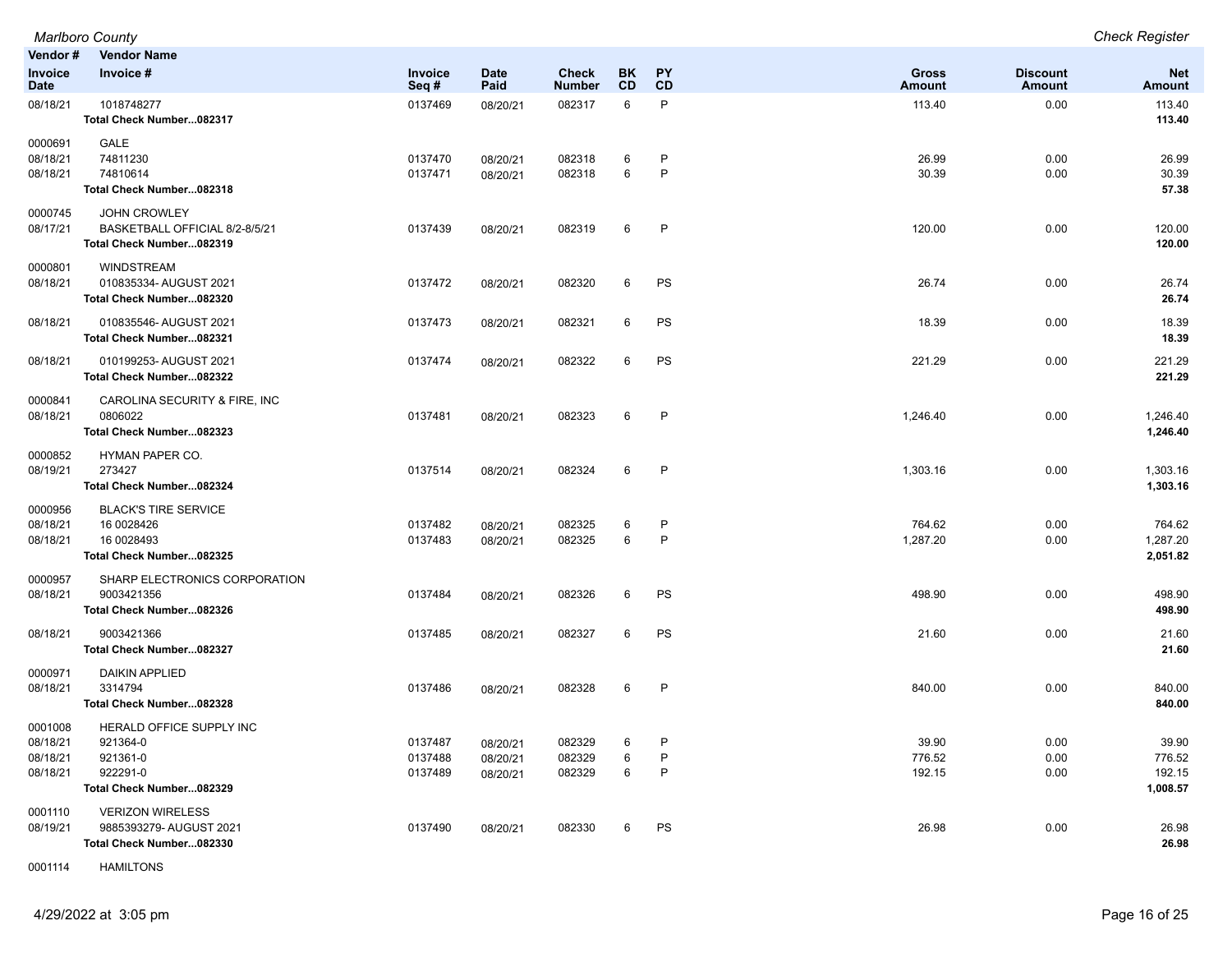| Vendor#                       | <b>Vendor Name</b>                                |                        |                     |                        |                 |                        |                 |                           |                      |
|-------------------------------|---------------------------------------------------|------------------------|---------------------|------------------------|-----------------|------------------------|-----------------|---------------------------|----------------------|
| <b>Invoice</b><br><b>Date</b> | Invoice #                                         | <b>Invoice</b><br>Seq# | <b>Date</b><br>Paid | Check<br><b>Number</b> | BK<br><b>CD</b> | <b>PY</b><br><b>CD</b> | Gross<br>Amount | <b>Discount</b><br>Amount | <b>Net</b><br>Amount |
| 08/19/21                      | 127359                                            | 0137491                | 08/20/21            | 082331                 | 6               | P                      | 31.81           | 0.00                      | 31.81                |
| 08/19/21                      | 127342                                            | 0137492                | 08/20/21            | 082331                 | 6               | P                      | 182.64          | 0.00                      | 182.64               |
| 08/19/21                      | 127350                                            | 0137493                | 08/20/21            | 082331                 | 6               | P                      | 757.97          | 0.00                      | 757.97               |
|                               | Total Check Number082331                          |                        |                     |                        |                 |                        |                 |                           | 972.42               |
| 0001127                       | ADVANCE AUTO COMMERCIAL                           |                        |                     |                        |                 |                        |                 |                           |                      |
| 08/19/21                      | 5200122229365                                     | 0137515                | 08/20/21            | 082332                 | 6               | $\mathsf{P}$           | 229.78          | 0.00                      | 229.78               |
|                               | Total Check Number082332                          |                        |                     |                        |                 |                        |                 |                           | 229.78               |
| 0001139                       | MARLBORO ELECTRIC COOP., INC.                     |                        |                     |                        |                 |                        |                 |                           |                      |
| 08/19/21                      | 61311001- AUGUST 2021                             | 0137494                | 08/20/21            | 082333                 | 6               | P                      | 161.00          | 0.00                      | 161.00               |
| 08/19/21                      | 7233001- AUGUST 2021                              | 0137495                | 08/20/21            | 082333                 | 6               | P                      | 73.00           | 0.00                      | 73.00                |
| 08/19/21                      | 1456001- AUGUST 2021                              | 0137496                | 08/20/21            | 082333                 | 6               | P<br>P                 | 352.00          | 0.00                      | 352.00               |
| 08/19/21                      | 1480001- AUGUST 2021                              | 0137497                | 08/20/21            | 082333                 | 6               | P                      | 195.00          | 0.00                      | 195.00               |
| 08/19/21                      | 7176006- AUGUST 2021                              | 0137498                | 08/20/21            | 082333                 | 6               | P                      | 951.27          | 0.00                      | 951.27               |
| 08/19/21                      | 7176007- AUGUST 2021                              | 0137499                | 08/20/21            | 082333                 | 6               | P                      | 49.00           | 0.00                      | 49.00                |
| 08/19/21                      | 7176013- AUGUST 2021                              | 0137500                | 08/20/21            | 082333                 | 6               | P                      | 35.00           | 0.00                      | 35.00                |
| 08/19/21                      | 7176016- AUGUST 2021                              | 0137501                | 08/20/21            | 082333                 | 6<br>6          | P                      | 52.00           | 0.00                      | 52.00                |
| 08/19/21                      | 65484002- AUGUST 2021<br>Total Check Number082333 | 0137502                | 08/20/21            | 082333                 |                 |                        | 200.00          | 0.00                      | 200.00<br>2,068.27   |
|                               |                                                   |                        |                     |                        |                 |                        |                 |                           |                      |
| 0001181                       | <b>WILLIAMS TIRE SERVICES</b>                     |                        |                     |                        |                 |                        |                 |                           |                      |
| 08/19/21                      | 115148                                            | 0137503                | 08/20/21            | 082334                 | 6               | $\mathsf{P}$           | 313.24          | 0.00                      | 313.24               |
|                               | Total Check Number082334                          |                        |                     |                        |                 |                        |                 |                           | 313.24               |
| 0001187                       | HANEY'S TIRE & RECAPPING SERV.                    |                        |                     |                        |                 |                        |                 |                           |                      |
| 08/19/21                      | 3110561                                           | 0137504                | 08/20/21            | 082335                 | 6               | P                      | 381.03          | 0.00                      | 381.03               |
|                               | Total Check Number082335                          |                        |                     |                        |                 |                        |                 |                           | 381.03               |
| 0001230                       | JAMES WOODS JOHNSON                               |                        |                     |                        |                 |                        |                 |                           |                      |
| 08/17/21                      | BASKETBALL OFFICIAL 8/4-8/10/21                   | 0137443                | 08/20/21            | 082336                 | 6               | P                      | 270.00          | 0.00                      | 270.00               |
|                               | Total Check Number082336                          |                        |                     |                        |                 |                        |                 |                           | 270.00               |
| 0001252                       | <b>DEAN TURNER</b>                                |                        |                     |                        |                 |                        |                 |                           |                      |
| 08/17/21                      | BASKETBALL OFFICIAL 8/3-8/12/21                   | 0137442                | 08/20/21            | 082337                 | 6               | P                      | 360.00          | 0.00                      | 360.00               |
|                               | Total Check Number082337                          |                        |                     |                        |                 |                        |                 |                           | 360.00               |
| 0001314                       | eRATE SOLUTIONS, L.L.C.                           |                        |                     |                        |                 |                        |                 |                           |                      |
| 08/19/21                      | 3858                                              | 0137555                | 08/20/21            | 082338                 | 6               | $\mathsf{P}$           | 667.99          | 0.00                      | 667.99               |
|                               | Total Check Number082338                          |                        |                     |                        |                 |                        |                 |                           | 667.99               |
| 0002026                       | AGRI SOUTH, INC.                                  |                        |                     |                        |                 |                        |                 |                           |                      |
| 08/19/21                      | 29300/4                                           | 0137505                | 08/20/21            | 082339                 | 6               | $\mathsf{P}$           | 573.44          | 0.00                      | 573.44               |
|                               | Total Check Number082339                          |                        |                     |                        |                 |                        |                 |                           | 573.44               |
| 0002034                       | PARK MANUFACTURING COMPANY INC                    |                        |                     |                        |                 |                        |                 |                           |                      |
| 08/19/21                      | 36219                                             | 0137506                | 08/20/21            | 082340                 | 6               | P                      | 166.87          | 0.00                      | 166.87               |
|                               | Total Check Number082340                          |                        |                     |                        |                 |                        |                 |                           | 166.87               |
| 0002072                       | ALTMAN TRACTOR & EQUIPMENT CO.                    |                        |                     |                        |                 |                        |                 |                           |                      |
| 08/19/21                      | IF17594                                           | 0137507                | 08/20/21            | 082341                 | 6               | P                      | 507.18          | 0.00                      | 507.18               |
|                               | Total Check Number082341                          |                        |                     |                        |                 |                        |                 |                           | 507.18               |
| 0002175                       | O'TUEL TOWING SERVICE                             |                        |                     |                        |                 |                        |                 |                           |                      |
| 08/19/21                      | 2187                                              | 0137513                | 08/20/21            | 082342                 | 6               | P                      | 100.00          | 0.00                      | 100.00               |
|                               | Total Check Number082342                          |                        |                     |                        |                 |                        |                 |                           | 100.00               |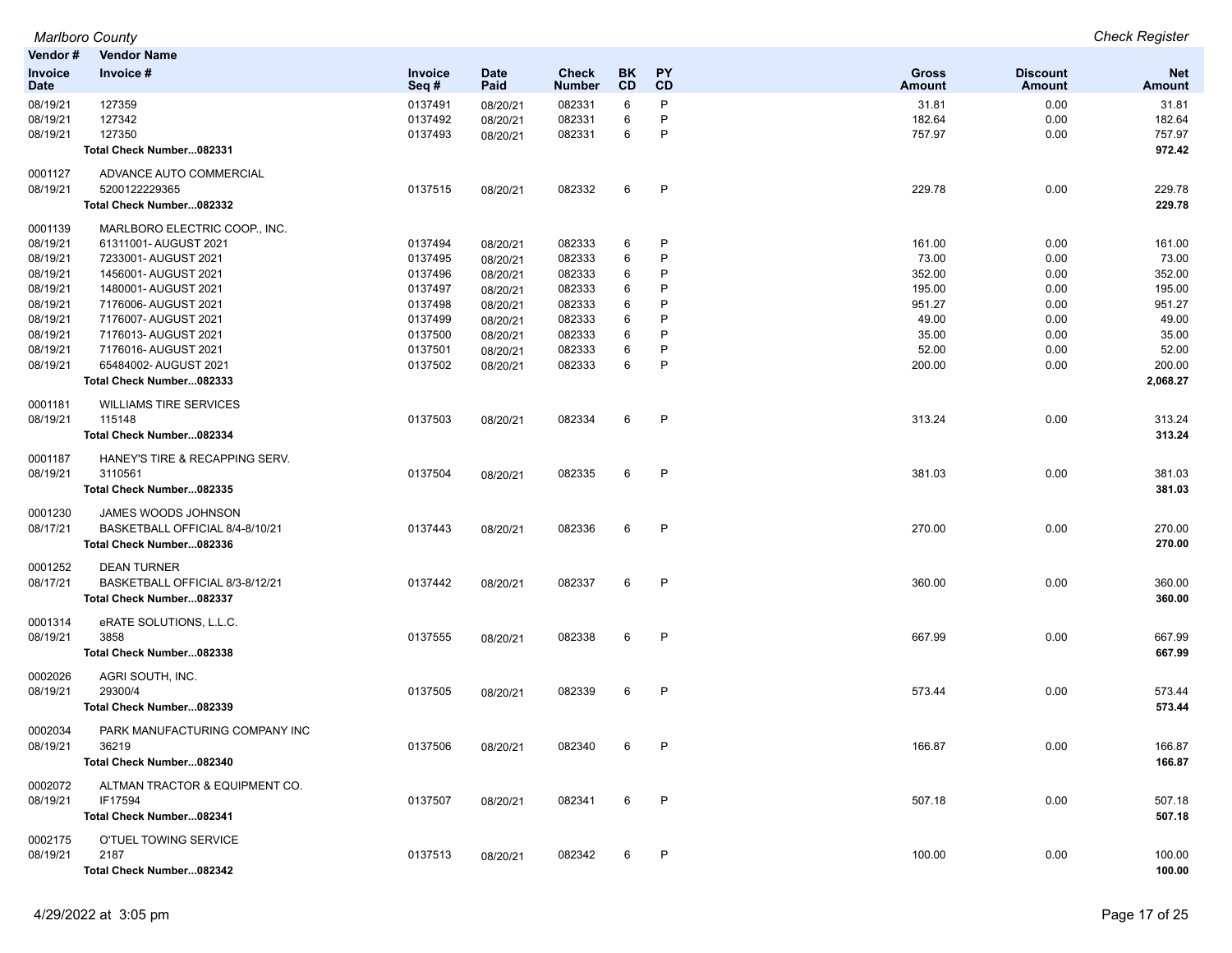|                        | <b>Marlboro County</b>                               |                        |                      |                               |                 |                              |                        |                           | <b>Check Register</b>       |
|------------------------|------------------------------------------------------|------------------------|----------------------|-------------------------------|-----------------|------------------------------|------------------------|---------------------------|-----------------------------|
| Vendor#                | <b>Vendor Name</b>                                   |                        |                      |                               |                 |                              |                        |                           |                             |
| <b>Invoice</b><br>Date | Invoice #                                            | <b>Invoice</b><br>Seq# | <b>Date</b><br>Paid  | <b>Check</b><br><b>Number</b> | BK<br><b>CD</b> | PY<br><b>CD</b>              | <b>Gross</b><br>Amount | <b>Discount</b><br>Amount | <b>Net</b><br><b>Amount</b> |
|                        | <b>STATE CREDIT UNION</b>                            |                        |                      |                               |                 |                              |                        |                           |                             |
| 0004000                | PR ENDING 8/14/2021                                  |                        |                      |                               | 6               | $\mathsf{P}$                 |                        |                           |                             |
| 08/20/21               | Total Check Number082343                             | 0137475                | 08/20/21             | 082343                        |                 |                              | 400.00                 | 0.00                      | 400.00<br>400.00            |
|                        |                                                      |                        |                      |                               |                 |                              |                        |                           |                             |
| 0004094                | <b>XEROX CORPORATION</b>                             |                        |                      |                               |                 |                              |                        |                           |                             |
| 08/19/21               | 013867578                                            | 0137508                | 08/20/21             | 082344                        | 6               | $\mathsf{P}$<br>$\mathsf{P}$ | 96.18                  | 0.00                      | 96.18                       |
| 08/19/21<br>08/19/21   | 014104198<br>014104194                               | 0137509<br>0137510     | 08/20/21             | 082344<br>082344              | 6<br>6          | P                            | 102.62<br>83.91        | 0.00<br>0.00              | 102.62<br>83.91             |
| 08/19/21               | 014104195                                            | 0137511                | 08/20/21<br>08/20/21 | 082344                        | 6               | P                            | 89.04                  | 0.00                      | 89.04                       |
| 08/19/21               | 013964448                                            | 0137512                | 08/20/21             | 082344                        | 6               | $\mathsf{P}$                 | 35.05                  | 0.00                      | 35.05                       |
|                        | Total Check Number082344                             |                        |                      |                               |                 |                              |                        |                           | 406.80                      |
|                        |                                                      |                        |                      |                               |                 |                              |                        |                           |                             |
| 0004510                | AT&T                                                 |                        |                      |                               |                 |                              |                        |                           |                             |
| 08/19/21               | SB221577                                             | 0137516                | 08/20/21             | 082345                        | 6               | PS                           | 1,453.46               | 0.00                      | 1,453.46                    |
|                        | Total Check Number082345                             |                        |                      |                               |                 |                              |                        |                           | 1,453.46                    |
| 0005010                | <b>DUKE ENERGY</b>                                   |                        |                      |                               |                 |                              |                        |                           |                             |
| 08/19/21               | 191 075 2987- AUGUST 2021                            | 0137517                | 08/20/21             | 082346                        | 6               | P                            | 39.94                  | 0.00                      | 39.94                       |
| 08/19/21               | 404 543 1584- AUGUST 2021                            | 0137518                | 08/20/21             | 082346                        | 6               | $\mathsf{P}$                 | 84.84                  | 0.00                      | 84.84                       |
|                        | Total Check Number082346                             |                        |                      |                               |                 |                              |                        |                           | 124.78                      |
| 0007633                | <b>SC BAR-CLE</b>                                    |                        |                      |                               |                 |                              |                        |                           |                             |
| 08/19/21               | <b>REGISTRATION- MARK HEATH</b>                      | 0137519                | 08/20/21             | 082347                        | 6               | PS                           | 205.00                 | 0.00                      | 205.00                      |
|                        | Total Check Number082347                             |                        |                      |                               |                 |                              |                        |                           | 205.00                      |
| 08/19/21               | <b>REGISTRATION- TAMMY BULLOCK</b>                   | 0137520                | 08/20/21             | 082348                        | 6               | PS                           | 205.00                 | 0.00                      | 205.00                      |
|                        | Total Check Number082348                             |                        |                      |                               |                 |                              |                        |                           | 205.00                      |
|                        |                                                      |                        |                      |                               |                 |                              |                        |                           |                             |
| 0007643                | NORTH GREENVILLE FITNESS                             |                        |                      |                               |                 |                              |                        |                           |                             |
| 08/19/21               | 171-2021                                             | 0137521                | 08/20/21             | 082349                        | 6               | P                            | 25,341.00              | 0.00                      | 25,341.00                   |
|                        | Total Check Number082349                             |                        |                      |                               |                 |                              |                        |                           | 25,341.00                   |
| 0007970                | SAFEBUILT CAROLINAS, INC.                            |                        |                      |                               |                 |                              |                        |                           |                             |
| 08/19/21               | 0079401-IN                                           | 0137522                | 08/20/21             | 082350                        | 6               | $\mathsf{P}$                 | 160.00                 | 0.00                      | 160.00                      |
|                        | Total Check Number082350                             |                        |                      |                               |                 |                              |                        |                           | 160.00                      |
| 0008034                | LAWRENCE ELLERBE JR                                  |                        |                      |                               |                 |                              |                        |                           |                             |
| 08/17/21               | BASKETBALL OFFICIAL 8/2-8/12/21                      | 0137441                | 08/20/21             | 082351                        | 6               | P                            | 210.00                 | 0.00                      | 210.00                      |
|                        | Total Check Number082351                             |                        |                      |                               |                 |                              |                        |                           | 210.00                      |
| 0008125                | GIGNILLIAT, SAVITZ & BETTIS                          |                        |                      |                               |                 |                              |                        |                           |                             |
| 08/19/21               | 953635                                               | 0137523                | 08/20/21             | 082352                        | 6               | P                            | 975.00                 | 0.00                      | 975.00                      |
|                        | Total Check Number082352                             |                        |                      |                               |                 |                              |                        |                           | 975.00                      |
|                        |                                                      |                        |                      |                               |                 |                              |                        |                           |                             |
| 0008769                | SC RETIREMENT SYS CAPITOL STAT                       |                        |                      |                               |                 |                              |                        |                           |                             |
| 08/20/21               | D CARABO PR END 8/14/21                              | 0137476                | 08/20/21             | 082353                        | 6               | P                            | 287.83                 | 0.00                      | 287.83                      |
| 08/20/21               | R TRYON PR END 8/14/2021<br>Total Check Number082353 | 0137477                | 08/20/21             | 082353                        | 6               | $\mathsf{P}$                 | 98.58                  | 0.00                      | 98.58<br>386.41             |
|                        |                                                      |                        |                      |                               |                 |                              |                        |                           |                             |
| 08/20/21               | JULY 2021 PAYMENT                                    | 0137480                | 08/20/21             | 082354                        | 6               | PS                           | 177,607.00             | 0.00                      | 177,607.00                  |
|                        | Total Check Number082354                             |                        |                      |                               |                 |                              |                        |                           | 177,607.00                  |
| 0008878                | AT & T                                               |                        |                      |                               |                 |                              |                        |                           |                             |
| 08/19/21               | 143303245-AUGUST 2021                                | 0137524                | 08/20/21             | 082355                        | 6               | PS                           | 133.84                 | 0.00                      | 133.84                      |
|                        | Total Check Number082355                             |                        |                      |                               |                 |                              |                        |                           | 133.84                      |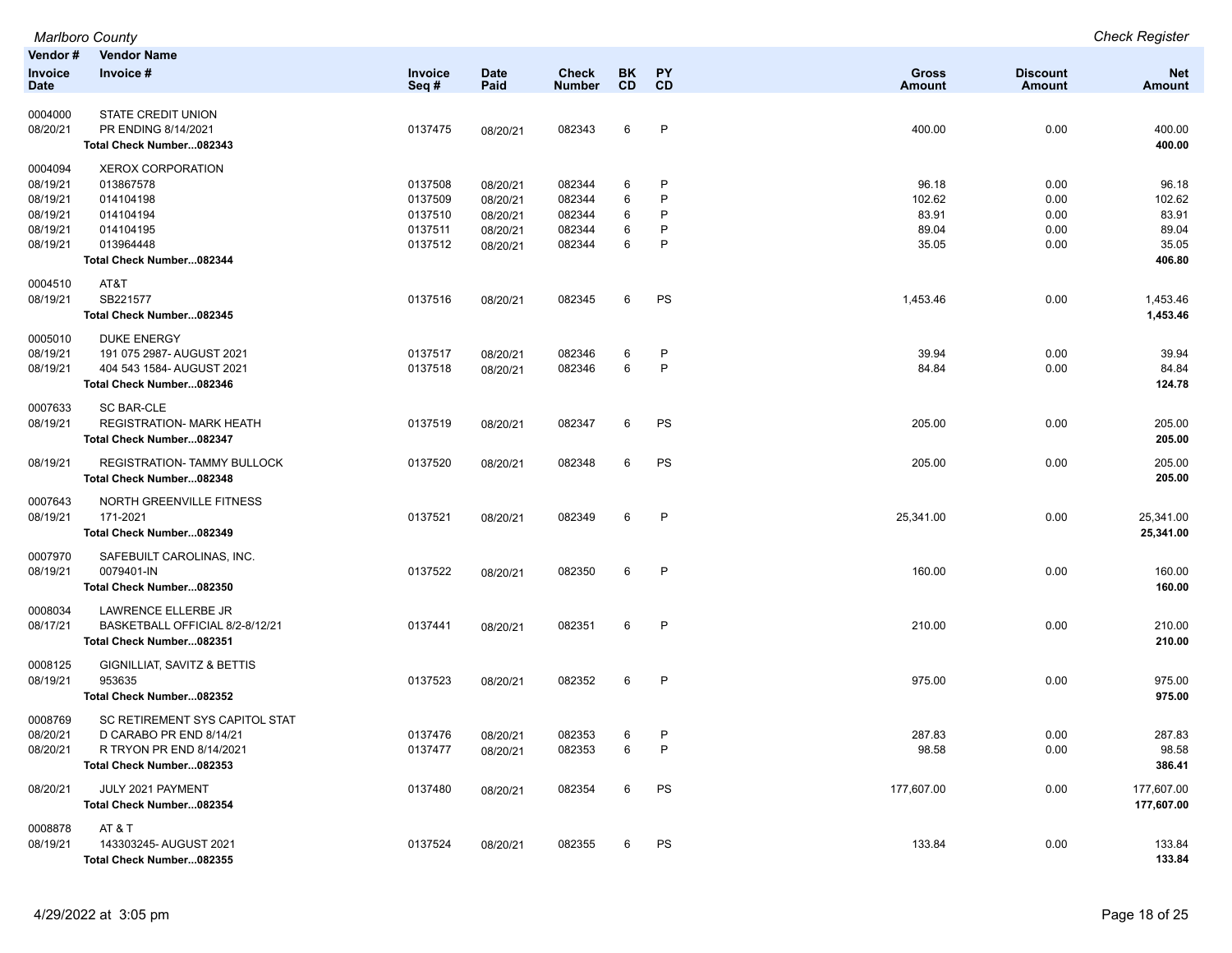| Vendor#                                     | <b>Vendor Name</b>                                                                            |                               |                                  |                               |                   |                        |                               |                                  |                                    |
|---------------------------------------------|-----------------------------------------------------------------------------------------------|-------------------------------|----------------------------------|-------------------------------|-------------------|------------------------|-------------------------------|----------------------------------|------------------------------------|
| Invoice<br><b>Date</b>                      | Invoice #                                                                                     | Invoice<br>Seq#               | <b>Date</b><br>Paid              | <b>Check</b><br><b>Number</b> | <b>BK</b><br>CD   | <b>PY</b><br>CD        | <b>Gross</b><br><b>Amount</b> | <b>Discount</b><br><b>Amount</b> | <b>Net</b><br><b>Amount</b>        |
| 0009412<br>08/19/21                         | <b>MORNING NEWS</b><br>10001236096-0704<br>Total Check Number082356                           | 0137525                       | 08/20/21                         | 082356                        | 6                 | $\mathsf{P}$           | 317.80                        | 0.00                             | 317.80<br>317.80                   |
| 2800116<br>08/17/21                         | EDDIE CHAPLIN JR<br>BASKETBALL OFFICIAL 8/9/21<br>Total Check Number082357                    | 0137444                       | 08/20/21                         | 082357                        | 6                 | P                      | 30.00                         | 0.00                             | 30.00<br>30.00                     |
| 2800281<br>08/19/21<br>08/19/21<br>08/19/21 | <b>INGRAM LIBRARY SERVICE</b><br>54217009<br>54217008<br>54241553<br>Total Check Number082358 | 0137526<br>0137527<br>0137528 | 08/20/21<br>08/20/21<br>08/20/21 | 082358<br>082358<br>082358    | 6<br>$\,6\,$<br>6 | P<br>$\mathsf{P}$<br>P | 159.35<br>54.27<br>29.05      | 0.00<br>0.00<br>0.00             | 159.35<br>54.27<br>29.05<br>242.67 |
| 2800423<br>08/19/21                         | <b>FRS</b><br>1440786<br>Total Check Number082359                                             | 0137529                       | 08/20/21                         | 082359                        | 6                 | $\mathsf{P}$           | 151.20                        | 0.00                             | 151.20<br>151.20                   |
| 2800471<br>08/17/21                         | <b>BOBBY JOHNSON</b><br>BASKETBALL OFFICIAL 8/2-8/10/21<br>Total Check Number082360           | 0137437                       | 08/20/21                         | 082360                        | 6                 | $\mathsf{P}$           | 450.00                        | 0.00                             | 450.00<br>450.00                   |
| 2800572<br>08/19/21                         | <b>LASER PRINT PLUS</b><br>202108<br>Total Check Number082361                                 | 0137530                       | 08/20/21                         | 082361                        | 6                 | P                      | 255.00                        | 0.00                             | 255.00<br>255.00                   |
| 2800789<br>08/19/21                         | TRINITY BEHAVIORAL CARE<br>P.O. 82333- PRE EMPLOYMENT TESTS<br>Total Check Number082362       | 0137531                       | 08/20/21                         | 082362                        | 6                 | $\mathsf{P}$           | 360.00                        | 0.00                             | 360.00<br>360.00                   |
| 2800790<br>08/19/21                         | CHARM-TEX<br>0257969-IN<br>Total Check Number082363                                           | 0137532                       | 08/20/21                         | 082363                        | 6                 | $\mathsf{P}$           | 293.70                        | 0.00                             | 293.70<br>293.70                   |
| 2800843<br>08/17/21                         | JEMEL FOX<br>BASKETBALL OFFICIAL 8/2-8/12/21<br>Total Check Number082364                      | 0137438                       | 08/20/21                         | 082364                        | 6                 | P                      | 540.00                        | 0.00                             | 540.00<br>540.00                   |
| 2800881<br>08/17/21                         | <b>KELLIE E CROWLEY</b><br>BASKETBALL OFFICIAL 8/9-8/12/21<br>Total Check Number082365        | 0137440                       | 08/20/21                         | 082365                        | 6                 | P                      | 120.00                        | 0.00                             | 120.00<br>120.00                   |
| 2800925<br>08/19/21                         | PROTECTION ONE ALARM<br>141151701<br>Total Check Number082366                                 | 0137533                       | 08/20/21                         | 082366                        | 6                 | $\mathsf{P}$           | 116.61                        | 0.00                             | 116.61<br>116.61                   |
| 2800986<br>08/19/21                         | SUMMIT FOOD SERVICES LLC<br>INV2000119141<br>Total Check Number082367                         | 0137534                       | 08/20/21                         | 082367                        | 6                 | P                      | 3,220.82                      | 0.00                             | 3,220.82<br>3,220.82               |
| 2801129<br>08/19/21                         | <b>MCI</b><br>300087099<br>Total Check Number082368                                           | 0137535                       | 08/20/21                         | 082368                        | 6                 | PS                     | 46.99                         | 0.00                             | 46.99<br>46.99                     |
| 08/19/21                                    | 300087303<br>Total Check Number082369                                                         | 0137536                       | 08/20/21                         | 082369                        | 6                 | PS                     | 84.25                         | 0.00                             | 84.25<br>84.25                     |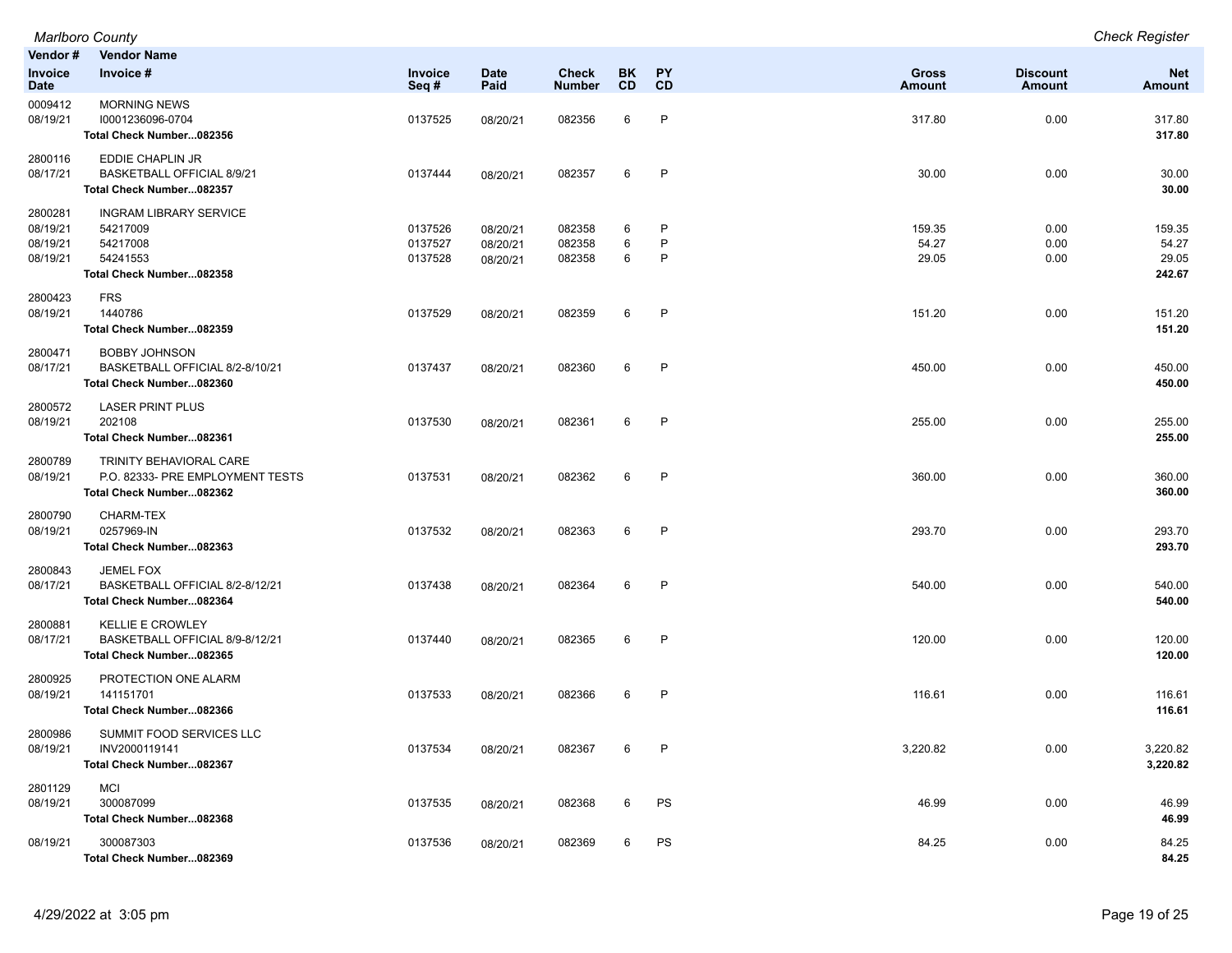| Vendor #<br>Invoice<br>Date | <b>Vendor Name</b><br>Invoice #                                                   | Invoice<br>Seq# | <b>Date</b><br>Paid | <b>Check</b><br><b>Number</b> | BK<br>CD | <b>PY</b><br>CD | <b>Gross</b><br><b>Amount</b> | <b>Discount</b><br>Amount | <b>Net</b><br>Amount |
|-----------------------------|-----------------------------------------------------------------------------------|-----------------|---------------------|-------------------------------|----------|-----------------|-------------------------------|---------------------------|----------------------|
| 2801196<br>08/19/21         | JOHNSON CONTROLS FIRE<br>87993358<br>Total Check Number082370                     | 0137537         | 08/20/21            | 082370                        | 6        | $\mathsf{P}$    | 82.00                         | 0.00                      | 82.00<br>82.00       |
| 2801250<br>08/20/21         | <b>ASIFLEX</b><br>ADMIN FEES/MED SPEND PR 8/20/2021<br>Total Check Number082371   | 0137479         | 08/20/21            | 082371                        | 6        | $\mathsf{P}$    | 265.72                        | 0.00                      | 265.72<br>265.72     |
| 2801253<br>08/19/21         | <b>WELLS FARGO FINANCIAL LEASING</b><br>5016224503<br>Total Check Number082372    | 0137538         | 08/20/21            | 082372                        | 6        | PS              | 258.80                        | 0.00                      | 258.80<br>258.80     |
| 08/19/21                    | 5016224038<br>Total Check Number082373                                            | 0137539         | 08/20/21            | 082373                        | 6        | PS              | 408.11                        | 0.00                      | 408.11<br>408.11     |
| 08/19/21                    | 5016224040<br>Total Check Number082374                                            | 0137540         | 08/20/21            | 082374                        | 6        | PS              | 247.15                        | 0.00                      | 247.15<br>247.15     |
| 08/19/21                    | 5016224039<br>Total Check Number082375                                            | 0137541         | 08/20/21            | 082375                        | 6        | PS              | 572.03                        | 0.00                      | 572.03<br>572.03     |
| 2801261<br>08/19/21         | TMS INTERNATIONAL, LLC<br>10245753<br>Total Check Number082376                    | 0137542         | 08/20/21            | 082376                        | 6        | $\mathsf{P}$    | 6,204.76                      | 0.00                      | 6,204.76<br>6,204.76 |
| 2801281<br>08/19/21         | <b>BOUND TREE MEDICAL, LLC</b><br>84154092<br>Total Check Number082377            | 0137543         | 08/20/21            | 082377                        | 6        | $\mathsf{P}$    | 1,393.63                      | 0.00                      | 1,393.63<br>1,393.63 |
| 2801285<br>08/19/21         | <b>HENRY SCHEIN</b><br>96870519<br>Total Check Number082378                       | 0137544         | 08/20/21            | 082378                        | 6        | $\mathsf{P}$    | 1,155.86                      | 0.00                      | 1,155.86<br>1,155.86 |
| 2801332<br>08/19/21         | STERICYCLE, INC.<br>1010930943<br>Total Check Number082379                        | 0137545         | 08/20/21            | 082379                        | 6        | $\mathsf{P}$    | 54.18                         | 0.00                      | 54.18<br>54.18       |
| 2801343<br>08/19/21         | EMS MANAGEMENT & CONSULTANTS<br>043283<br>Total Check Number082380                | 0137546         | 08/20/21            | 082380                        | 6        | $\mathsf{P}$    | 222.12                        | 0.00                      | 222.12<br>222.12     |
| 2801373<br>08/19/21         | TIAA COMMERCIAL FINANCE, INC.<br>8354449<br>Total Check Number082381              | 0137547         | 08/20/21            | 082381                        | 6        | $\mathsf{P}$    | 108.62                        | 0.00                      | 108.62<br>108.62     |
| 2801377<br>08/19/21         | <b>LINDSAY WOODBERRY</b><br><b>QTRLY MEETING- P/Z</b><br>Total Check Number082382 | 0137548         | 08/20/21            | 082382                        | 6        | $\mathsf{P}$    | 400.00                        | 0.00                      | 400.00<br>400.00     |
| 2801378<br>08/19/21         | DOC STILLWELL<br>QTRLY MEETING- P/Z<br>Total Check Number082383                   | 0137549         | 08/20/21            | 082383                        | 6        | $\mathsf{P}$    | 400.00                        | 0.00                      | 400.00<br>400.00     |
| 2801381<br>08/19/21         | <b>KENNETH ROSSER</b><br>QTRLY MEETING- P/Z<br>Total Check Number082384           | 0137550         | 08/20/21            | 082384                        | 6        | $\mathsf{P}$    | 400.00                        | 0.00                      | 400.00<br>400.00     |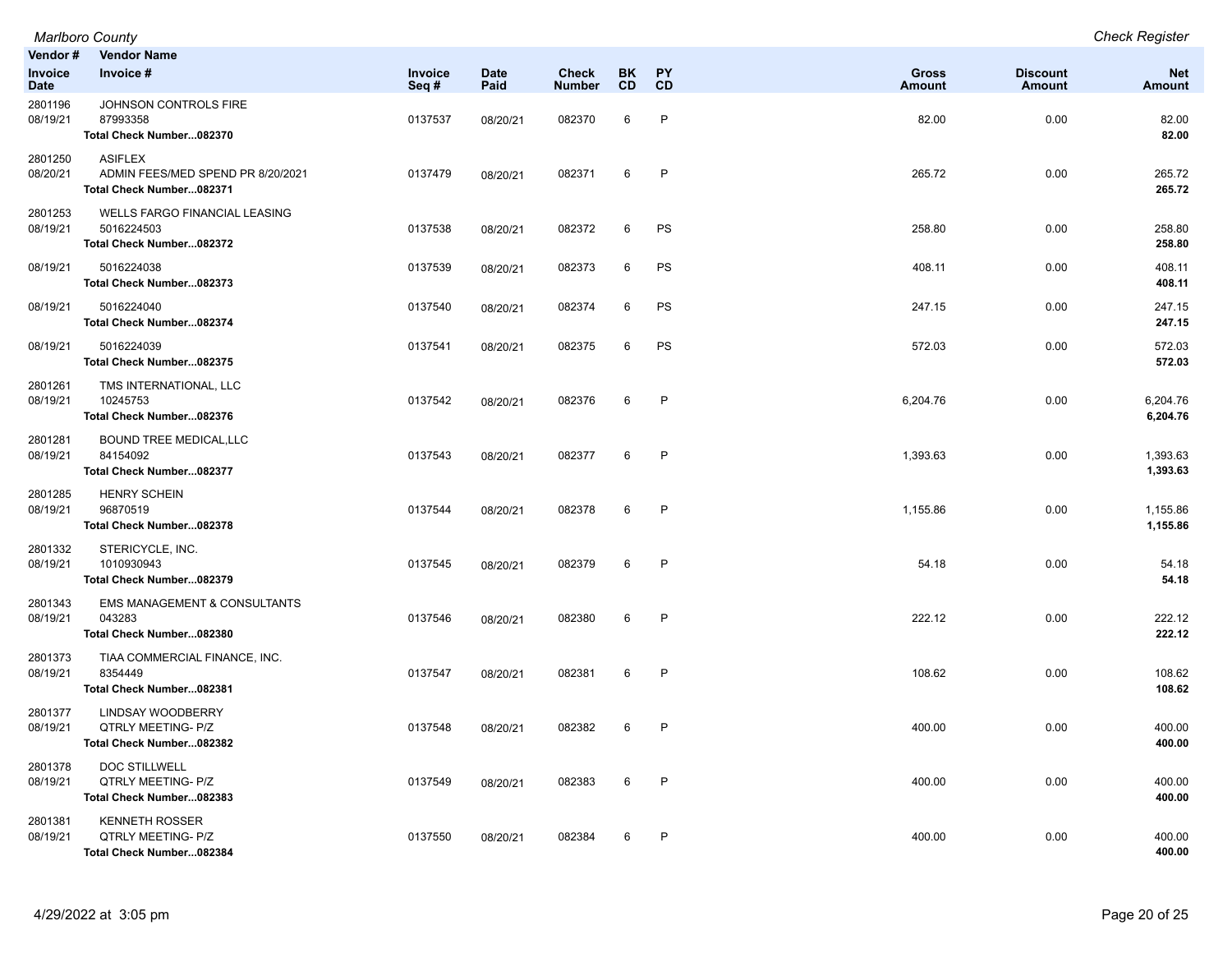| Vendor #<br>Invoice<br>Date | <b>Vendor Name</b><br>Invoice #                                                    | Invoice<br>Seq# | <b>Date</b><br>Paid | Check<br><b>Number</b> | <b>BK</b><br><b>CD</b> | PΥ<br><b>CD</b> | Gross<br>Amount | <b>Discount</b><br><b>Amount</b> | <b>Net</b><br>Amount   |
|-----------------------------|------------------------------------------------------------------------------------|-----------------|---------------------|------------------------|------------------------|-----------------|-----------------|----------------------------------|------------------------|
| 2801382<br>08/19/21         | PAMELA GRANT<br>QTRLY MEETING- P/Z<br>Total Check Number082385                     | 0137551         | 08/20/21            | 082385                 | 6                      | P               | 400.00          | 0.00                             | 400.00<br>400.00       |
| 2801402<br>08/17/21         | <b>SHANNON ADAMS</b><br>BASKETBALL OFFICIAL 8/11-12/21<br>Total Check Number082386 | 0137445         | 08/20/21            | 082386                 | 6                      | $\mathsf{P}$    | 180.00          | 0.00                             | 180.00<br>180.00       |
| 2801548<br>08/19/21         | PUBLIQ, LLC<br>000565370-6943<br>Total Check Number082387                          | 0137552         | 08/20/21            | 082387                 | 6                      | PS              | 15,148.98       | 0.00                             | 15,148.98<br>15,148.98 |
| 2801550<br>08/19/21         | UNIFIRST CORPORATION<br>298 2888763<br>Total Check Number082388                    | 0137553         | 08/20/21            | 082388                 | 6                      | $\mathsf{P}$    | 146.78          | 0.00                             | 146.78<br>146.78       |
| 2801594<br>08/19/21         | PEE DEE PUBLISHING LLC<br>21003<br>Total Check Number082389                        | 0137554         | 08/20/21            | 082389                 | 6                      | P               | 308.00          | 0.00                             | 308.00<br>308.00       |
| 2801595<br>08/19/21         | CAPE ROMAIN SOLUTIONS INC.<br>2021-0024<br>Total Check Number082390                | 0137556         | 08/20/21            | 082390                 | 6                      | P               | 3,160.34        | 0.00                             | 3,160.34<br>3,160.34   |
| 0000309<br>08/25/21         | AT&T MOBILITY<br>287302669184 7/17-8/16/21<br>Total Check Number082391             | 0137625         | 08/26/21            | 082391                 | 6                      | PS              | 76.10           | 0.00                             | 76.10<br>76.10         |
| 0000324<br>08/24/21         | SANDHILL CONNEXTIONS<br>4038400 8/15-9/14/21<br>Total Check Number082392           | 0137557         | 08/26/21            | 082392                 | 6                      | PS              | 66.43           | 0.00                             | 66.43<br>66.43         |
| 08/24/21                    | 4501300 8/15-9/14/21<br>Total Check Number082393                                   | 0137558         | 08/26/21            | 082393                 | 6                      | PS              | 98.05           | 0.00                             | 98.05<br>98.05         |
| 08/24/21                    | 4679600 8/15-9/14/21<br>Total Check Number082394                                   | 0137559         | 08/26/21            | 082394                 | 6                      | PS              | 88.54           | 0.00                             | 88.54<br>88.54         |
| 08/24/21                    | 4150600 8/15-9/14/21<br>Total Check Number082395                                   | 0137560         | 08/26/21            | 082395                 | 6                      | PS              | 61.51           | 0.00                             | 61.51<br>61.51         |
| 08/24/21                    | 3988000 8/15-9/14/21<br>Total Check Number082396                                   | 0137561         | 08/26/21            | 082396                 | 6                      | PS              | 55.48           | 0.00                             | 55.48<br>55.48         |
| 08/24/21                    | 4077200 8/15-9/14/21<br>Total Check Number082397                                   | 0137562         | 08/26/21            | 082397                 | 6                      | PS              | 103.45          | 0.00                             | 103.45<br>103.45       |
| 08/24/21                    | 4663500 8/15-9/14/21<br>Total Check Number082398                                   | 0137563         | 08/26/21            | 082398                 | 6                      | PS              | 68.54           | 0.00                             | 68.54<br>68.54         |
| 08/24/21                    | 4486500 8/15-9/14/21<br>Total Check Number082399                                   | 0137564         | 08/26/21            | 082399                 | 6                      | PS              | 105.61          | 0.00                             | 105.61<br>105.61       |
| 08/24/21                    | 4631500 8/15-9/14/21<br>Total Check Number082400                                   | 0137565         | 08/26/21            | 082400                 | 6                      | PS              | 270.41          | 0.00                             | 270.41<br>270.41       |
| 08/24/21                    | 4180500 8/15-9/14/21<br>Total Check Number082401                                   | 0137566         | 08/26/21            | 082401                 | 6                      | PS              | 68.54           | 0.00                             | 68.54<br>68.54         |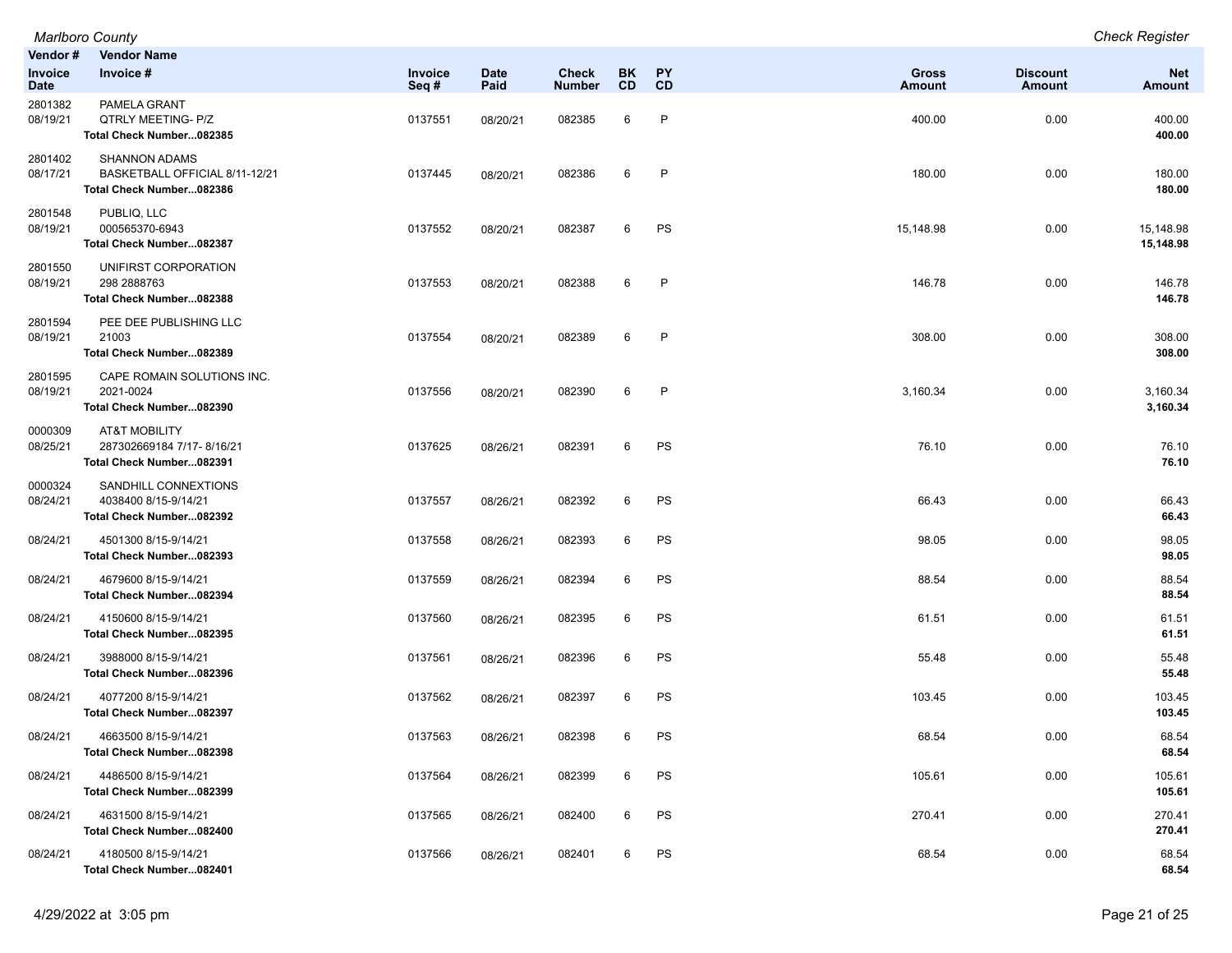|                | <b>Marlboro County</b>                |         |             |               |           |              |               |                 | <b>Check Register</b> |
|----------------|---------------------------------------|---------|-------------|---------------|-----------|--------------|---------------|-----------------|-----------------------|
| Vendor #       | <b>Vendor Name</b>                    |         |             |               |           |              |               |                 |                       |
| <b>Invoice</b> | Invoice#                              | Invoice | <b>Date</b> | <b>Check</b>  | BK        | <b>PY</b>    | Gross         | <b>Discount</b> | <b>Net</b>            |
| Date           |                                       | Seq#    | Paid        | <b>Number</b> | <b>CD</b> | <b>CD</b>    | <b>Amount</b> | <b>Amount</b>   | <b>Amount</b>         |
|                |                                       |         |             |               |           |              |               |                 |                       |
| 0000374        | AMAZON                                |         |             |               |           |              |               |                 |                       |
| 08/24/21       | 453739833888                          | 0137567 | 08/26/21    | 082402        | 6         | P            | 23.70         | 0.00            | 23.70                 |
| 08/24/21       | 454343837934                          | 0137568 | 08/26/21    | 082402        | 6         | P            | 8.63          | 0.00            | 8.63                  |
| 08/24/21       | 476699488349                          | 0137569 | 08/26/21    | 082402        | 6         | P            | 17.10         | 0.00            | 17.10                 |
| 08/24/21       | 476937637787                          | 0137570 | 08/26/21    | 082402        | 6         | P            | 8.63          | 0.00            | 8.63                  |
| 08/25/21       | 569775557453                          | 0137571 | 08/26/21    | 082402        | 6         | P            | 47.50         | 0.00            | 47.50                 |
| 08/25/21       | 585639838348                          | 0137572 | 08/26/21    | 082402        | 6         | P            | 24.30         | 0.00            | 24.30                 |
| 08/25/21       | 679948984747                          | 0137573 | 08/26/21    | 082402        | 6         | P            | 34.83         | 0.00            | 34.83                 |
| 08/25/21       | 459338733664                          | 0137574 | 08/26/21    | 082402        | 6         | P            | 19.33         | 0.00            | 19.33                 |
| 08/25/21       | 464785758364                          | 0137575 | 08/26/21    | 082402        | 6         | P            | 336.69        | 0.00            | 336.69                |
| 08/25/21       | 466883576676                          | 0137576 | 08/26/21    | 082402        | 6         | P            | 150.93        | 0.00            | 150.93                |
| 08/25/21       | 647588634936                          | 0137577 | 08/26/21    | 082402        | 6         | P            | 18.23         | 0.00            | 18.23                 |
| 08/25/21       | 596649565333                          | 0137578 | 08/26/21    | 082402        | 6         | $\mathsf{P}$ | 436.15        | 0.00            | 436.15                |
| 08/25/21       | 635359645765                          | 0137579 | 08/26/21    | 082402        | 6         | $\mathsf{P}$ | 138.16        | 0.00            | 138.16                |
|                | Total Check Number082402              |         |             |               |           |              |               |                 | 1,264.18              |
| 08/25/21       | 639587339644                          | 0137580 | 08/26/21    | 082403        | 6         | P            | 157.95        | 0.00            | 157.95                |
| 08/25/21       | 674396935577                          | 0137581 | 08/26/21    | 082403        | 6         | $\mathsf{P}$ | 58.25         | 0.00            | 58.25                 |
| 08/25/21       | 744878945658                          | 0137582 | 08/26/21    | 082403        | 6         | P            | 21.48         | 0.00            | 21.48                 |
| 08/25/21       | 699886948358                          | 0137583 | 08/26/21    | 082403        | 6         | P            | 29.11         | 0.00            | 29.11                 |
| 08/25/21       | 739495485565                          | 0137584 | 08/26/21    | 082403        | 6         | P            | 12.82         | 0.00            | 12.82                 |
| 08/25/21       | 969448595897                          | 0137585 | 08/26/21    | 082403        | 6         | $\mathsf{P}$ | 114.84        | 0.00            | 114.84                |
|                | Total Check Number082403              |         |             |               |           |              |               |                 | 394.45                |
|                |                                       |         |             |               |           |              |               |                 |                       |
| 0000508        | <b>EMBASSY SUITES</b>                 |         |             |               |           |              |               |                 |                       |
| 08/25/21       | CONF.# 97725263- LACHANZ KELLY DUDLEY | 0137586 | 08/26/21    | 082404        | 6         | PS           | 376.10        | 0.00            | 376.10                |
|                | Total Check Number082404              |         |             |               |           |              |               |                 | 376.10                |
| 08/25/21       | CONF# 94037551- LISA HERNDON          | 0137587 | 08/26/21    | 082405        | 6         | PS           | 376.10        | 0.00            | 376.10                |
|                | Total Check Number082405              |         |             |               |           |              |               |                 | 376.10                |
| 0000678        | AT&T                                  |         |             |               |           |              |               |                 |                       |
| 08/25/21       | 843 M41 5627 001- AUGUST 2021         | 0137588 | 08/26/21    | 082406        | 6         | PS           | 182.61        | 0.00            | 182.61                |
|                | Total Check Number082406              |         |             |               |           |              |               |                 | 182.61                |
|                |                                       |         |             |               |           |              |               |                 |                       |
| 0001008        | HERALD OFFICE SUPPLY INC              |         |             |               |           |              |               |                 |                       |
| 08/25/21       | M120949                               | 0137589 | 08/26/21    | 082407        | 6         | P            | 158.76        | 0.00            | 158.76                |
| 08/25/21       | 924644-0                              | 0137590 | 08/26/21    | 082407        | 6         | P            | 31.27         | 0.00            | 31.27                 |
| 08/25/21       | 923032-1                              | 0137591 | 08/26/21    | 082407        | 6         | P            | 4.23          | 0.00            | 4.23                  |
| 08/25/21       | 926302-0                              | 0137592 | 08/26/21    | 082407        | 6         | $\mathsf{P}$ | 25.01         | 0.00            | 25.01                 |
|                | Total Check Number082407              |         |             |               |           |              |               |                 | 219.27                |
| 0001011        | SECRETARY OF STATE                    |         |             |               |           |              |               |                 |                       |
| 08/25/21       | NOTARY- P. MARK HEATH                 | 0137626 | 08/26/21    | 082408        |           | <b>PS</b>    | 25.00         | 0.00            | 25.00                 |
|                | Total Check Number082408              |         |             |               |           |              |               |                 | 25.00                 |
|                |                                       |         |             |               |           |              |               |                 |                       |
| 08/25/21       | NOTARY- GLORIA H. QUICK               | 0137627 | 08/26/21    | 082409        | 6         | PS           | 25.00         | 0.00            | 25.00                 |
|                | Total Check Number082409              |         |             |               |           |              |               |                 | 25.00                 |
| 0001118        | EDWARDS REFRIGERATION INC             |         |             |               |           |              |               |                 |                       |
| 08/25/21       | 74963                                 | 0137593 | 08/26/21    | 082410        | 6         | P            | 95.00         | 0.00            | 95.00                 |
| 08/25/21       | 74993                                 | 0137594 | 08/26/21    | 082410        | 6         | P            | 60.48         | 0.00            | 60.48                 |
| 08/25/21       | 74990                                 | 0137595 | 08/26/21    | 082410        | 6         | P            | 54.00         | 0.00            | 54.00                 |
|                | Total Check Number082410              |         |             |               |           |              |               |                 | 209.48                |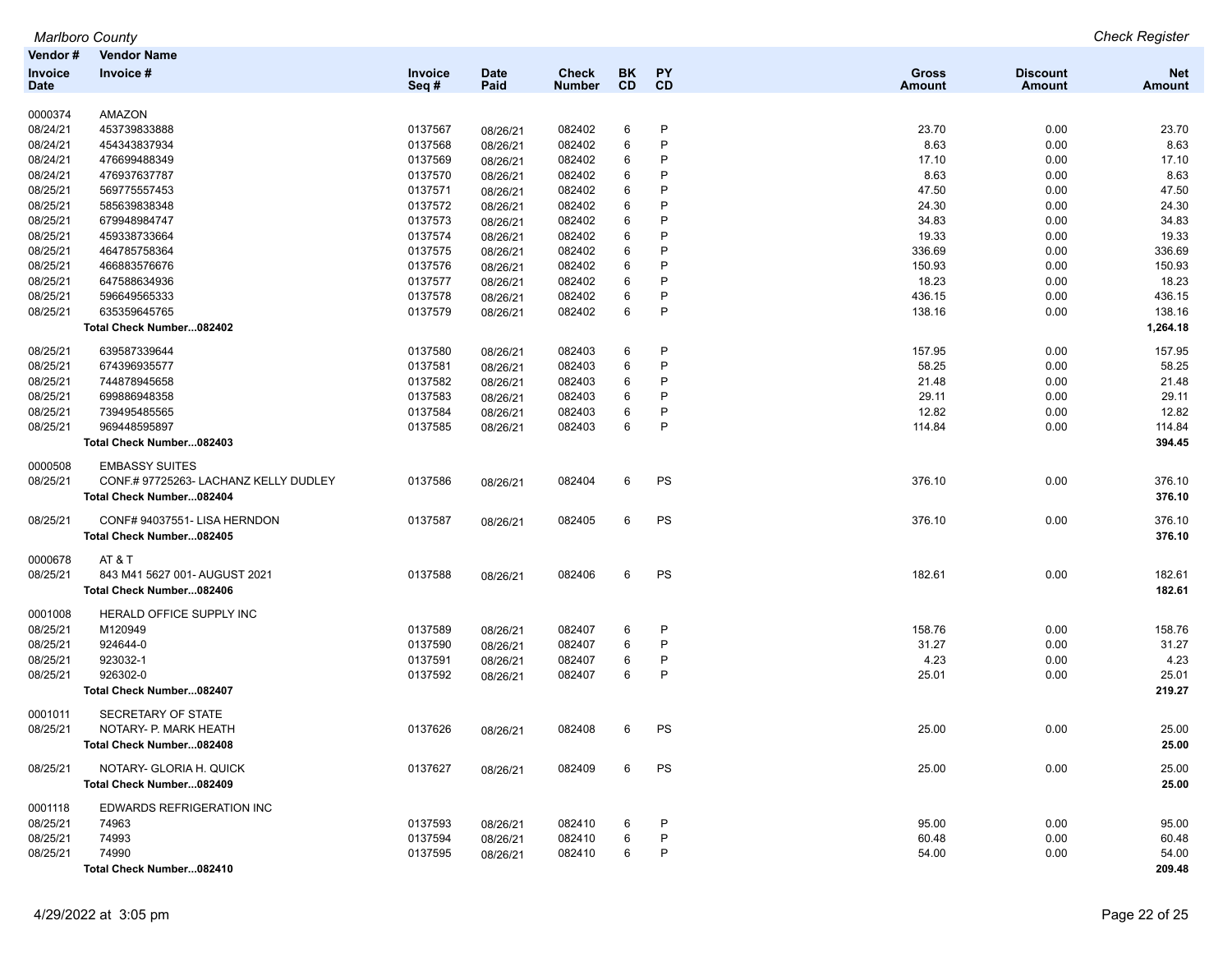|                      | Marlboro County                                          |                    |             |                  |           |              |                    |                 | <b>Check Register</b> |
|----------------------|----------------------------------------------------------|--------------------|-------------|------------------|-----------|--------------|--------------------|-----------------|-----------------------|
| Vendor#              | <b>Vendor Name</b>                                       |                    |             |                  |           |              |                    |                 |                       |
| Invoice              | Invoice #                                                | Invoice            | <b>Date</b> | <b>Check</b>     | <b>BK</b> | PY           | <b>Gross</b>       | <b>Discount</b> | <b>Net</b>            |
| <b>Date</b>          |                                                          | Seq#               | Paid        | <b>Number</b>    | <b>CD</b> | CD           | <b>Amount</b>      | <b>Amount</b>   | <b>Amount</b>         |
| 0001146              | AT&T                                                     |                    |             |                  |           |              |                    |                 |                       |
| 08/25/21             | 000016823260-AUGUST 2021                                 | 0137596            | 08/26/21    | 082411           | 6         | PS           | 394.36             | 0.00            | 394.36                |
|                      | Total Check Number082411                                 |                    |             |                  |           |              |                    |                 | 394.36                |
|                      |                                                          |                    |             |                  |           |              |                    |                 |                       |
| 0001149              | PEPSI COLA                                               |                    |             |                  |           |              |                    |                 |                       |
| 08/25/21             | 10059304                                                 | 0137597            | 08/26/21    | 082412           | 6         | $\mathsf{P}$ | 55.95              | 0.00            | 55.95                 |
|                      | Total Check Number082412                                 |                    |             |                  |           |              |                    |                 | 55.95                 |
| 0001176              | <b>DELORICE B BARRINGTON</b>                             |                    |             |                  |           |              |                    |                 |                       |
| 08/25/21             | REIMB. FOR MILEAGE (8/19/21)                             | 0137598            | 08/26/21    | 082413           | 6         | P            | 122.40             | 0.00            | 122.40                |
|                      | Total Check Number082413                                 |                    |             |                  |           |              |                    |                 | 122.40                |
| 0002506              | QUICK COPY CENTER                                        |                    |             |                  |           |              |                    |                 |                       |
| 08/25/21             | 34028                                                    | 0137599            |             | 082414           | 6         | P            | 76.48              | 0.00            | 76.48                 |
|                      | Total Check Number082414                                 |                    | 08/26/21    |                  |           |              |                    |                 | 76.48                 |
|                      |                                                          |                    |             |                  |           |              |                    |                 |                       |
| 0002700              | BENNETTSVILLE ELECTRIC & WATER                           |                    |             |                  |           |              |                    |                 |                       |
| 08/25/21             | DETENTION- AUGUST 2021                                   | 0137600            | 08/26/21    | 082415           | 6         | P            | 4,688.96           | 0.00            | 4,688.96              |
| 08/25/21             | ECON. DEVELOPMENT- AUGUST 2021                           | 0137601            | 08/26/21    | 082415           | 6         | P            | 805.76             | 0.00            | 805.76                |
| 08/25/21             | LIBRARY- AUGUST 2021                                     | 0137602            | 08/26/21    | 082415           | 6         | P            | 2,776.33           | 0.00            | 2,776.33              |
| 08/25/21             | MUSEUM-AUGUST 2021                                       | 0137603            | 08/26/21    | 082415           | 6         | P            | 797.43             | 0.00            | 797.43                |
| 08/25/21             | P. BLDGS-AUGUST 2021                                     | 0137604            | 08/26/21    | 082415           | 6         | P            | 15,167.00          | 0.00            | 15,167.00             |
| 08/25/21             | P. WORKS-AUGUST 2021                                     | 0137605            | 08/26/21    | 082415           | 6         | P            | 307.40             | 0.00            | 307.40                |
| 08/25/21             | RECREATION- AUGUST 2021<br>SHRIFF/MAGISTRATE-AUGUST 2021 | 0137606            | 08/26/21    | 082415           | 6         | P<br>P       | 345.89             | 0.00            | 345.89                |
| 08/25/21<br>08/25/21 | <b>VOTER REGISTRATION- AUGUST 2021</b>                   | 0137607<br>0137608 | 08/26/21    | 082415<br>082415 | 6<br>6    | P            | 1,376.70<br>265.74 | 0.00<br>0.00    | 1,376.70<br>265.74    |
|                      | Total Check Number082415                                 |                    | 08/26/21    |                  |           |              |                    |                 | 26,531.21             |
|                      |                                                          |                    |             |                  |           |              |                    |                 |                       |
| 0003251              | AMERICAN LIBRARY ASSOCIATION                             |                    |             |                  |           |              |                    |                 |                       |
| 08/25/21             | MEMBERSHIP- FY 21-22                                     | 0137609            | 08/26/21    | 082416           | 6         | P            | 225.00             | 0.00            | 225.00                |
|                      | Total Check Number082416                                 |                    |             |                  |           |              |                    |                 | 225.00                |
| 0005002              | <b>MOTOROLA</b>                                          |                    |             |                  |           |              |                    |                 |                       |
| 08/25/21             | 28155820210702                                           | 0137610            | 08/26/21    | 082417           | 6         | PS           | 1,865.97           | 0.00            | 1,865.97              |
|                      | Total Check Number082417                                 |                    |             |                  |           |              |                    |                 | 1,865.97              |
| 08/25/21             | 28155920210702                                           | 0137611            |             |                  | 6         | PS           | 98.29              | 0.00            | 98.29                 |
|                      | Total Check Number082418                                 |                    | 08/26/21    | 082418           |           |              |                    |                 | 98.29                 |
|                      |                                                          |                    |             |                  |           |              |                    |                 |                       |
| 08/25/21             | 28156020210702                                           | 0137612            | 08/26/21    | 082419           | 6         | PS           | 458.31             | 0.00            | 458.31                |
|                      | Total Check Number082419                                 |                    |             |                  |           |              |                    |                 | 458.31                |
| 0005010              | <b>DUKE ENERGY</b>                                       |                    |             |                  |           |              |                    |                 |                       |
| 08/25/21             | 816 158 3581- AUGUST 2021                                | 0137613            | 08/26/21    | 082420           | 6         | P            | 95.00              | 0.00            | 95.00                 |
| 08/25/21             | 718 824 9671- AUGUST 2021                                | 0137614            | 08/26/21    | 082420           | 6         | P            | 22.71              | 0.00            | 22.71                 |
| 08/25/21             | 362 672 0860- AUGUST 2021                                | 0137615            | 08/26/21    | 082420           | 6         | P            | 1,425.86           | 0.00            | 1,425.86              |
| 08/25/21             | 590 890 3163- AUGUST 2021                                | 0137616            | 08/26/21    | 082420           | 6         | P            | 185.56             | 0.00            | 185.56                |
| 08/25/21             | 289 160 3165- AUGUST 2021                                | 0137617            | 08/26/21    | 082420           | 6         | P            | 169.03             | 0.00            | 169.03                |
| 08/25/21             | 115 415 7232- AUGUST 2021                                | 0137618            | 08/26/21    | 082420           | 6         | P            | 33.00              | 0.00            | 33.00                 |
| 08/25/21             | 121 383 9028- AUGUST 2021                                | 0137619            | 08/26/21    | 082420           | 6         | P            | 29.30              | 0.00            | 29.30                 |
| 08/25/21             | 101 271 1725- AUGUST 2021                                | 0137620            | 08/26/21    | 082420           | 6         | P            | 116.85             | 0.00            | 116.85                |
| 08/25/21             | 307 932 1661- AUGUST 2021                                | 0137621            | 08/26/21    | 082420           | 6         | P            | 17.14              | 0.00            | 17.14                 |
| 08/25/21             | 479 973 2476- AUGUST 2021                                | 0137622            | 08/26/21    | 082420           | 6         | P            | 33.91              | 0.00            | 33.91                 |
| 08/25/21             | 530 650 3797- AUGUST 2021                                | 0137623            | 08/26/21    | 082420           | 6         | P            | 283.87             | 0.00            | 283.87                |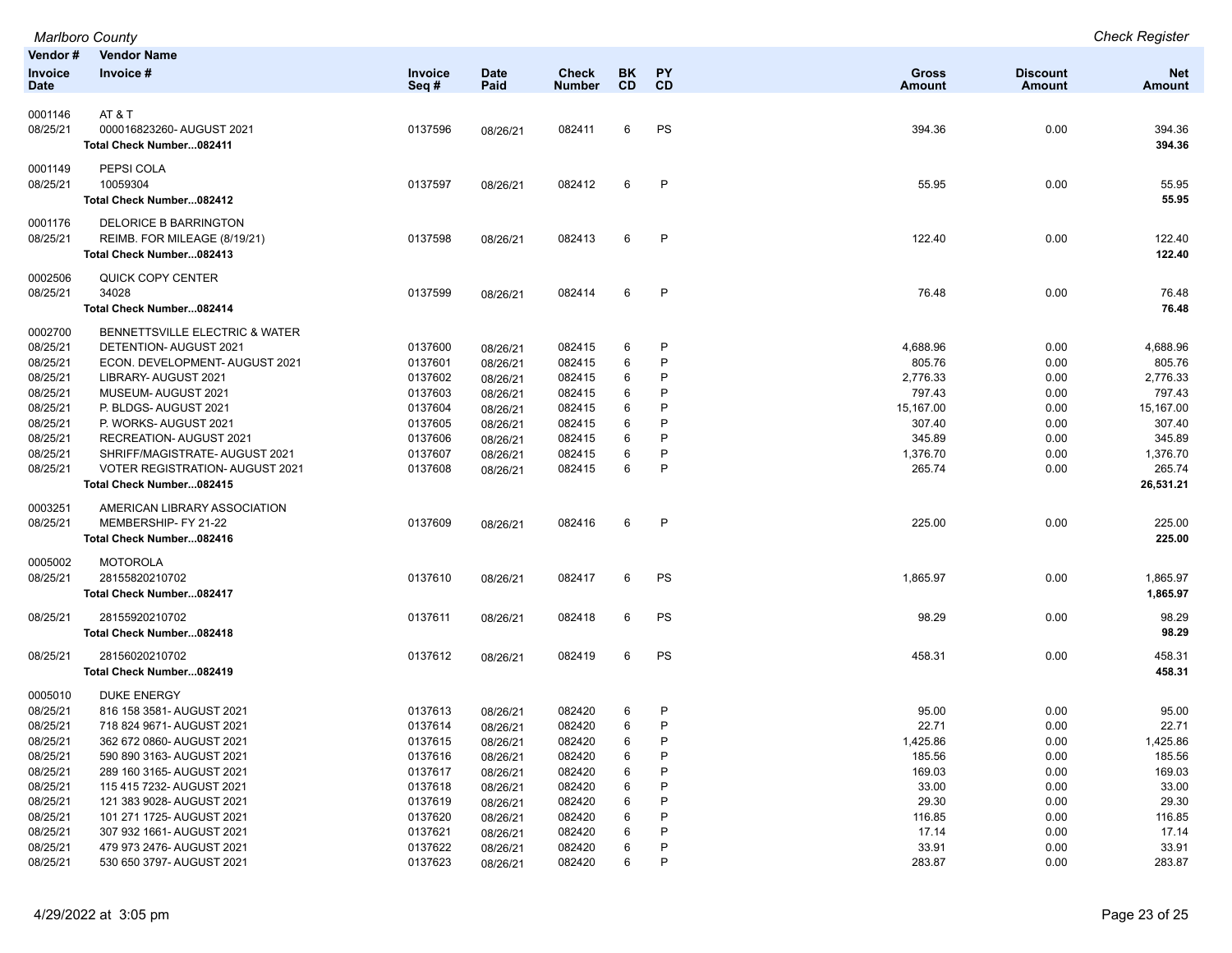| Vendor#                                                 | <b>Vendor Name</b>                                                                                        |                                          |                                              |                                      |                  |                  |                                    |                              |                                              |
|---------------------------------------------------------|-----------------------------------------------------------------------------------------------------------|------------------------------------------|----------------------------------------------|--------------------------------------|------------------|------------------|------------------------------------|------------------------------|----------------------------------------------|
| Invoice<br><b>Date</b>                                  | Invoice #                                                                                                 | Invoice<br>Seq#                          | Date<br>Paid                                 | <b>Check</b><br><b>Number</b>        | <b>BK</b><br>CD  | <b>PY</b><br>CD  | <b>Gross</b><br>Amount             | <b>Discount</b><br>Amount    | <b>Net</b><br><b>Amount</b>                  |
| 08/25/21                                                | 700 029 4954- AUGUST 2021<br>Total Check Number082420                                                     | 0137624                                  | 08/26/21                                     | 082420                               | 6                | P                | 44.38                              | 0.00                         | 44.38<br>2,456.61                            |
| 0008000<br>08/25/21                                     | AT&T<br>843 479 5600 333- AUGUST 2021<br>Total Check Number082421                                         | 0137628                                  | 08/26/21                                     | 082421                               | 6                | P                | 10,859.59                          | 0.00                         | 10,859.59<br>10,859.59                       |
| 0009550<br>08/25/21                                     | WE GET IT TOGETHER<br>LUNCH- ADMIN BLDG.<br>Total Check Number082422                                      | 0137629                                  | 08/26/21                                     | 082422                               | 6                | $\mathsf{P}$     | 192.78                             | 0.00                         | 192.78<br>192.78                             |
| 1111181<br>08/25/21                                     | AT&T<br>030 403 9844 001- AUGUST 2021<br>Total Check Number082423                                         | 0137630                                  | 08/26/21                                     | 082423                               | 6                | $\mathsf{P}$     | 87.01                              | 0.00                         | 87.01<br>87.01                               |
| 2800034<br>08/25/21                                     | QUICK'S CLEANING SERVICE<br>105<br>Total Check Number082424                                               | 0137631                                  | 08/26/21                                     | 082424                               | 6                | P                | 700.00                             | 0.00                         | 700.00<br>700.00                             |
| 2800252<br>08/25/21                                     | BENNETTSVILLE AUTOMOTIVE &<br>P.O. 82314- EMS<br>Total Check Number082425                                 | 0137632                                  | 08/26/21                                     | 082425                               | 6                | $\mathsf{P}$     | 606.29                             | 0.00                         | 606.29<br>606.29                             |
| 2800281<br>08/26/21<br>08/26/21<br>08/26/21<br>08/26/21 | <b>INGRAM LIBRARY SERVICE</b><br>54353011<br>54353009<br>54353010<br>55356650<br>Total Check Number082426 | 0137633<br>0137634<br>0137635<br>0137636 | 08/26/21<br>08/26/21<br>08/26/21<br>08/26/21 | 082426<br>082426<br>082426<br>082426 | 6<br>6<br>6<br>6 | P<br>P<br>P<br>P | 202.54<br>36.98<br>18.93<br>162.77 | 0.00<br>0.00<br>0.00<br>0.00 | 202.54<br>36.98<br>18.93<br>162.77<br>421.22 |
| 2800372<br>08/26/21                                     | INTEGRAL SOLUTIONS GROUP<br>1640047<br>Total Check Number082427                                           | 0137637                                  | 08/26/21                                     | 082427                               | 6                | $\mathsf{P}$     | 1,055.65                           | 0.00                         | 1,055.65<br>1,055.65                         |
| 2800741<br>08/26/21                                     | HAMER HEATING AND COOLING, INC<br>COM82321<br>Total Check Number082428                                    | 0137638                                  | 08/26/21                                     | 082428                               | 6                | P                | 2,550.00                           | 0.00                         | 2,550.00<br>2,550.00                         |
| 2800762<br>08/26/21                                     | AT & T<br>843 M41 1132 001 1891- AUGUST 2021<br>Total Check Number082429                                  | 0137639                                  | 08/26/21                                     | 082429                               | 6                | PS               | 42.69                              | 0.00                         | 42.69<br>42.69                               |
| 08/26/21                                                | 843 M41 1516 001 1893- AUGUST 2021<br>Total Check Number082430                                            | 0137643                                  | 08/26/21                                     | 082430                               | 6                | PS               | 112.28                             | 0.00                         | 112.28<br>112.28                             |
| 2800773<br>08/26/21                                     | <b>TMS SOUTH</b><br><b>INV18129</b><br>Total Check Number082431                                           | 0137640                                  | 08/26/21                                     | 082431                               | 6                | P                | 229.64                             | 0.00                         | 229.64<br>229.64                             |
| 2800986<br>08/26/21                                     | SUMMIT FOOD SERVICES LLC<br>INV2000119715<br>Total Check Number082432                                     | 0137641                                  | 08/26/21                                     | 082432                               | 6                | $\mathsf{P}$     | 3,254.05                           | 0.00                         | 3,254.05<br>3,254.05                         |
| 2801033<br>08/26/21                                     | C. KELLY JACKSON<br>PROF. SERVICES- JULY 2021<br>Total Check Number082433                                 | 0137642                                  | 08/26/21                                     | 082433                               | 6                | P                | 7,000.00                           | 0.00                         | 7,000.00<br>7,000.00                         |